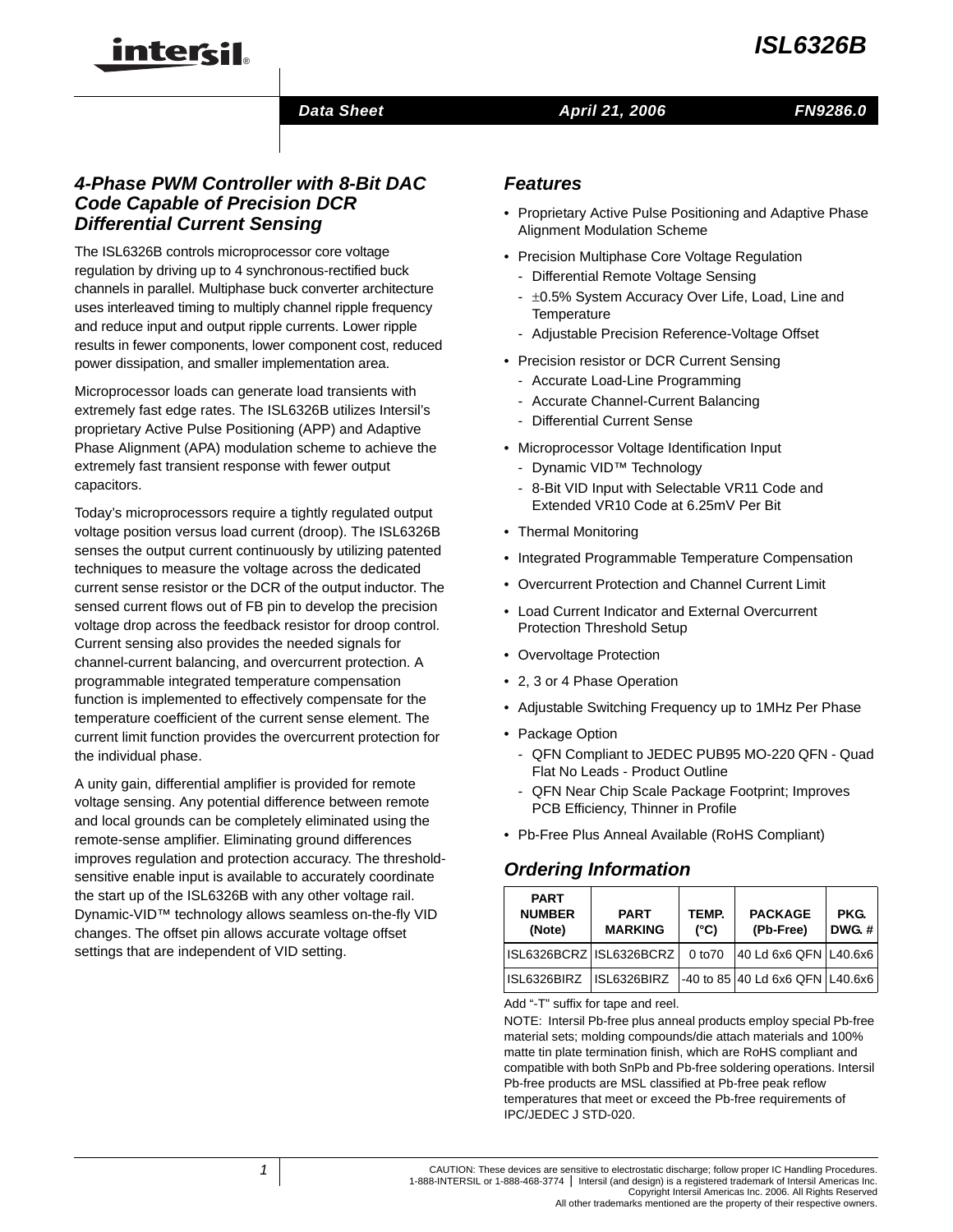*Pinout* **ISL6326B (40 LD QFN)** TOP VIEW

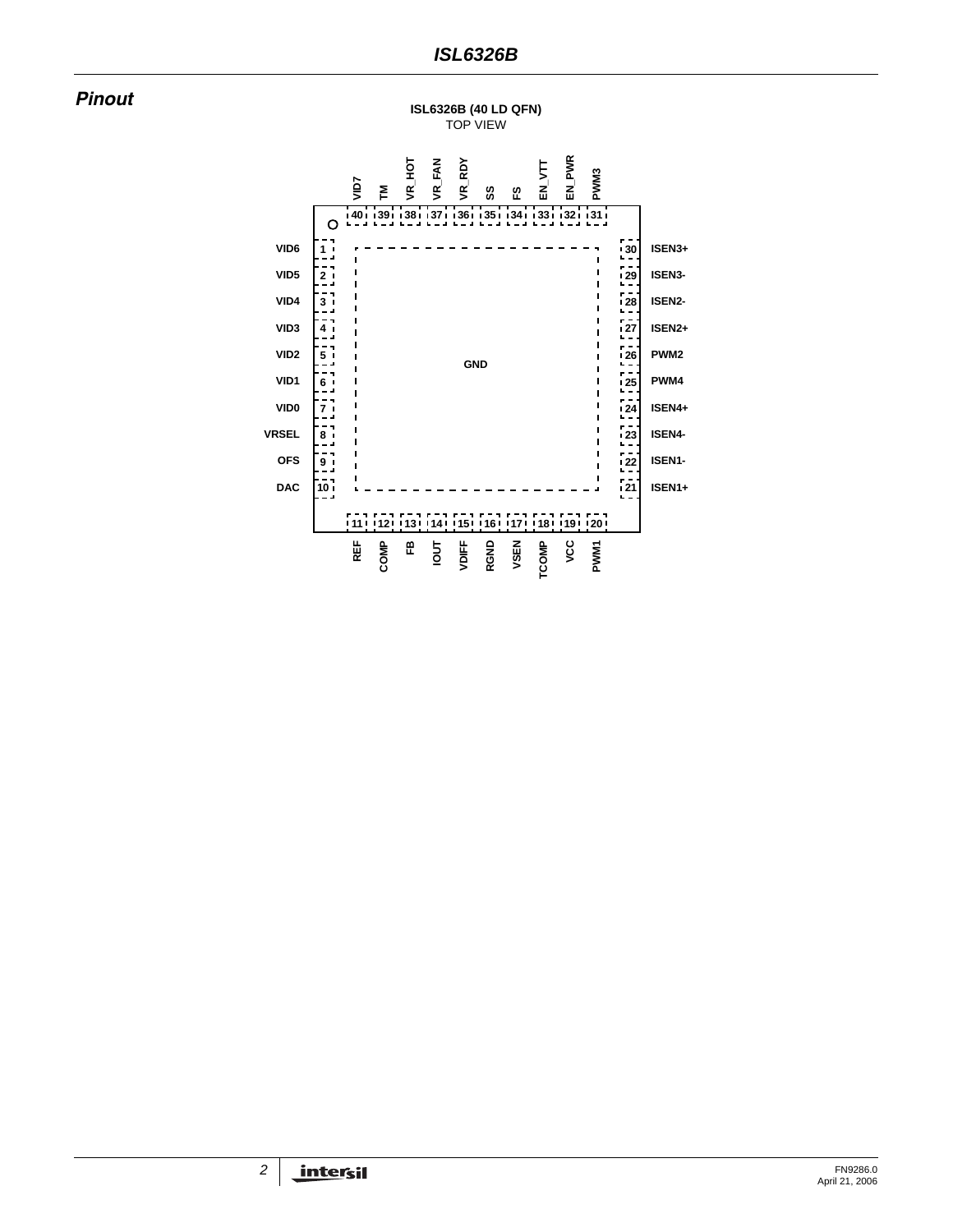

### *ISL6326BCR Block Diagram*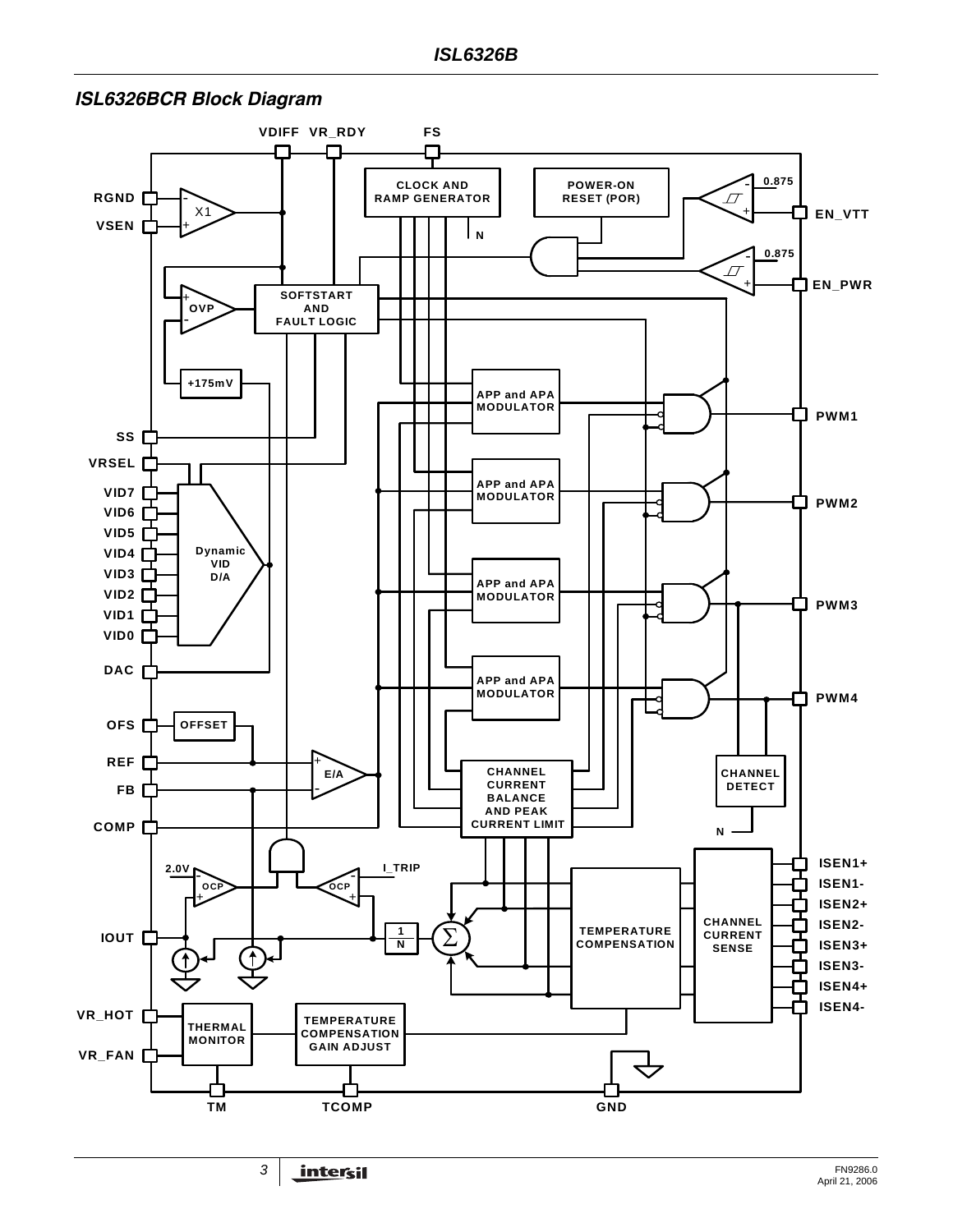

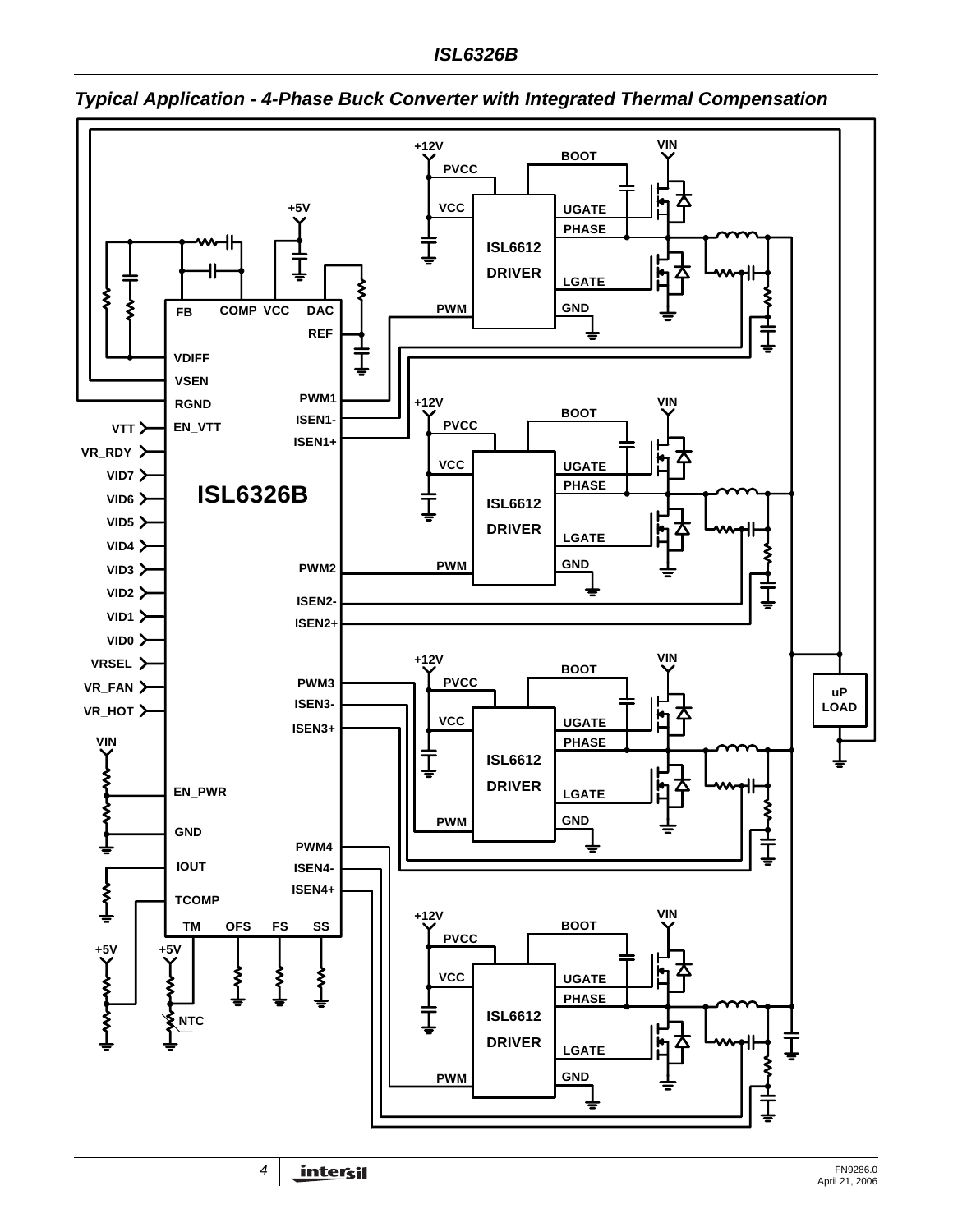

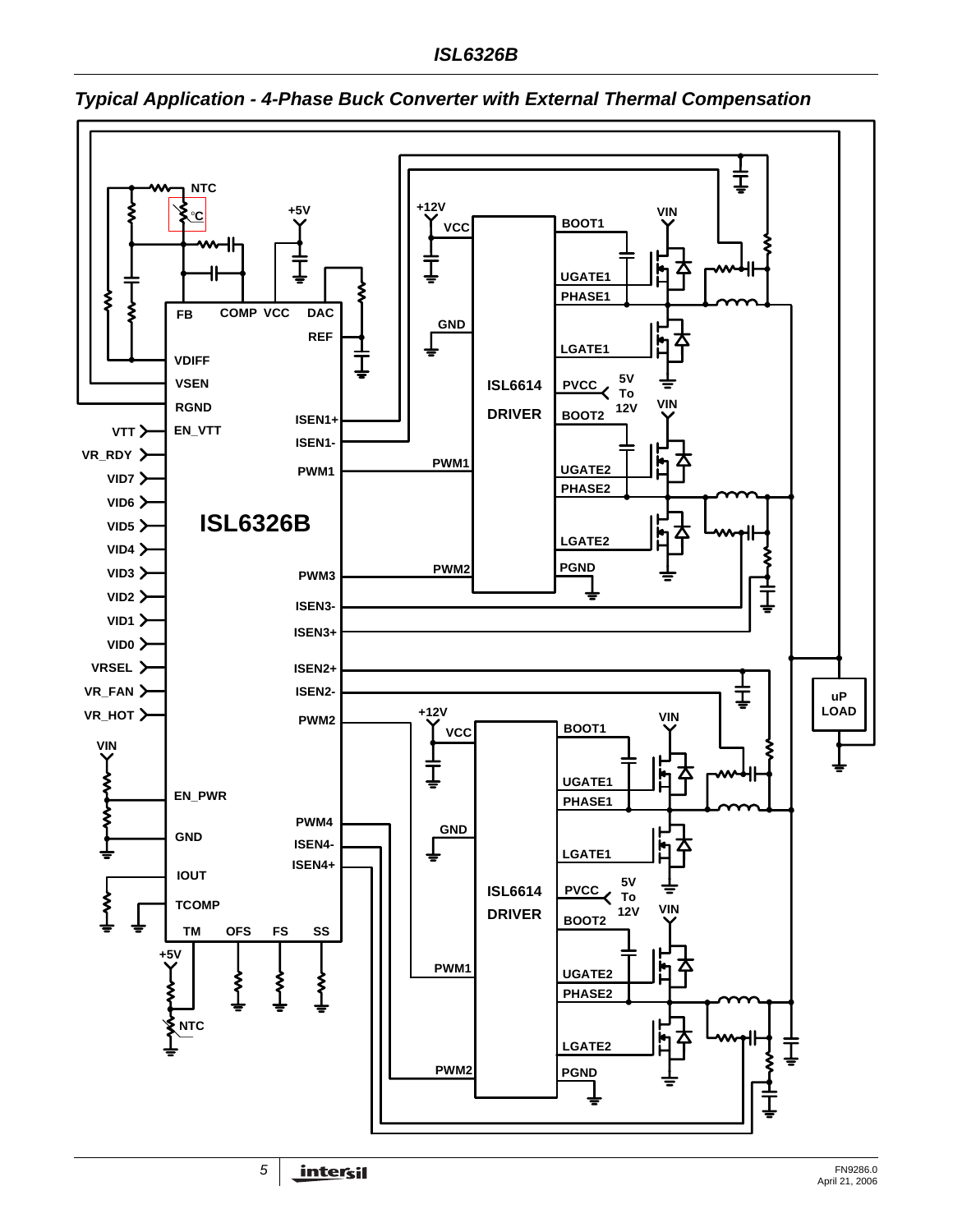### **Absolute Maximum Ratings**

| ESD (Charged Device Model) >1.5kV |  |
|-----------------------------------|--|

### **Operating Conditions**

|  | Ambient Temperature (ISL6326BCRZ) 0°C to 70°C  |  |
|--|------------------------------------------------|--|
|  | Ambient Temperature (ISL6326BIRZ) 40°C to 85°C |  |

### **Thermal Information**

| Thermal Resistance (Notes 1, 2)                |     | $\theta$ , $\alpha$ (°C/W) $\theta$ , $\alpha$ (°C/W) |
|------------------------------------------------|-----|-------------------------------------------------------|
|                                                | -32 | 3.5                                                   |
| Maximum Junction Temperature 150°C             |     |                                                       |
|                                                |     |                                                       |
| Maximum Lead Temperature (Soldering 10s) 300°C |     |                                                       |

*CAUTION: Stress above those listed in "Absolute Maximum Ratings" may cause permanent damage to the device. This is a stress only rating and operation of the device at these or any other conditions above those indicated in the operational section of this specification is not implied.*

#### NOTES:

- 1.  $\theta_{JA}$  is measured in free air with the component mounted on a high effective thermal conductivity test board with "direct attach" features. See Tech Brief TB379
- 2. For  $\theta_{JC}$ , the "case temp" location is the center of the exposed metal pad on the package underside.

| <b>Electrical Specifications</b> | Operating Conditions: VCC = 5V, Unless Otherwise Specified |
|----------------------------------|------------------------------------------------------------|
|----------------------------------|------------------------------------------------------------|

| <b>PARAMETER</b>                                                                                          | <b>TEST CONDITIONS</b>                                                                                    | <b>MIN</b>     | <b>TYP</b>               | <b>MAX</b>     | <b>UNITS</b> |
|-----------------------------------------------------------------------------------------------------------|-----------------------------------------------------------------------------------------------------------|----------------|--------------------------|----------------|--------------|
| <b>VCC SUPPLY CURRENT</b>                                                                                 |                                                                                                           |                |                          |                |              |
| Nominal Supply                                                                                            | $VCC = 5VDC$ ; EN_PWR = 5VDC; R <sub>T</sub> = 100k $\Omega$ ,<br>$ISBN1 = ISBN2 = ISBN3 = ISBN4 = -70µA$ |                | 18                       | 26             | mA           |
| Shutdown Supply                                                                                           | VCC = 5VDC; EN_PWR = 0VDC; $R_T$ = 100k $\Omega$                                                          |                | 14                       | 21             | mA           |
| <b>POWER-ON RESET AND ENABLE</b>                                                                          |                                                                                                           |                |                          |                |              |
| <b>POR Threshold</b>                                                                                      | <b>VCC Rising</b>                                                                                         | 4.3            | 4.5                      | 4.7            | $\vee$       |
|                                                                                                           | <b>VCC Falling</b>                                                                                        | 3.7            | 3.9                      | 4.2            | $\vee$       |
| EN PWR Threshold                                                                                          | Rising                                                                                                    | 0.850          | 0.875                    | 0.910          | $\vee$       |
|                                                                                                           | <b>Hysteresis</b>                                                                                         |                | 130                      | L.             | mV           |
|                                                                                                           | Falling                                                                                                   | 0.720          | 0.745                    | 0.775          | V            |
| EN_VTT Threshold                                                                                          | Rising                                                                                                    | 0.850          | 0.875                    | 0.910          | $\vee$       |
|                                                                                                           | <b>Hysteresis</b>                                                                                         |                | 130                      | ÷,             | mV           |
|                                                                                                           | Falling                                                                                                   | 0.720          | 0.745                    | 0.775          | $\vee$       |
| <b>REFERENCE VOLTAGE AND DAC</b>                                                                          |                                                                                                           |                |                          |                |              |
| System Accuracy of ISL6326BCRZ<br>(VID = 1V-1.6V, $T_{\rm J}$ = 0°C to 70°C)                              | (Note 3)                                                                                                  | $-0.5$         | $\overline{a}$           | 0.5            | %VID         |
| System Accuracy of ISL6326BCRZ<br>(VID = $0.5V-1V$ , T <sub>J</sub> = $0^{\circ}$ C to 70 <sup>°</sup> C) | (Note 3)                                                                                                  | $-0.9$         | $\overline{\phantom{a}}$ | 0.9            | %VID         |
| System Accuracy of ISL6326BIRZ<br>(VID = 1V-1.6V, $T_{\rm J}$ = -40°C to 85°C)                            | (Note 3)                                                                                                  | $-0.6$         | $\blacksquare$           | 0.6            | %VID         |
| System Accuracy of ISL6326BIRZ<br>(VID = $0.5V-1V$ , T <sub>J</sub> = $-40^{\circ}$ C to 85°C)            | (Note 3)                                                                                                  | $-1$           | $\blacksquare$           | $\mathbf{1}$   | %VID         |
| VID Pull Up                                                                                               |                                                                                                           | $-60$          | $-40$                    | $-20$          | μA           |
| VID Input Low Level                                                                                       |                                                                                                           | ٠              | ÷                        | 0.4            | V            |
| VID Input High Level                                                                                      |                                                                                                           | 0.8            | $\blacksquare$           |                | $\vee$       |
| <b>VRSEL Input Low Level</b>                                                                              |                                                                                                           | $\overline{a}$ | ÷.                       | 0.4            | $\vee$       |
| <b>VRSEL Input High Level</b>                                                                             |                                                                                                           | 0.8            | $\blacksquare$           | $\overline{a}$ | V            |
| <b>DAC Source Current</b>                                                                                 |                                                                                                           | L.             | 4                        | $\overline{7}$ | mA           |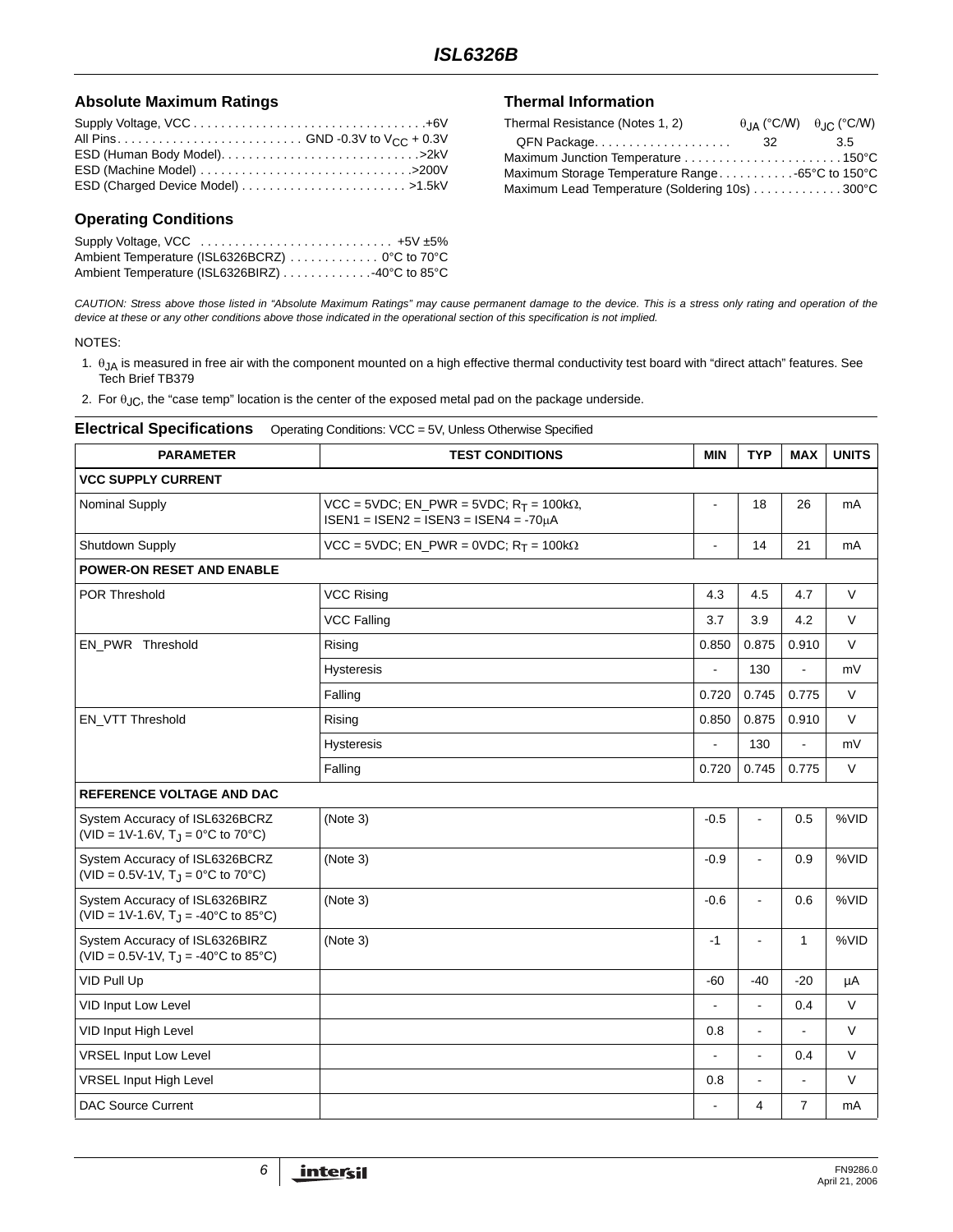# *ISL6326B*

|  | Electrical Specifications  Operating Conditions: VCC = 5V, Unless Otherwise Specified (Continued) |  |
|--|---------------------------------------------------------------------------------------------------|--|
|--|---------------------------------------------------------------------------------------------------|--|

| <b>PARAMETER</b>                                | <b>TEST CONDITIONS</b>                                  | <b>MIN</b>               | <b>TYP</b>     | <b>MAX</b> | <b>UNITS</b> |  |  |
|-------------------------------------------------|---------------------------------------------------------|--------------------------|----------------|------------|--------------|--|--|
| <b>DAC Sink Current</b>                         |                                                         |                          |                | 300        | μA           |  |  |
| <b>REF Source Current</b>                       |                                                         | 45                       | 50             | 55         | μA           |  |  |
| <b>REF Sink Current</b>                         |                                                         | 45                       | 50             | 55         | μA           |  |  |
| PIN-ADJUSTABLE OFFSET                           |                                                         |                          |                |            |              |  |  |
| Voltage at OFS Pin                              | Offset resistor connected to ground                     | 380                      | 400            | 420        | mV           |  |  |
|                                                 | Voltage below VCC, offset resistor connected to VCC     | 1.55                     | 1.60           | 1.65       | $\vee$       |  |  |
| <b>OSCILLATORS</b>                              |                                                         |                          |                |            |              |  |  |
| Accuracy of Switching Frequency Setting         | $R_T = 100k\Omega$                                      | 225                      | 250            | 275        | kHz          |  |  |
| Adjustment Range of Switching Frequency         | (Note 4)                                                | 0.08                     |                | 1.0        | MHz          |  |  |
| Soft-start Ramp Rate                            | $RS = 100k\Omega$ (Notes 5, 6)                          |                          | 1.563          |            | $mV/\mu s$   |  |  |
| Adjustment Range of Soft-Start Ramp Rate        | (Note 4)                                                | 0.625                    |                | 6.25       | $mV/\mu s$   |  |  |
| <b>PWM GENERATOR</b>                            |                                                         |                          |                |            |              |  |  |
| Sawtooth Amplitude                              |                                                         | $\blacksquare$           | 1.25           | ä,         | V            |  |  |
| <b>ERROR AMPLIFIER</b>                          |                                                         |                          |                |            |              |  |  |
| Open-Loop Gain                                  | $R_L$ = 10k $\Omega$ to ground (Note 4)                 | $\overline{a}$           | 96             | ÷,         | dB           |  |  |
| Open-Loop Bandwidth                             | (Note 4)                                                |                          | 80             | ÷,         | MHz          |  |  |
| <b>Slew Rate</b>                                | (Note 4)                                                |                          | 25             |            | $V/\mu s$    |  |  |
| Maximum Output Voltage                          |                                                         | 3.8                      | 4.3            | 4.9        | $\vee$       |  |  |
| Output High Voltage @ 2mA                       |                                                         | 3.6                      |                |            | V            |  |  |
| Output Low Voltage @ 2mA                        |                                                         |                          |                | 1.8        | V            |  |  |
| <b>REMOTE-SENSE AMPLIFIER</b>                   |                                                         |                          |                |            |              |  |  |
| <b>Bandwidth</b>                                | (Note 4)                                                |                          | 20             |            | MHz          |  |  |
| Output High Current                             | $VSEN$ - RGND = 2.5V                                    | $-500$                   |                | 500        | μA           |  |  |
| Output High Current                             | $VSEN$ - RGND = 0.6                                     | $-500$                   |                | 500        | μA           |  |  |
| <b>PWM OUTPUT</b>                               |                                                         |                          |                |            |              |  |  |
| PWM Output Voltage LOW Threshold                | $Iload = ±500µA$                                        |                          |                | 0.5        | V            |  |  |
| PWM Output Voltage HIGH Threshold               | $Iload = ±500uA$                                        | 4.3                      |                |            | V            |  |  |
| <b>CURRENT SENSE AND OVERCURRENT PROTECTION</b> |                                                         |                          |                |            |              |  |  |
| Sensed Current Tolerance (IOUT)                 | $ISBN1 = ISBN2 = ISBN3 = ISBN4 = 60µA$                  | 57                       | 60             | 63         | μA           |  |  |
| Overcurrent Trip Level for Average Current      |                                                         | 72                       | 85             | 98         | μA           |  |  |
| Peak Current Limit for Individual Channel       |                                                         | 100                      | 120            | 140        | μA           |  |  |
| IOUT Trip Level for Overcurrent protection      |                                                         | 1.85                     | 2.0            | 2.15       | V            |  |  |
| THERMAL MONITORING AND FAN CONTROL              |                                                         |                          |                |            |              |  |  |
| TM Input Voltage for VR FAN Trip                |                                                         | 1.55                     | 1.65           | 1.75       | $\vee$       |  |  |
| TM Input Voltage for VR_FAN Reset               |                                                         | 1.85                     | 1.95           | 2.05       | V            |  |  |
| TM Input Voltage for VR_HOT Trip                |                                                         | 1.30                     | 1.40           | 1.50       | $\mathsf{V}$ |  |  |
| TM Input Voltage for VR_HOT Reset               |                                                         | 1.55                     | 1.65           | 1.75       | V            |  |  |
| Leakage Current of VR_FAN                       | With externally pull-up resistor connected to VCC       |                          |                | 30         | μA           |  |  |
| VR_FAN Low Voltage                              | With 1.25k resistor pull-up to VCC, $I_{VR\_FAN} = 4mA$ | $\overline{\phantom{a}}$ | $\blacksquare$ | 0.4        | $\mathsf{V}$ |  |  |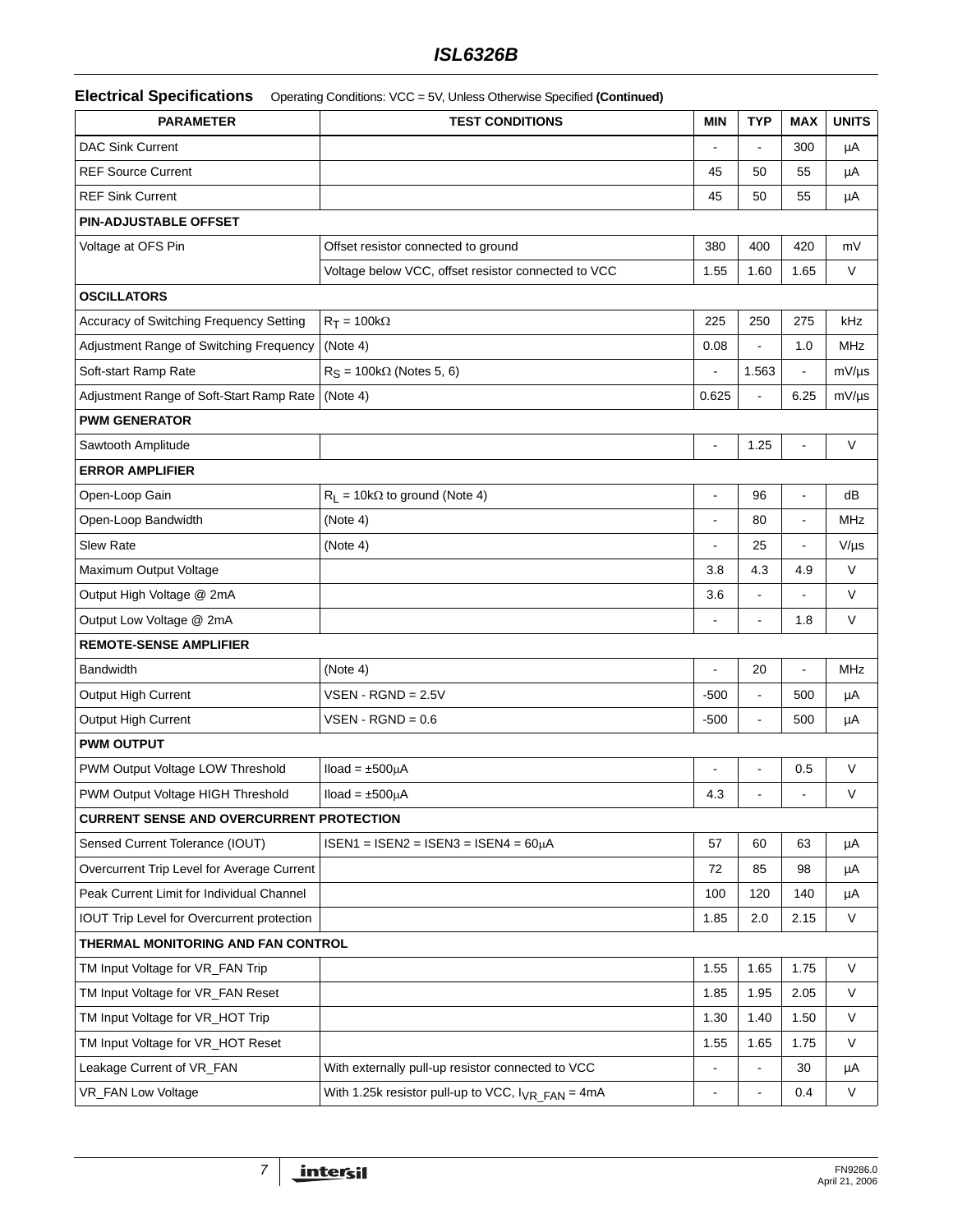# *ISL6326B*

### **Electrical Specifications** Operating Conditions: VCC = 5V, Unless Otherwise Specified **(Continued)**

| <b>PARAMETER</b>                               | <b>TEST CONDITIONS</b>                                   | <b>MIN</b>     | <b>TYP</b>     | <b>MAX</b>               | <b>UNITS</b> |
|------------------------------------------------|----------------------------------------------------------|----------------|----------------|--------------------------|--------------|
| Leakage Current of VR HOT                      | With externally pull-up resistor connected to VCC        | ۰              | ۰              | 30                       | μA           |
| VR_HOT Low Voltage                             | With 1.25k resistor pull-up to VCC, $I_{VR}$ $HOT = 4mA$ |                | -              | 0.4                      | ٧            |
| <b>VR READY AND PROTECTION MONITORS</b>        |                                                          |                |                |                          |              |
| Leakage Current of VR RDY                      | With externally pull-up resistor connected to VCC        | $\blacksquare$ | $\blacksquare$ | 30                       | μA           |
| VR_RDY Low Voltage                             | $I_{VR}$ RDY = 4mA                                       | -              | ۰              | 0.4                      | V            |
| Undervoltage Threshold                         | <b>VDIFF Falling</b>                                     | 48             | 50             | 52                       | %VID         |
| VR RDY Reset Voltage                           | <b>VDIFF Rising</b>                                      | 58             | 60             | 62                       | %VID         |
| Overvoltage Protection Threshold               | Before valid VID                                         | 1.250          | 1.275          | 1.300                    | V            |
|                                                | After valid VID, the voltage above VID                   | 150            | 175            | 200                      | mV           |
| <b>Overvoltage Protection Reset Hysteresis</b> |                                                          | $\blacksquare$ | 100            | $\overline{\phantom{a}}$ | mV           |

NOTES:

3. These parts are designed and adjusted for accuracy with all errors in the voltage loop included.

4. Spec guaranteed by design.

5. During soft-start, VDAC rises from 0 to 1.1V first and then ramp to VID voltage after receiving valid VID.

6. Soft-start ramp rate is determined by the adjustable soft-start oscillator frequency at the speed of 6.25mV per cycle.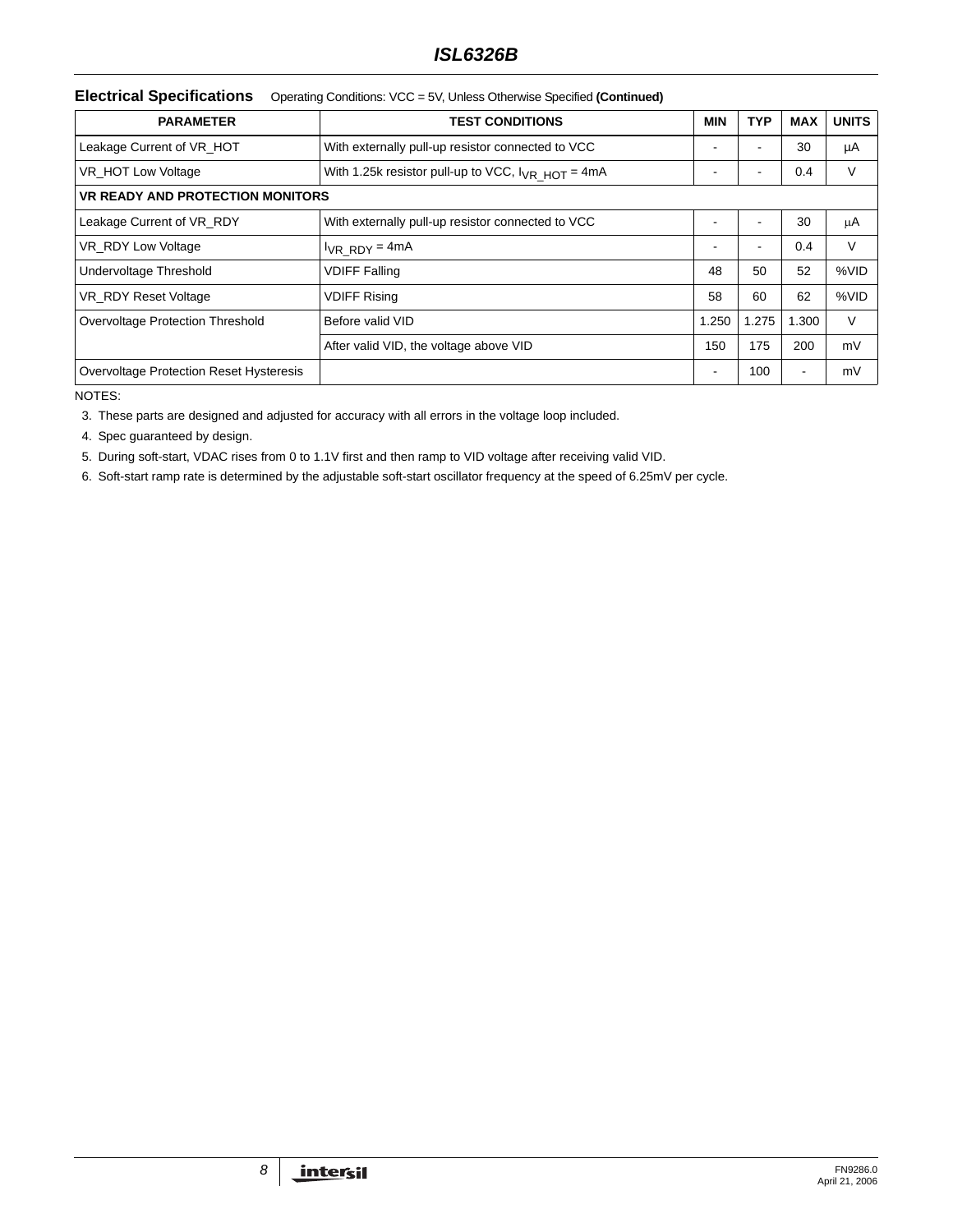# *Functional Pin Description*

**VCC -** Supplies the power necessary to operate the chip. The controller starts to operate when the voltage on this pin exceeds the rising POR threshold and shuts down when the voltage on this pin drops below the falling POR threshold. Connect this pin directly to a +5V supply.

**GND -** Bias and reference ground for the IC. The bottom metal base of ISL6326B is the GND.

**EN\_PWR -** This pin is a threshold-sensitive enable input for the controller. Connecting the 12V supply to EN\_PWR through an appropriate resistor divider provides a means to synchronize power-up of the controller and the MOSFET driver ICs. When EN\_PWR is driven above 0.875V, the ISL6326B is active depending on status of EN\_VTT, the internal POR, and pending fault states. Driving EN\_PWR below 0.745V will clear all fault states and prime the ISL6326B to soft-start when re-enabled.

**EN\_VTT -** This pin is another threshold-sensitive enable input for the controller. It's typically connected to VTT output of VTT voltage regulator in the computer mother board. When EN\_VTT is driven above 0.875V, the ISL6326B is active depending on status of EN\_PWR, the internal POR, and pending fault states. Driving EN\_VTT below 0.745V will clear all fault states and prime the ISL6326B to soft-start when re-enabled.

**FS -** Use this pin to set up the desired switching frequency. A resistor, placed from FS to ground will set the switching frequency. The relationship between the value of the resistor and the switching frequency will be described by an approximate equation.

**SS -** Use this pin to set up the desired start-up oscillator frequency. A resistor, placed from SS to ground will set up the soft-start ramp rate. The relationship between the value of the resistor and the soft-start ramp up time will be described by an approximate equation.

### **VID7, VID6, VID5, VID4, VID3, VID2, VID1 and VID0 -**

These are the inputs to the internal DAC that generates the reference voltage for output regulation. Connect these pins either to open-drain outputs with or without external pull-up resistors or to active-pull-up outputs. All VID pins have 40µA internal pull-up current sources that diminish to zero as the voltage rises above the logic-high level. These inputs can be pulled up externally as high as VCC plus 0.3V.

**VRSEL -** use this pin to select internal VID code. When it is connected to GND, the extended VR10 code is selected. When it's floated or pulled to high, VR11 code is selected. This input can be pulled up as high as VCC plus 0.3V.

**VDIFF, VSEN, and RGND -** VSEN and RGND form the precision differential remote-sense amplifier. This amplifier converts the differential voltage of the remote output to a single-ended voltage referenced to local ground. VDIFF is

the amplifier's output and the input to the regulation and protection circuitry. Connect VSEN and RGND to the sense pins of the remote load.

**FB and COMP -** Inverting input and output of the error amplifier respectively. FB can be connected to VDIFF through a resistor. A properly chosen resistor between VDIFF and FB can set the load line (droop), because the sensed current will flow out of FB pin. The droop scale factor is set by the ratio of the ISEN resistors and the inductor DCR or the dedicated current sense resistor. COMP is tied back to FB through an external R-C network to compensate the regulator.

**DAC and REF -** The DAC pin is the output of the precision internal DAC reference. The REF pin is the positive input of the Error Amp. In typical applications, a 1kΩ, 1% resistor is used between DAC and REF to generate a precision offset voltage. This voltage is proportional to the offset current determined by the offset resistor from OFS to ground or VCC. A capacitor is used between REF and ground to smooth the voltage transition during Dynamic VID™ operations.

**PWM1, PWM2, PWM3, PWM4 - Pulse width modulation** outputs. Connect these pins to the PWM input pins of the Intersil driver IC. The number of active channels is determined by the state of PWM3 and PWM4. Tie PWM3 to VCC to configure for 2-phase operation. Tie PWM4 to VCC to configure for 3-phase operation.

### **ISEN1+, ISEN1-; ISEN2+, ISEN2-; ISEN3+, ISEN3-;**

**ISEN4+, ISEN4- -** The ISEN+ and ISEN- pins are current sense inputs to individual differential amplifiers. The sensed current is used for channel current balancing, overcurrent protection, and droop regulation. Inactive channels should have their respective current sense inputs left open (for example, open ISEN4+ and ISEN4- for 3-phase operation).

For DCR sensing, connect each ISEN- pin to the node between the RC sense elements. Tie the ISEN+ pin to the other end of the sense capacitor through a resistor,  $R_{\text{ISEN}}$ . The voltage across the sense capacitor is proportional to the inductor current. Therefore, the sense current is proportional to the inductor current, and scaled by the DCR of the inductor and R<sub>ISEN</sub>.

To match the time delay of the internal circuit, a capacitor is needed between each ISEN+ pin and GND, as described in the *Current Sensing* section.

**VR\_RDY -** VR\_RDY indicates that soft-start has completed and the output voltage is within the regulated range around VID setting. It is an open-drain logic output. When OCP or OVP occurs, VR\_RDY will be pulled to low. It will also be pulled low if the output voltage is below the under-voltage threshold.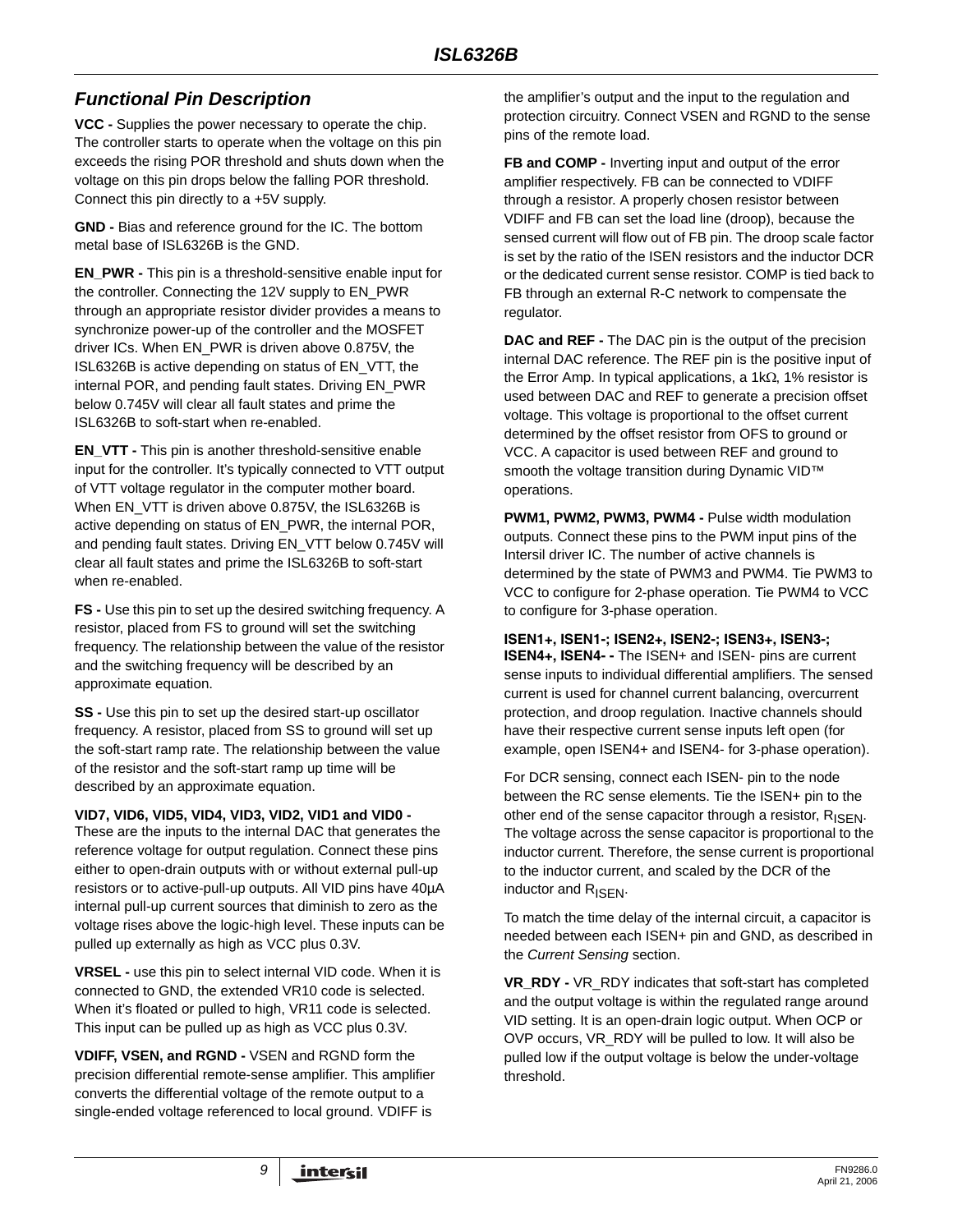**OFS -** The OFS pin can be used to program a DC offset current which will generate a DC offset voltage between the REF and DAC pins. The offset current is generated via an external resistor and precision internal voltage references. The polarity of the offset is selected by connecting the resistor to GND or VCC. For no offset, the OFS pin should be left unterminated.

**TCOMP -** Temperature compensation scaling input. The voltage sensed on the TM pin is utilized as the temperature input to adjust ldroop and the overcurrent protection limit to effectively compensate for the temperature coefficient of the current sense element. To implement the integrated temperature compensation, a resistor divider circuit is needed with one resistor being connected from TCOMP to VCC of the controller and another resistor being connected from TCOMP to GND. Changing the ratio of the resistor values will set the gain of the integrated thermal compensation. When integrated temperature compensation function is not used, connect TCOMP to GND.

**IOUT - IOUT is the output pin of sensed average channel** current. In actual application, a resistor needs to be placed between IOUT and GND to ensure the proper operation. The voltage at IOUT pin will be proportional to the load current and the resistor value. ISL6326B monitors the voltage at IOUT for overcurrent protection. If the voltage at IOUT pin is higher than 2V, it will trigger the overcurrent shutdown. By choosing the proper value for the resistor at IOUT pin, the overcurrent trip level can be set to be lower than the fixed internal overcurrent threshold. Tie it to GND if not used.

**TM -** TM is an input pin for the VR temperature measurement. Connect this pin through an NTC thermistor to GND and a resistor to VCC of the controller. The voltage at this pin is reverse proportional to the VR temperature. ISL6326B monitors the VR temperature based on the voltage at the TM pin and outputs VR\_HOT and VR\_FAN signals.

**VR\_HOT -** VR\_HOT is used as an indication of high VR temperature. It is an open-drain logic output. It will be pulled low if the measured VR temperature is less than a certain level, and open when the measured VR temperature reaches a certain level. A external pull-up resistor is needed.

**VR\_FAN -** VR\_FAN is an output pin with open-drain logic output. It will be pulled low if the measured VR temperature is less than a certain level, and open when the measured VR temperature reaches a certain level. A external pull-up resistor is needed.

# *Operation*

### *Multiphase Power Conversion*

Microprocessor load current profiles have changed to the point that the advantages of multiphase power conversion are impossible to ignore. The technical challenges associated with producing a single-phase converter which is both cost-effective and thermally viable have forced a change to the cost-saving approach of multiphase. The ISL6326B controller helps reduce the complexity of implementation by integrating vital functions and requiring minimal output components. The block diagrams on pages 3, 4, and 5 provide top level views of multiphase power conversion using the ISL6326B controller.

### *Interleaving*

The switching of each channel in a multiphase converter is timed to be symmetrically out of phase with each of the other channels. In a 3-phase converter, each channel switches 1/3 cycle after the previous channel and 1/3 cycle before the following channel. As a result, the three-phase converter has a combined ripple frequency three times greater than the ripple frequency of any one phase. In addition, the peak-topeak amplitude of the combined inductor currents is reduced in proportion to the number of phases (Equations 1 and 2). Increased ripple frequency and lower ripple amplitude mean that the designer can use less per-channel inductance and lower total output capacitance for any performance specification.

Figure 1 illustrates the multiplicative effect on output ripple frequency. The three channel currents (IL1, IL2, and IL3) combine to form the AC ripple current and the DC load current. The ripple component has three times the ripple frequency of each individual channel current. Each PWM pulse is terminated 1/3 of a cycle after the PWM pulse of the previous phase. The DC components of the inductor currents combine to feed the load.



**FIGURE 1. PWM AND INDUCTOR-CURRENT WAVEFORMS FOR 3-PHASE CONVERTER**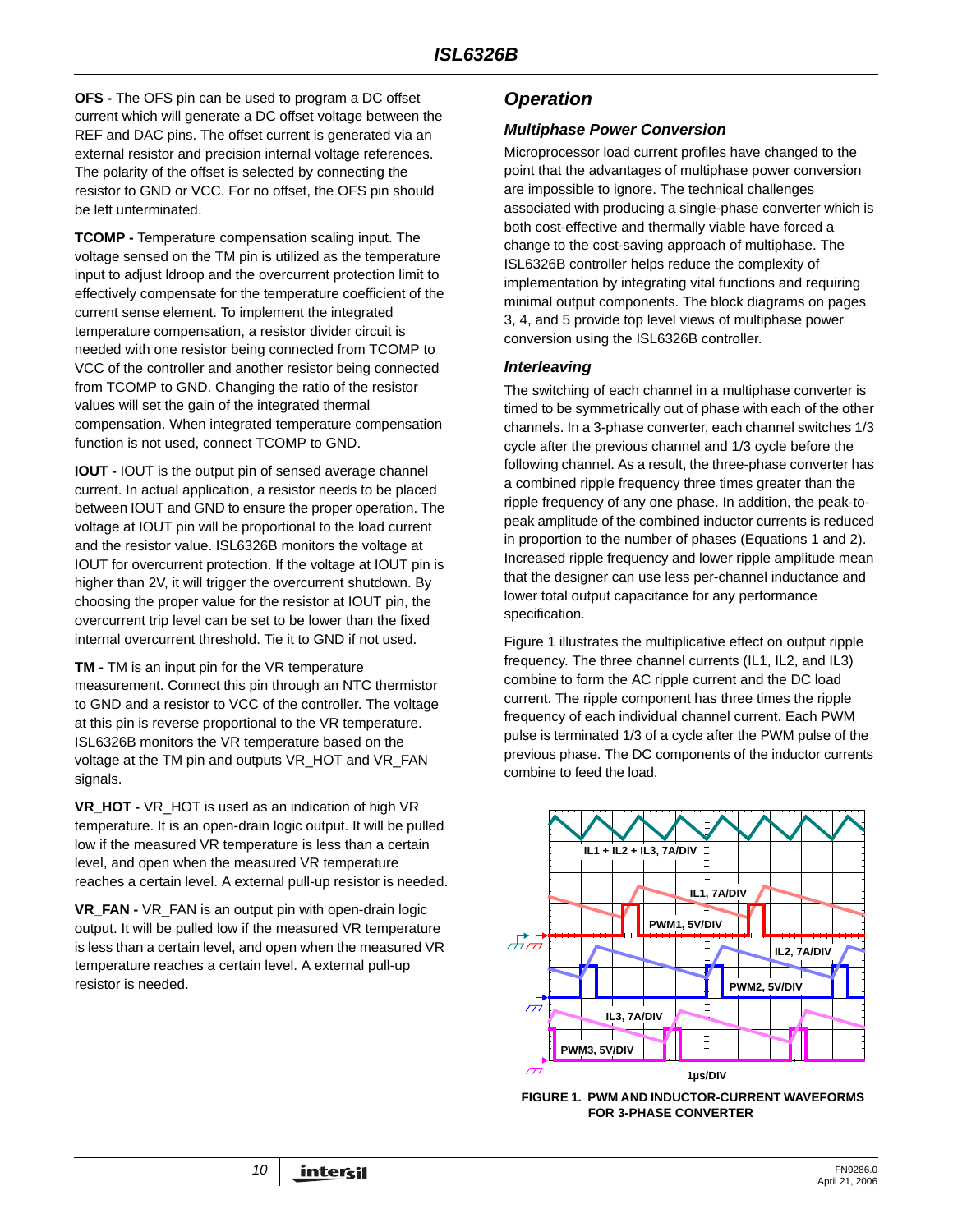To understand the reduction of ripple current amplitude in the multiphase circuit, examine the equation representing an individual channel's peak-to-peak inductor current.

$$
I_{PP} = \frac{(V_{1N} - V_{OUT}) V_{OUT}}{Lf_S V_{IN}}
$$
 (EQ. 1)

In Equation 1,  $V_{IN}$  and  $V_{OUT}$  are the input and output voltages respectively, L is the single-channel inductor value, and  $f_S$  is the switching frequency.



**CAPACITOR RMS CURRENT FOR 3-PHASE CONVERTER**

The output capacitors conduct the ripple component of the inductor current. In the case of multiphase converters, the capacitor current is the sum of the ripple currents from each of the individual channels. Compare Equation 1 to the expression for the peak-to-peak current after the summation of N symmetrically phase-shifted inductor currents in Equation 2. Peak-to-peak ripple current decreases by an amount proportional to the number of channels. Outputvoltage ripple is a function of capacitance, capacitor equivalent series resistance (ESR), and inductor ripple current. Reducing the inductor ripple current allows the designer to use fewer or less costly output capacitors.

$$
I_{C, PP} = \frac{(V_{1N} - N V_{OUT}) V_{OUT}}{Lf_S V_{IN}}
$$
 (EQ. 2)

Another benefit of interleaving is to reduce input ripple current. Input capacitance is determined in part by the maximum input ripple current. Multiphase topologies can improve overall system cost and size by lowering input ripple current and allowing the designer to reduce the cost of input capacitance. The example in Figure 2 illustrates input currents from a three-phase converter combining to reduce the total input ripple current.

The converter depicted in Figure 2 delivers 36A to a 1.5V load from a 12V input. The RMS input capacitor current is 5.9A. Compare this to a single-phase converter also stepping down 12V to 1.5V at 36A. The single-phase converter has 11.9A

RMS input capacitor current. The single-phase converter must use an input capacitor bank with twice the RMS current capacity as the equivalent three-phase converter.

Figures 17, 18 and 19 in the section entitled *Input Capacitor Selection* can be used to determine the input-capacitor RMS current based on load current, duty cycle, and the number of channels. They are provided as aids in determining the optimal input capacitor solution. Figure 20 shows the single phase input-capacitor RMS current for comparison.

### *PWM Modulation Scheme*

The ISL6326B adopts Intersil's proprietary Active Pulse Positioning (APP) modulation scheme to improve transient performance. APP control is a unique dual-edge PWM modulation scheme with both PWM leading and trailing edges being independently moved to give the best response to transient loads. The PWM frequency, however, is constant and set by the external resistor between the FS pin and GND. To further improve the transient response, the ISL6326B also implements Intersil's proprietary Adaptive Phase Alignment (APA) technique. APA, with sufficiently large load step currents, can turn on all phases together. With both APP and APA control, ISL6326B can achieve excellent transient performance and reduce the demand on the output capacitors.

Under steady state conditions the operation of the ISL6326B PWM modulator appears to be that of a conventional trailing edge modulator. Conventional analysis and design methods can therefore be used for steady state and small signal operation.

### *PWM Operation*

The timing of each channel is set by the number of active channels. The default channel setting for the ISL6326B is four. The switching cycle is defined as the time between PWM pulse termination signals of each channel. The cycle time of the pulse signal is the inverse of the switching frequency set by the resistor between the FS pin and ground. The PWM signals command the MOSFET driver to turn on/off the channel MOSFETs.

For 4-channel operation, the channel firing order is 4-3-2-1: PWM3 pulse happens 1/4 of a cycle after PWM4, PWM2 output follows another 1/4 of a cycle after PWM3, and PWM1 delays another 1/4 of a cycle after PWM2. For 3-channel operation, the channel firing order is 3-2-1.

Connecting PWM4 to VCC selects three channel operation and the pulse times are spaced in 1/3 cycle increments. If PWM3 is connected to VCC, two channel operation is selected and the PWM2 pulse happens 1/2 of a cycle after PWM pulse.

### *Switching Frequency*

Switching frequency is determined by the selection of the frequency-setting resistor,  $R_T$ , which is connected from  $FS$ pin to GND (see the figures labelled Typical Applications on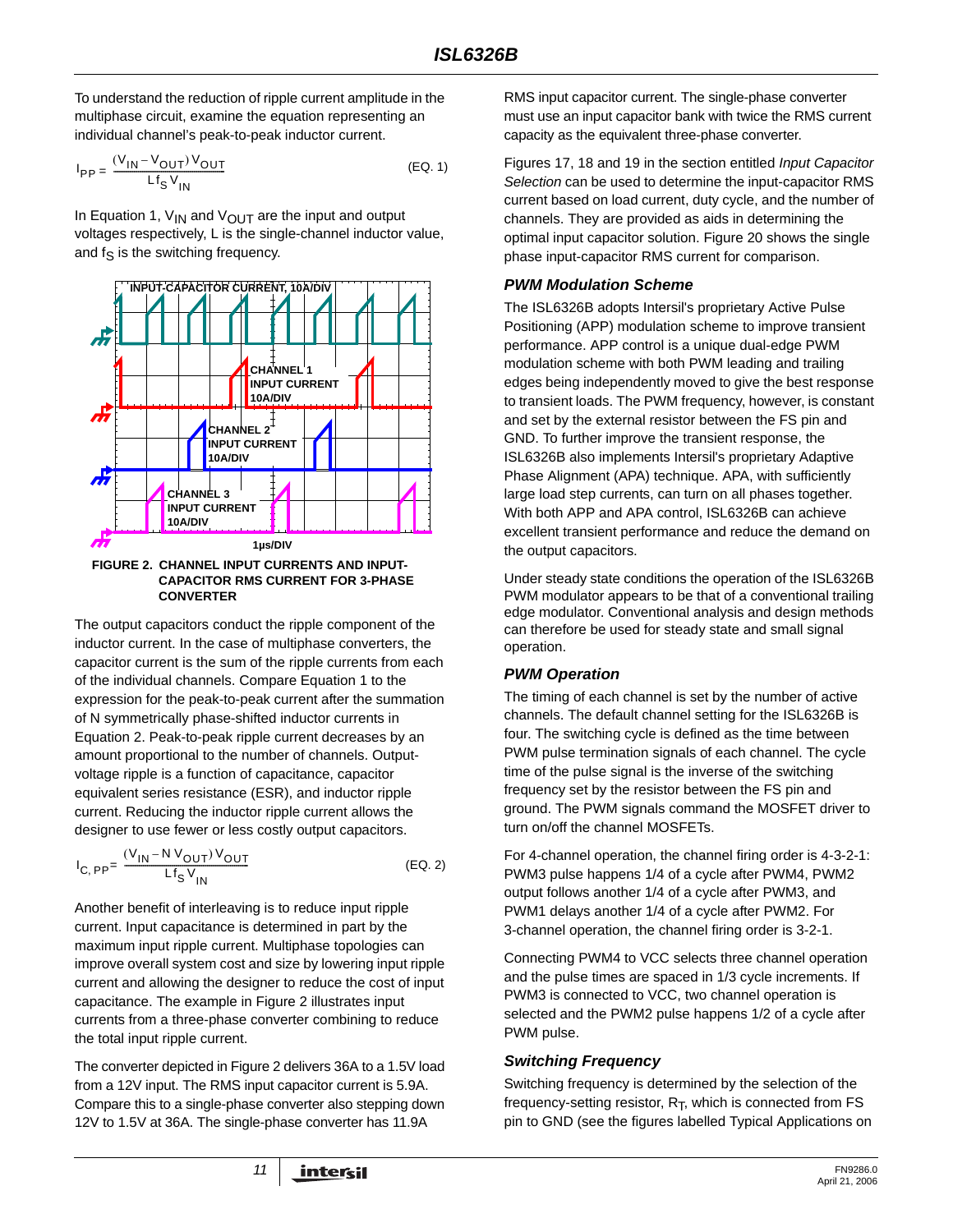pages 4 and 5). Equation 3 is provided to assist in selecting the correct resistor value.

$$
R_T = \frac{2.5 \times 10^{10}}{F_{SW}} \tag{Eq. 3}
$$

where  $F_{SW}$  is the switching frequency of each phase.

### *Current Sensing*

ISL6326B senses the current continuously for fast response. ISL6326B supports inductor DCR sensing, or resistive sensing techniques. The associated channel current sense amplifier uses the ISEN inputs to reproduce a signal proportional to the inductor current,  $I<sub>L</sub>$ . The sense current,  $I_{\text{SFN}}$ , is proportional to the inductor current. The sensed current is used for current balance, load-line regulation, and overcurrent protection.

The internal circuitry, shown in Figures 3, and 4, represents one channel of an N-channel converter. This circuitry is repeated for each channel in the converter, but may not be active depending on the status of the PWM3 and PWM4 pins, as described in the *PWM Operation* section.

### **INDUCTOR DCR SENSING**

An inductor's winding is characteristic of a distributed resistance as measured by the DCR (Direct Current Resistance) parameter. Consider the inductor DCR as a separate lumped quantity, as shown in Figure 3. The channel current  $I<sub>L</sub>$ , flowing through the inductor, will also pass through the DCR. Equation 4 shows the s-domain equivalent voltage across the inductor  $V_1$ .

$$
V_{L} = I_{L} \cdot (s \cdot L + DCR) \tag{EQ.4}
$$

A simple R-C network across the inductor extracts the DCR voltage, as shown in Figure 3.

The voltage on the capacitor  $V_C$ , can be shown to be proportional to the channel current I<sub>L</sub>, see Equation 5.

$$
V_C = \frac{\left(s \cdot \frac{L}{DCR} + 1\right) \cdot (DCR \cdot I_L)}{\left(s \cdot RC + 1\right)}
$$
 (EQ. 5)

If the R-C network components are selected such that the RC time constant  $(= R<sup>*</sup>C)$  matches the inductor time constant (= L/DCR), the voltage across the capacitor  $V_C$  is equal to the voltage drop across the DCR, i.e., proportional to the channel current.



**FIGURE 3. DCR SENSING CONFIGURATION**

With the internal low-offset current amplifier, the capacitor voltage  $V_{\text{C}}$  is replicated across the sense resistor  $R_{\text{ISEN}}$ . Therefore, the current out of ISEN+ pin, I<sub>SEN</sub>, is proportional to the inductor current.

Because of the internal filter at ISEN- pin, one capacitor,  $C_T$ , is needed to match the time delay between the ISEN- and ISEN+ signals. Select the proper  $C_T$  to keep the time constant of  $R_{\text{ISEN}}$  and  $C_{\text{T}}$  ( $R_{\text{ISEN}}$  x  $C_{\text{T}}$ ) close to 27ns.

Equation 6 shows that the ratio of the channel current to the sensed current,  $I_{\text{SEN}}$ , is driven by the value of the sense resistor and the DCR of the inductor.

$$
I_{\text{SEN}} = I_{L} \cdot \frac{\text{DCR}}{R_{\text{ISEN}}} \tag{Eq. 6}
$$

### **RESISTIVE SENSING**

For accurate current sense, a dedicated current-sense resistor R<sub>SENSE</sub> in series with each output inductor can serve as the current sense element (see Figure 4). This technique is more accurate, but reduces overall converter efficiency due to the additional power loss on the current sense element R<sub>SENSE</sub>.

The same capacitor  $C_T$  is needed to match the time delay between ISEN- and ISEN+ signals. Select the proper  $C_T$  to keep the time constant of  $R_{\text{ISEN}}$  and  $C_{\text{T}}$  ( $R_{\text{ISEN}}$  x  $C_{\text{T}}$ ) close to 27ns.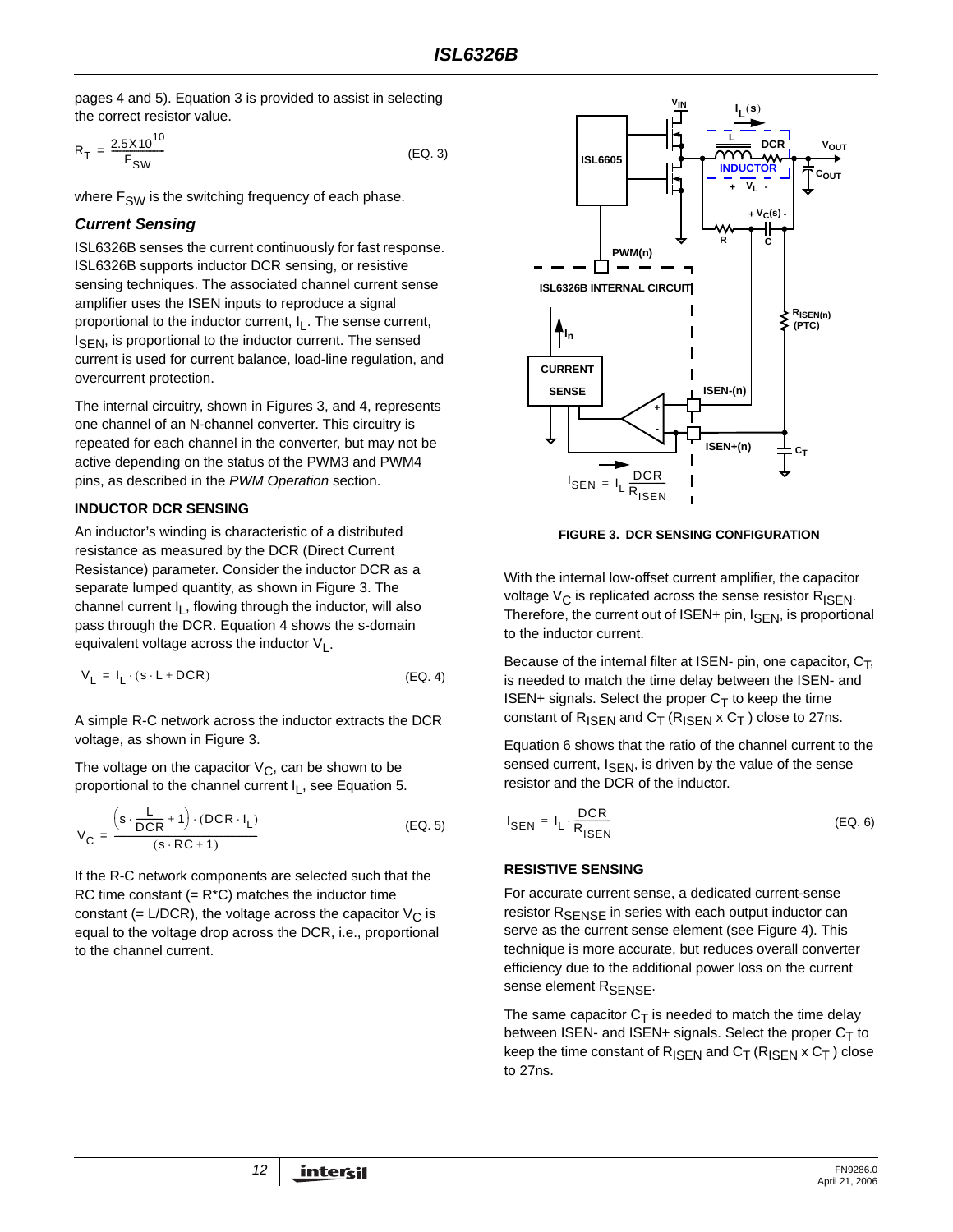Equation 7 shows the ratio of the channel current to the sensed current I<sub>SFN</sub>.

$$
I_{\text{SEN}} = I_{\text{L}} \cdot \frac{R_{\text{SENSE}}}{R_{\text{ISBN}}}
$$
 (EQ. 7)



**FIGURE 4. SENSE RESISTOR IN SERIES WITH INDUCTORS**

The inductor DCR value will increase as the temperature increases. Therefore the sensed current will increase as the temperature of the current sense element increases. In order to compensate the temperature effect on the sensed current signal, a Positive Temperature Coefficient (PTC) resistor can be selected for the sense resistor R<sub>ISEN</sub>, or the integrated temperature compensation function of ISL6326B should be utilized. The integrated temperature compensation function is described in the *Temperature Compensation* section.

# *Channel-Current Balance*

The sensed current  $I_n$  from each active channel are summed together and divided by the number of active channels. The resulting average current  $I_{AVG}$  provides a measure of the total load current. Channel current balance is achieved by comparing the sensed current of each channel to the average current to make an appropriate adjustment to the PWM duty cycle of each channel with Intersil's patented current-balance method.

Channel current balance is essential in achieving the thermal advantage of multiphase operation. With good current balance, the power loss is equally dissipated over multiple devices and a greater area.

# *Voltage Regulation*

The compensation network shown in Figure 5 assures that the steady-state error in the output voltage is limited only to the error in the reference voltage (output of the DAC) and offset errors in the OFS current source, remote-sense and error amplifiers. Intersil specifies the guaranteed tolerance of the ISL6326B to include the combined tolerances of each of these elements.

The sensed average current  $I_{\text{AVG}}$  is tied to FB internally. This current will develop voltage drop across the resistor between FB and VDIFF pins for droop control. ISL6326B can not be used for non-droop applications.

The output of the error amplifier, V<sub>COMP</sub>, is compared to sawtooth waveforms to generate the PWM signals. The PWM signals control the timing of the Intersil MOSFET drivers and regulate the converter output to the specified reference voltage. The internal and external circuitry which control voltage regulation is illustrated in Figure 5.



**FIGURE 5. OUTPUT VOLTAGE AND LOAD-LINE REGULATION WITH OFFSET ADJUSTMENT**

The ISL6326B incorporates an internal differential remotesense amplifier in the feedback path. The amplifier removes the voltage error encountered when measuring the output voltage relative to the local controller ground reference point resulting in a more accurate means of sensing output voltage. Connect the microprocessor sense pins to the noninverting input, VSEN, and inverting input, RGND, of the remote-sense amplifier. The remote-sense output, V<sub>DIFF</sub>, is connected to the inverting input of the error amplifier through an external resistor.

A digital-to-analog converter (DAC) generates a reference voltage based on the state of logic signals at pins VID7 through VID0. The DAC decodes the eight 6-bit logic signal (VID) into one of the discrete voltages shown in Table 1. Each VID input offers a 45µA pull-up to an internal 2.5V source for use with open-drain outputs. The pull-up current diminishes to zero above the logic threshold to protect voltage-sensitive output devices. External pull-up resistors can augment the pull-up current sources if case leakage into the driving device is greater than 45µA.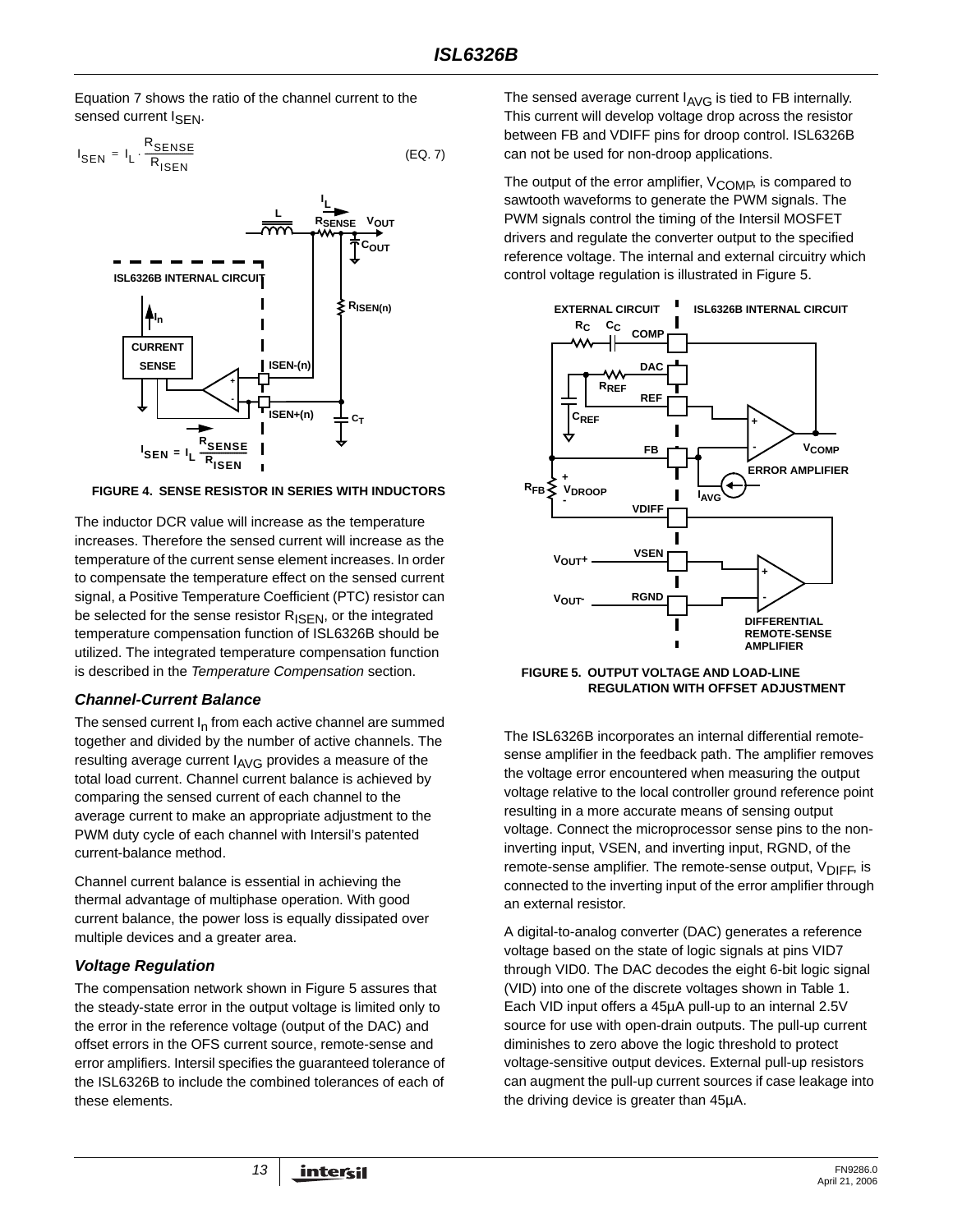### **TABLE 1. VR10 VID TABLE (WITH 6.25mV EXTENSION)**

| VID4<br>400mV | VID <sub>3</sub><br>200mV | VID2<br>100mV | VID1<br>50mV | <b>VIDO</b><br>25mV | VID <sub>5</sub><br>12.5mV | VID <sub>6</sub><br>6.25mV | <b>VOLTAGE</b><br>(V) |
|---------------|---------------------------|---------------|--------------|---------------------|----------------------------|----------------------------|-----------------------|
| 0             | 1                         | 0             | 1            | 0                   | $\mathbf{1}$               | 1                          | 1.6                   |
| 0             | 1                         | 0             | 1            | 0                   | 1                          | 0                          | 1.59375               |
| 0             | 1                         | 0             | 1            | 1                   | 0                          | $\mathbf{1}$               | 1.5875                |
| 0             | 1                         | 0             | 1            | 1                   | 0                          | 0                          | 1.58125               |
| 0             | 1                         | 0             | 1            | 1                   | 1                          | 1                          | 1.575                 |
| 0             | 1                         | 0             | 1            | 1                   | $\mathbf{1}$               | 0                          | 1.56875               |
| 0             | 1                         | 1             | 0            | 0                   | 0                          | 1                          | 1.5625                |
| 0             | $\mathbf{1}$              | 1             | 0            | 0                   | 0                          | 0                          | 1.55625               |
| 0             | 1                         | 1             | 0            | 0                   | $\mathbf{1}$               | $\mathbf{1}$               | 1.55                  |
| 0             | 1                         | 1             | 0            | 0                   | 1                          | 0                          | 1.54375               |
| 0             | 1                         | 1             | 0            | 1                   | 0                          | 1                          | 1.5375                |
| 0             | 1                         | 1             | 0            | 1                   | 0                          | 0                          | 1.53125               |
| 0             | 1                         | 1             | 0            | 1                   | 1                          | 1                          | 1.525                 |
| 0             | 1                         | 1             | 0            | 1                   | 1                          | 0                          | 1.51875               |
| 0             | 1                         | 1             | 1            | 0                   | 0                          | $\mathbf{1}$               | 1.5125                |
| 0             | 1                         | 1             | 1            | 0                   | 0                          | 0                          | 1.50625               |
| 0             | 1                         | 1             | 1            | 0                   | 1                          | 1                          | 1.5                   |
| 0             | 1                         | 1             | 1            | 0                   | $\mathbf{1}$               | 0                          | 1.49375               |
| 0             | 1                         | 1             | 1            | 1                   | 0                          | 1                          | 1.4875                |
| 0             | 1                         | 1             | 1            | 1                   | 0                          | 0                          | 1.48125               |
| 0             | 1                         | 1             | 1            | 1                   | $\mathbf{1}$               | $\mathbf{1}$               | 1.475                 |
| 0             | 1                         | 1             | 1            | 1                   | 1                          | 0                          | 1.46875               |
| 1             | 0                         | 0             | 0            | 0                   | 0                          | 1                          | 1.4625                |
| 1             | 0                         | 0             | 0            | 0                   | 0                          | 0                          | 1.45625               |
| 1             | 0                         | 0             | 0            | 0                   | 1                          | $\mathbf{1}$               | 1.45                  |
| $\mathbf{1}$  | 0                         | 0             | 0            | 0                   | $\mathbf{1}$               | 0                          | 1.44375               |
| 1             | 0                         | 0             | 0            | 1                   | 0                          | 1                          | 1.4375                |
| 1             | 0                         | 0             | 0            | 1                   | 0                          | 0                          | 1.43125               |
| 1             | 0                         | 0             | 0            | 1                   | 1                          | 1                          | 1.425                 |
| 1             | 0                         | 0             | 0            | 1                   | $\mathbf{1}$               | 0                          | 1.41875               |
| 1             | 0                         | 0             | 1            | 0                   | 0                          | $\mathbf{1}$               | 1.4125                |
| 1             | 0                         | 0             | 1            | 0                   | 0                          | 0                          | 1.40625               |
| 1             | 0                         | 0             | 1            | 0                   | $\mathbf{1}$               | $\mathbf{1}$               | 1.4                   |
| 1             | 0                         | 0             | 1            | 0                   | 1                          | 0                          | 1.39375               |
| 1             | 0                         | 0             | 1            | 1                   | 0                          | 1                          | 1.3875                |
| 1             | 0                         | 0             | 1            | 1                   | 0                          | 0                          | 1.38125               |
| 1             | 0                         | 0             | 1            | 1                   | 1                          | $\mathbf{1}$               | 1.375                 |
| 1             | 0                         | 0             | 1            | 1                   | 1                          | 0                          | 1.36875               |
| 1             | 0                         | 1             | 0            | 0                   | 0                          | 1                          | 1.3625                |

**TABLE 1. VR10 VID TABLE (WITH 6.25mV EXTENSION) (Continued)**

| VID4 | VID <sub>3</sub><br>400mV 200mV 100mV | VID <sub>2</sub> | VID1<br>50mV | <b>VIDO</b> | VID <sub>5</sub><br>25mV 12.5mV | VID <sub>6</sub><br>6.25mV | <b>VOLTAGE</b><br>(V) |
|------|---------------------------------------|------------------|--------------|-------------|---------------------------------|----------------------------|-----------------------|
| 1    | 0                                     | 1                | 0            | 0           | 0                               | 0                          | 1.35625               |
| 1    | 0                                     | 1                | 0            | 0           | 1                               | 1                          | 1.35                  |
| 1    | 0                                     | 1                | 0            | 0           | 1                               | 0                          | 1.34375               |
| 1    | 0                                     | 1                | 0            | 1           | 0                               | $\mathbf{1}$               | 1.3375                |
| 1    | 0                                     | 1                | 0            | 1           | 0                               | 0                          | 1.33125               |
| 1    | 0                                     | 1                | 0            | 1           | 1                               | 1                          | 1.325                 |
| 1    | 0                                     | 1                | 0            | 1           | 1                               | 0                          | 1.31875               |
| 1    | 0                                     | 1                | 1            | 0           | 0                               | 1                          | 1.3125                |
| 1    | 0                                     | 1                | 1            | 0           | 0                               | 0                          | 1.30625               |
| 1    | 0                                     | 1                | 1            | 0           | 1                               | $\mathbf{1}$               | 1.3                   |
| 1    | 0                                     | 1                | 1            | 0           | 1                               | 0                          | 1.29375               |
| 1    | 0                                     | 1                | 1            | 1           | 0                               | 1                          | 1.2875                |
| 1    | 0                                     | 1                | 1            | 1           | 0                               | 0                          | 1.28125               |
| 1    | 0                                     | 1                | 1            | 1           | 1                               | 1                          | 1.275                 |
| 1    | 0                                     | 1                | 1            | 1           | 1                               | 0                          | 1.26875               |
| 1    | 1                                     | 0                | 0            | 0           | 0                               | $\mathbf{1}$               | 1.2625                |
| 1    | 1                                     | 0                | 0            | 0           | 0                               | 0                          | 1.25625               |
| 1    | 1                                     | 0                | 0            | 0           | 1                               | 1                          | 1.25                  |
| 1    | 1                                     | 0                | 0            | 0           | 1                               | 0                          | 1.24375               |
| 1    | 1                                     | 0                | 0            | 1           | 0                               | 1                          | 1.2375                |
| 1    | 1                                     | 0                | 0            | 1           | 0                               | 0                          | 1.23125               |
| 1    | 1                                     | 0                | 0            | 1           | 1                               | $\mathbf{1}$               | 1.225                 |
| 1    | 1                                     | 0                | 0            | 1           | 1                               | 0                          | 1.21875               |
| 1    | 1                                     | 0                | 1            | 0           | 0                               | 1                          | 1.2125                |
| 1    | 1                                     | 0                | 1            | 0           | 0                               | 0                          | 1.20625               |
| 1    | 1                                     | 0                | 1            | 0           | 1                               | 1                          | 1.2                   |
| 1    | 1                                     | 0                | 1            | 0           | 1                               | 0                          | 1.19375               |
| 1    | 1                                     | 0                | 1            | 1           | 0                               | 1                          | 1.1875                |
| 1    | 1                                     | 0                | 1            | 1           | 0                               | 0                          | 1.18125               |
| 1    | 1                                     | 0                | 1            | 1           | 1                               | 1                          | 1.175                 |
| 1    | 1                                     | 0                | 1            | 1           | 1                               | 0                          | 1.16875               |
| 1    | 1                                     | 1                | 0            | 0           | 0                               | 1                          | 1.1625                |
| 1    | 1                                     | 1                | 0            | 0           | 0                               | 0                          | 1.15625               |
| 1    | 1                                     | 1                | 0            | 0           | 1                               | 1                          | 1.15                  |
| 1    | 1                                     | 1                | 0            | 0           | 1                               | 0                          | 1.14375               |
| 1    | 1                                     | 1                | 0            | 1           | 0                               | 1                          | 1.1375                |
| 1    | 1                                     | 1                | 0            | 1           | 0                               | 0                          | 1.13125               |
| 1    | 1                                     | 1                | 0            | 1           | 1                               | 1                          | 1.125                 |
| 1    | 1                                     | 1                | 0            | 1           | 1                               | 0                          | 1.11875               |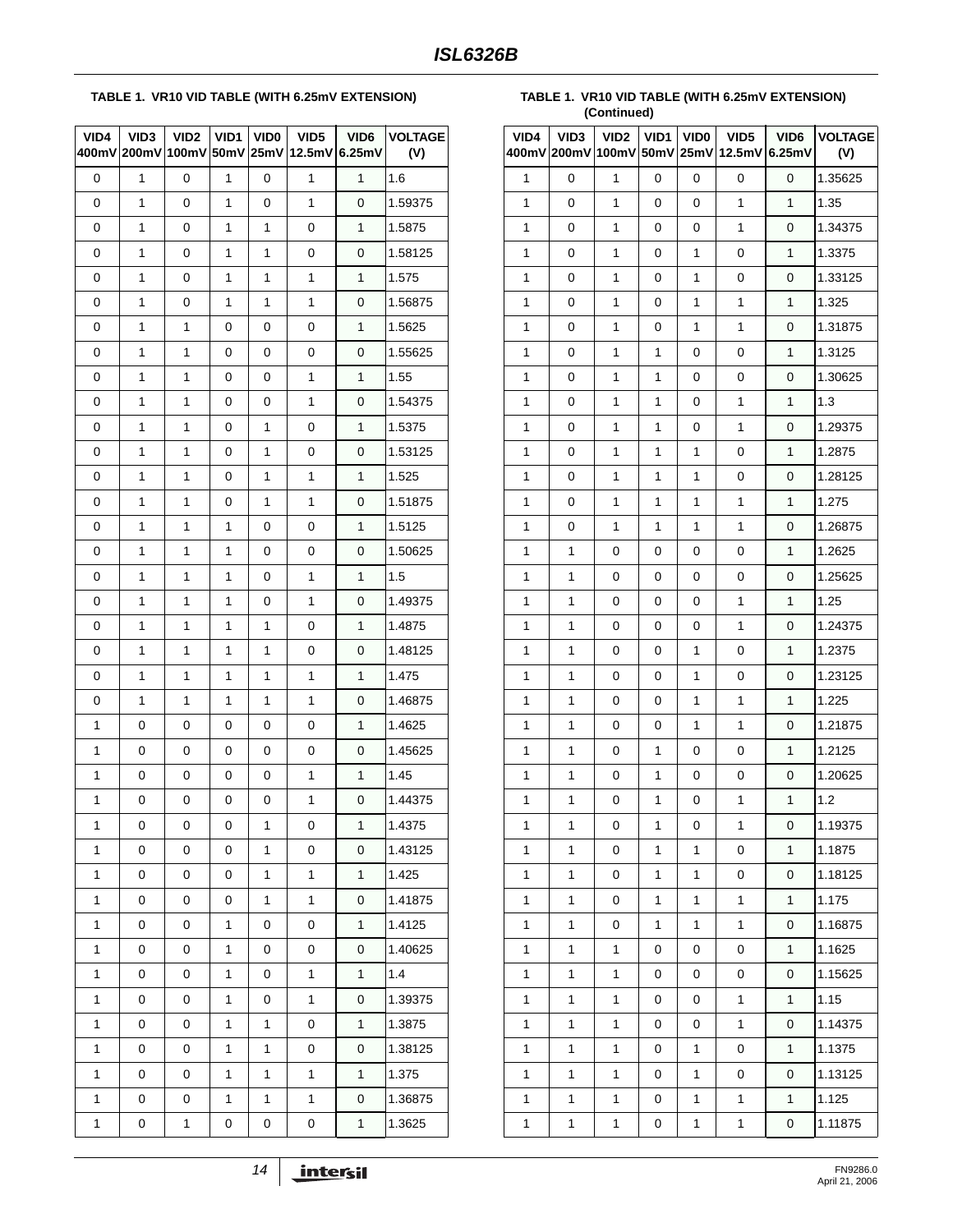#### **TABLE 1. VR10 VID TABLE (WITH 6.25mV EXTENSION) (Continued)**

| VID4 | VID <sub>3</sub> | VID <sub>2</sub><br>400mV 200mV 100mV | VID1<br>50mV | VID <sub>0</sub><br>25mV | VID <sub>5</sub><br>12.5mV | VID6<br>6.25mV | <b>VOLTAGE</b><br>(V) |
|------|------------------|---------------------------------------|--------------|--------------------------|----------------------------|----------------|-----------------------|
| 1    | 1                | 1                                     | 1            | 0                        | 0                          | 1              | 1.1125                |
| 1    | $\mathbf{1}$     | 1                                     | 1            | 0                        | 0                          | 0              | 1.10625               |
| 1    | 1                | 1                                     | 1            | 0                        | 1                          | 1              | 1.1                   |
| 1    | $\mathbf{1}$     | 1                                     | 1            | 0                        | 1                          | 0              | 1.09375               |
| 1    | 1                | 1                                     | 1            | 1                        | 0                          | 1              | <b>OFF</b>            |
| 1    | 1                | 1                                     | 1            | 1                        | 0                          | 0              | <b>OFF</b>            |
| 1    | $\mathbf{1}$     | 1                                     | 1            | 1                        | $\mathbf{1}$               | $\mathbf{1}$   | <b>OFF</b>            |
| 1    | $\mathbf{1}$     | 1                                     | 1            | 1                        | $\mathbf{1}$               | 0              | <b>OFF</b>            |
| 0    | 0                | 0                                     | 0            | 0                        | 0                          | 1              | 1.0875                |
| 0    | 0                | 0                                     | 0            | 0                        | 0                          | 0              | 1.08125               |
| 0    | 0                | 0                                     | 0            | 0                        | 1                          | 1              | 1.075                 |
| 0    | 0                | 0                                     | 0            | 0                        | 1                          | 0              | 1.06875               |
| 0    | 0                | 0                                     | 0            | 1                        | 0                          | $\mathbf{1}$   | 1.0625                |
| 0    | 0                | 0                                     | 0            | 1                        | 0                          | 0              | 1.05625               |
| 0    | 0                | 0                                     | 0            | 1                        | $\mathbf{1}$               | 1              | 1.05                  |
| 0    | 0                | 0                                     | 0            | 1                        | $\mathbf{1}$               | 0              | 1.04375               |
| 0    | 0                | 0                                     | 1            | 0                        | 0                          | 1              | 1.0375                |
| 0    | 0                | 0                                     | 1            | 0                        | 0                          | 0              | 1.03125               |
| 0    | 0                | 0                                     | 1            | 0                        | $\mathbf{1}$               | $\mathbf{1}$   | 1.025                 |
| 0    | 0                | 0                                     | 1            | 0                        | $\mathbf{1}$               | 0              | 1.01875               |
| 0    | 0                | 0                                     | 1            | 1                        | 0                          | 1              | 1.0125                |
| 0    | 0                | 0                                     | 1            | 1                        | 0                          | 0              | 1.00625               |
| 0    | 0                | 0                                     | 1            | 1                        | 1                          | 1              | 1                     |
| 0    | 0                | 0                                     | 1            | 1                        | 1                          | 0              | 0.99375               |
| 0    | 0                | 1                                     | 0            | 0                        | 0                          | $\mathbf{1}$   | 0.9875                |
| 0    | 0                | 1                                     | 0            | 0                        | 0                          | 0              | 0.98125               |
| 0    | 0                | 1                                     | $\pmb{0}$    | $\mathbf 0$              | 1                          | 1              | 0.975                 |
| 0    | 0                | 1                                     | 0            | 0                        | $\mathbf{1}$               | 0              | 0.96875               |
| 0    | 0                | 1                                     | 0            | 1                        | 0                          | $\mathbf{1}$   | 0.9625                |
| 0    | 0                | 1                                     | 0            | 1                        | 0                          | 0              | 0.95625               |
| 0    | 0                | 1                                     | 0            | 1                        | $\mathbf{1}$               | $\mathbf{1}$   | 0.95                  |
| 0    | 0                | 1                                     | 0            | 1                        | $\mathbf 1$                | 0              | 0.94375               |
| 0    | 0                | 1                                     | 1            | 0                        | 0                          | $\mathbf{1}$   | 0.9375                |
| 0    | 0                | 1                                     | 1            | 0                        | 0                          | 0              | 0.93125               |
| 0    | 0                | 1                                     | $\mathbf{1}$ | 0                        | 1                          | $\mathbf{1}$   | 0.925                 |
| 0    | 0                | 1                                     | 1            | 0                        | $\mathbf{1}$               | 0              | 0.91875               |
| 0    | 0                | 1                                     | 1            | 1                        | 0                          | $\mathbf{1}$   | 0.9125                |
| 0    | 0                | 1                                     | $\mathbf{1}$ | 1                        | 0                          | 0              | 0.90625               |
| 0    | 0                | 1                                     | $\mathbf{1}$ | $\mathbf{1}$             | $\mathbf{1}$               | $\mathbf 1$    | 0.9                   |

**TABLE 1. VR10 VID TABLE (WITH 6.25mV EXTENSION) (Continued)**

| VID4 | VID <sub>3</sub><br>400mV 200mV 100mV | VID <sub>2</sub> | VID <sub>1</sub> | VID <sub>0</sub> | VID <sub>5</sub><br>50mV 25mV 12.5mV | VID <sub>6</sub><br>6.25mV | <b>VOLTAGE</b><br>(V) |
|------|---------------------------------------|------------------|------------------|------------------|--------------------------------------|----------------------------|-----------------------|
| 0    | 0                                     | 1                | 1                | 1                | 1                                    | $\Omega$                   | 0.89375               |
| 0    | 1                                     | 0                | 0                | 0                | $\Omega$                             | 1                          | 0.8875                |
| 0    | 1                                     | 0                | 0                | 0                | 0                                    | 0                          | 0.88125               |
| 0    | 1                                     | 0                | 0                | 0                | 1                                    | 1                          | 0.875                 |
| 0    | 1                                     | 0                | 0                | 0                | 1                                    | 0                          | 0.86875               |
| 0    | 1                                     | 0                | 0                | 1                | 0                                    | 1                          | 0.8625                |
| 0    | 1                                     | 0                | 0                | 1                | 0                                    | 0                          | 0.85625               |
| 0    | 1                                     | 0                | 0                | 1                | 1                                    | 1                          | 0.85                  |
| 0    | 1                                     | 0                | 0                | 1                | 1                                    | 0                          | 0.84375               |
| 0    | 1                                     | 0                | 1                | 0                | 0                                    | 1                          | 0.8375                |
| 0    |                                       | 0                | 1                | 0                | 0                                    | 0                          | 0.83125               |

### **TABLE 2. VR11 VID 8 BIT**

| VID7        | VID6     | VID <sub>5</sub> | VID4         | VID <sub>3</sub> | VID <sub>2</sub> | VID1         | VID <sub>0</sub> | <b>VOLTAGE</b> |
|-------------|----------|------------------|--------------|------------------|------------------|--------------|------------------|----------------|
| 0           | 0        | 0                | 0            | 0                | 0                | 0            | 0                | <b>OFF</b>     |
| 0           | 0        | 0                | 0            | 0                | 0                | 0            | 1                | <b>OFF</b>     |
| $\mathbf 0$ | 0        | 0                | 0            | 0                | $\mathbf 0$      | $\mathbf{1}$ | $\mathbf 0$      | 1.60000        |
| 0           | 0        | 0                | 0            | 0                | 0                | $\mathbf{1}$ | 1                | 1.59375        |
| 0           | 0        | 0                | 0            | 0                | 1                | 0            | 0                | 1.58750        |
| 0           | 0        | 0                | 0            | 0                | $\mathbf{1}$     | 0            | 1                | 1.58125        |
| 0           | 0        | 0                | 0            | 0                | 1                | 1            | 0                | 1.57500        |
| 0           | 0        | 0                | 0            | 0                | 1                | 1            | 1                | 1.56875        |
| $\mathbf 0$ | 0        | 0                | 0            | 1                | 0                | 0            | 0                | 1.56250        |
| 0           | 0        | 0                | 0            | 1                | 0                | 0            | 1                | 1.55625        |
| 0           | 0        | 0                | 0            | 1                | 0                | 1            | 0                | 1.55000        |
| 0           | 0        | 0                | 0            | 1                | 0                | 1            | 1                | 1.54375        |
| 0           | 0        | 0                | 0            | 1                | $\mathbf{1}$     | 0            | 0                | 1.53750        |
| 0           | $\Omega$ | $\Omega$         | 0            | 1                | 1                | $\Omega$     | 1                | 1.53125        |
| 0           | 0        | 0                | 0            | 1                | $\mathbf{1}$     | $\mathbf{1}$ | 0                | 1.52500        |
| 0           | 0        | 0                | 0            | 1                | $\mathbf{1}$     | 1            | 1                | 1.51875        |
| 0           | 0        | 0                | 1            | 0                | 0                | 0            | 0                | 1.51250        |
| 0           | 0        | 0                | 1            | 0                | 0                | 0            | 1                | 1.50625        |
| 0           | 0        | 0                | $\mathbf{1}$ | 0                | 0                | $\mathbf{1}$ | 0                | 1.50000        |
| 0           | 0        | 0                | $\mathbf{1}$ | 0                | 0                | 1            | 1                | 1.49375        |
| 0           | 0        | 0                | 1            | 0                | $\mathbf{1}$     | 0            | 0                | 1.48750        |
| 0           | 0        | 0                | $\mathbf{1}$ | 0                | $\mathbf{1}$     | 0            | 1                | 1.48125        |
| 0           | 0        | 0                | 1            | 0                | 1                | 1            | 0                | 1.47500        |
| 0           | 0        | 0                | 1            | 0                | 1                | 1            | 1                | 1.46875        |
| 0           | 0        | 0                | 1            | 1                | 0                | 0            | 0                | 1.46250        |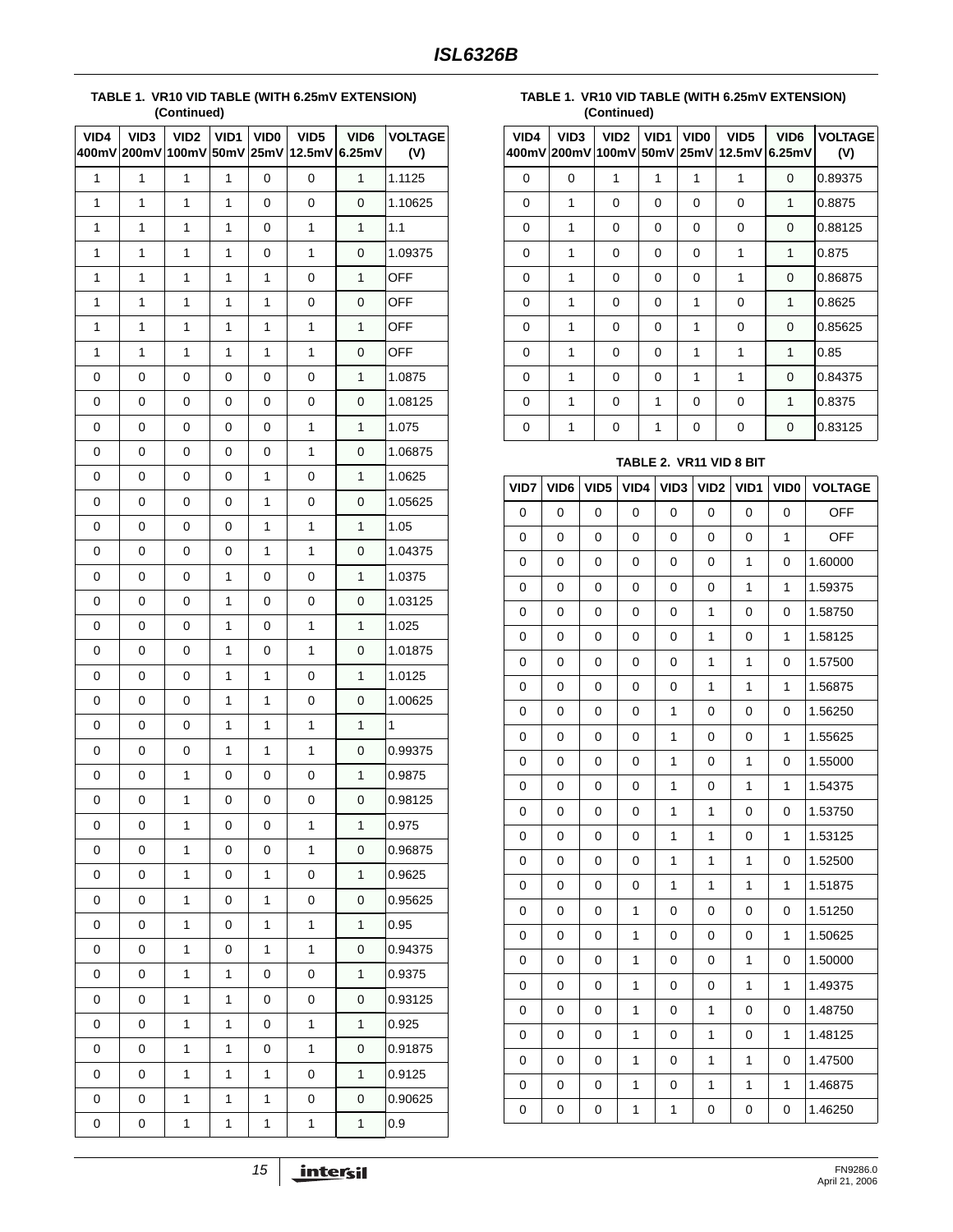### **TABLE 2. VR11 VID 8 BIT (Continued)**

| VID7 | VID <sub>6</sub> | VID <sub>5</sub> | VID4 | VID <sub>3</sub> | VID <sub>2</sub> | VID1 | <b>VIDO</b> | <b>VOLTAGE</b> |
|------|------------------|------------------|------|------------------|------------------|------|-------------|----------------|
| 0    | 0                | 0                | 1    | 1                | 0                | 0    | 1           | 1.45625        |
| 0    | 0                | 0                | 1    | $\mathbf{1}$     | 0                | 1    | 0           | 1.45000        |
| 0    | 0                | 0                | 1    | 1                | 0                | 1    | 1           | 1.44375        |
| 0    | 0                | 0                | 1    | 1                | 1                | 0    | 0           | 1.43750        |
| 0    | 0                | 0                | 1    | $\mathbf{1}$     | 1                | 0    | 1           | 1.43125        |
| 0    | 0                | 0                | 1    | 1                | 1                | 1    | 0           | 1.42500        |
| 0    | 0                | 0                | 1    | 1                | 1                | 1    | 1           | 1.41875        |
| 0    | 0                | 1                | 0    | 0                | 0                | 0    | 0           | 1.41250        |
| 0    | 0                | 1                | 0    | 0                | 0                | 0    | 1           | 1.40625        |
| 0    | 0                | 1                | 0    | 0                | 0                | 1    | 0           | 1.40000        |
| 0    | 0                | 1                | 0    | 0                | 0                | 1    | 1           | 1.39375        |
| 0    | 0                | 1                | 0    | 0                | 1                | 0    | 0           | 1.38750        |
| 0    | 0                | 1                | 0    | 0                | 1                | 0    | 1           | 1.38125        |
| 0    | 0                | 1                | 0    | 0                | 1                | 1    | 0           | 1.37500        |
| 0    | 0                | 1                | 0    | 0                | 1                | 1    | 1           | 1.36875        |
| 0    | 0                | 1                | 0    | 1                | 0                | 0    | 0           | 1.36250        |
| 0    | 0                | 1                | 0    | $\mathbf{1}$     | 0                | 0    | 1           | 1.35625        |
| 0    | 0                | 1                | 0    | 1                | 0                | 1    | 0           | 1.35000        |
| 0    | 0                | 1                | 0    | 1                | 0                | 1    | 1           | 1.34375        |
| 0    | 0                | 1                | 0    | $\mathbf{1}$     | 1                | 0    | 0           | 1.33750        |
| 0    | 0                | 1                | 0    | 1                | 1                | 0    | 1           | 1.33125        |
| 0    | 0                | 1                | 0    | 1                | 1                | 1    | 0           | 1.32500        |
| 0    | 0                | 1                | 0    | $\mathbf{1}$     | 1                | 1    | 1           | 1.31875        |
| 0    | 0                | 1                | 1    | 0                | 0                | 0    | 0           | 1.31250        |
| 0    | 0                | 1                | 1    | 0                | 0                | 0    | 1           | 1.30625        |
| 0    | 0                | 1                | 1    | 0                | 0                | 1    | 0           | 1.30000        |
| 0    | 0                | 1                | 1    | 0                | 0                | 1    | 1           | 1.29375        |
| 0    | 0                | 1                | 1    | 0                | 1                | 0    | 0           | 1.28750        |
| 0    | 0                | 1                | 1    | 0                | 1                | 0    | 1           | 1.28125        |
| 0    | 0                | 1                | 1    | 0                | 1                | 1    | 0           | 1.27500        |
| 0    | 0                | 1                | 1    | 0                | 1                | 1    | 1           | 1.26875        |
| 0    | 0                | 1                | 1    | 1                | 0                | 0    | 0           | 1.26250        |
| 0    | 0                | 1                | 1    | 1                | 0                | 0    | 1           | 1.25625        |
| 0    | 0                | 1                | 1    | 1                | 0                | 1    | 0           | 1.25000        |
| 0    | 0                | 1                | 1    | 1                | 0                | 1    | 1           | 1.24375        |
| 0    | 0                | 1                | 1    | 1                | 1                | 0    | 0           | 1.23750        |
| 0    | 0                | 1                | 1    | 1                | 1                | 0    | 1           | 1.23125        |
| 0    | 0                | 1                | 1    | 1                | 1                | 1    | 0           | 1.22500        |
| 0    | 0                | 1                | 1    | 1                | 1                | 1    | 1           | 1.21875        |
| 0    | 1                | 0                | 0    | 0                | 0                | 0    | 0           | 1.21250        |

|      | TABLE 2. VR11 VID 8 BIT (Continued) |                  |      |                  |                  |      |             |                |  |
|------|-------------------------------------|------------------|------|------------------|------------------|------|-------------|----------------|--|
| VID7 | VID <sub>6</sub>                    | VID <sub>5</sub> | VID4 | VID <sub>3</sub> | VID <sub>2</sub> | VID1 | <b>VIDO</b> | <b>VOLTAGE</b> |  |
| 0    | 1                                   | 0                | 0    | 0                | 0                | 0    | 1           | 1.20625        |  |
| 0    | 1                                   | 0                | 0    | 0                | 0                | 1    | 0           | 1.20000        |  |
| 0    | 1                                   | 0                | 0    | 0                | 0                | 1    | 1           | 1.19375        |  |
| 0    | 1                                   | 0                | 0    | 0                | 1                | 0    | 0           | 1.18750        |  |
| 0    | 1                                   | 0                | 0    | 0                | 1                | 0    | 1           | 1.18125        |  |
| 0    | 1                                   | 0                | 0    | 0                | 1                | 1    | 0           | 1.17500        |  |
| 0    | 1                                   | 0                | 0    | 0                | 1                | 1    | 1           | 1.16875        |  |
| 0    | 1                                   | 0                | 0    | 1                | 0                | 0    | 0           | 1.16250        |  |
| 0    | 1                                   | 0                | 0    | 1                | 0                | 0    | 1           | 1.15625        |  |
| 0    | 1                                   | 0                | 0    | $\mathbf{1}$     | 0                | 1    | 0           | 1.15000        |  |
| 0    | 1                                   | 0                | 0    | 1                | 0                | 1    | 1           | 1.14375        |  |
| 0    | 1                                   | 0                | 0    | 1                | 1                | 0    | 0           | 1.13750        |  |
| 0    | 1                                   | 0                | 0    | 1                | 1                | 0    | 1           | 1.13125        |  |
| 0    | 1                                   | 0                | 0    | 1                | 1                | 1    | 0           | 1.12500        |  |
| 0    | 1                                   | 0                | 0    | 1                | 1                | 1    | 1           | 1.11875        |  |
| 0    | 1                                   | 0                | 1    | 0                | 0                | 0    | 0           | 1.11250        |  |
| 0    | 1                                   | 0                | 1    | 0                | 0                | 0    | 1           | 1.10625        |  |
| 0    | 1                                   | 0                | 1    | 0                | 0                | 1    | 0           | 1.10000        |  |
| 0    | 1                                   | 0                | 1    | 0                | 0                | 1    | 1           | 1.09375        |  |
| 0    | 1                                   | 0                | 1    | 0                | 1                | 0    | 0           | 1.08750        |  |
| 0    | 1                                   | 0                | 1    | 0                | 1                | 0    | 1           | 1.08125        |  |
| 0    | 1                                   | 0                | 1    | 0                | 1                | 1    | 0           | 1.07500        |  |
| 0    | 1                                   | 0                | 1    | 0                | 1                | 1    | 1           | 1.06875        |  |
| 0    | 1                                   | 0                | 1    | 1                | 0                | 0    | 0           | 1.06250        |  |
| 0    | 1                                   | 0                | 1    | $\mathbf{1}$     | 0                | 0    | 1           | 1.05625        |  |
| 0    | 1                                   | 0                | 1    | 1                | 0                | 1    | 0           | 1.05000        |  |
| 0    | 1                                   | 0                | 1    | 1                | 0                | 1    | 1           | 1.04375        |  |
| 0    | 1                                   | 0                | 1    | 1                | 1                | 0    | 0           | 1.03750        |  |
| 0    | 1                                   | 0                | 1    | 1                | 1                | 0    | 1           | 1.03125        |  |
| 0    | 1                                   | 0                | 1    | 1                | 1                | 1    | 0           | 1.02500        |  |
| 0    | 1                                   | 0                | 1    | 1                | 1                | 1    | 1           | 1.01875        |  |
| 0    | 1                                   | 1                | 0    | 0                | 0                | 0    | 0           | 1.01250        |  |
| 0    | 1                                   | 1                | 0    | 0                | 0                | 0    | 1           | 1.00625        |  |
| 0    | 1                                   | 1                | 0    | 0                | 0                | 1    | 0           | 1.00000        |  |
| 0    | 1                                   | 1                | 0    | 0                | 0                | 1    | 1           | 0.99375        |  |
| 0    | 1                                   | 1                | 0    | 0                | 1                | 0    | 0           | 0.98750        |  |
| 0    | 1                                   | 1                | 0    | 0                | 1                | 0    | 1           | 0.98125        |  |
| 0    | 1                                   | 1                | 0    | 0                | 1                | 1    | 0           | 0.97500        |  |
| 0    | 1                                   | 1                | 0    | 0                | 1                | 1    | 1           | 0.96875        |  |
| 0    | 1                                   | 1                | 0    | 1                | 0                | 0    | 0           | 0.96250        |  |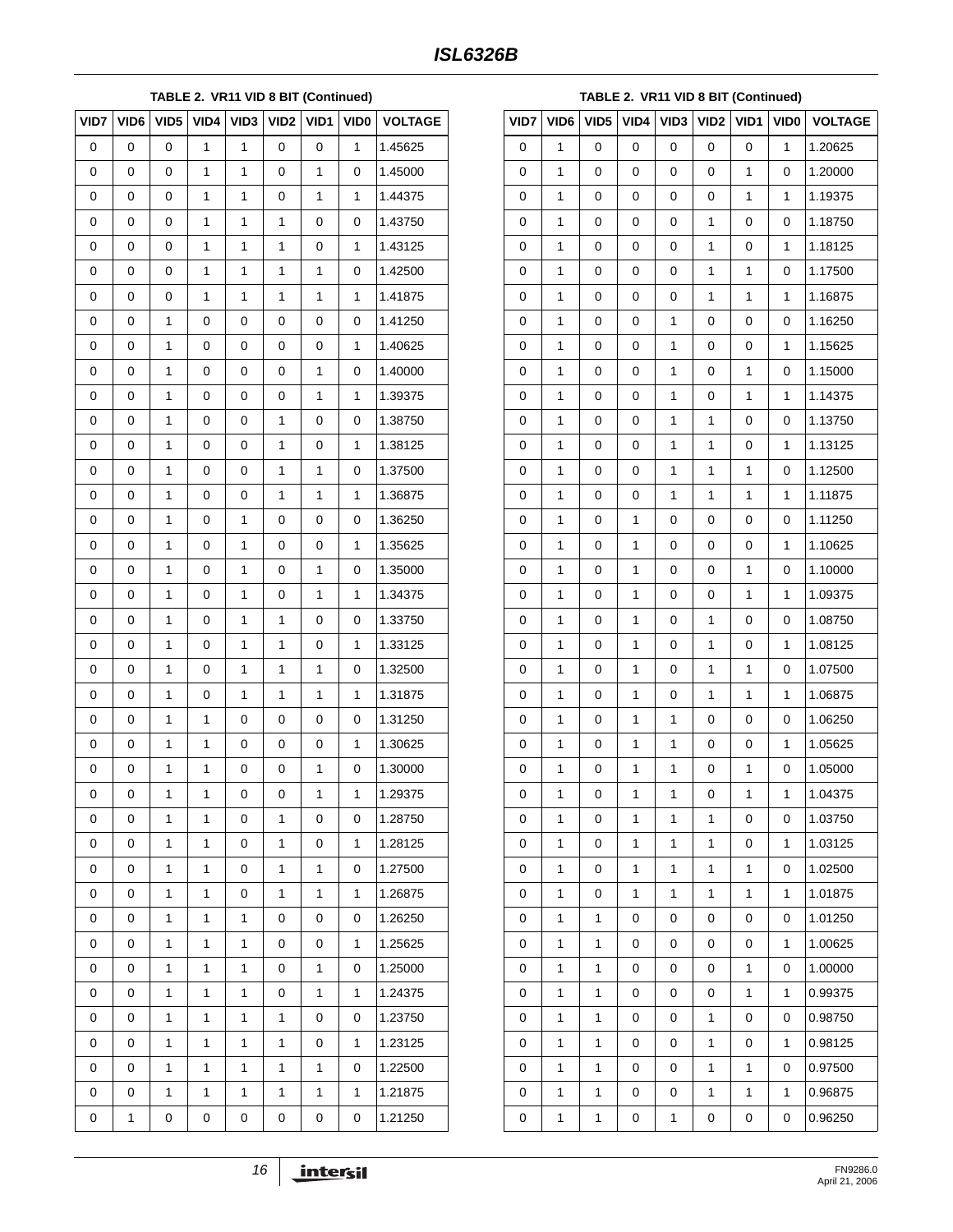### **TABLE 2. VR11 VID 8 BIT (Continued)**

| VID7         | VID <sub>6</sub> | VID <sub>5</sub> | VID4 | VID <sub>3</sub> | VID <sub>2</sub> | VID1 | VID <sub>0</sub> | <b>VOLTAGE</b> |
|--------------|------------------|------------------|------|------------------|------------------|------|------------------|----------------|
| 0            | 1                | 1                | 0    | 1                | 0                | 0    | 1                | 0.95625        |
| 0            | 1                | 1                | 0    | 1                | 0                | 1    | 0                | 0.95000        |
| 0            | 1                | 1                | 0    | 1                | 0                | 1    | 1                | 0.94375        |
| 0            | 1                | 1                | 0    | 1                | 1                | 0    | 0                | 0.93750        |
| 0            | 1                | 1                | 0    | 1                | 1                | 0    | 1                | 0.93125        |
| 0            | 1                | 1                | 0    | 1                | 1                | 1    | 0                | 0.92500        |
| 0            | 1                | 1                | 0    | 1                | 1                | 1    | $\mathbf{1}$     | 0.91875        |
| 0            | 1                | 1                | 1    | 0                | 0                | 0    | 0                | 0.91250        |
| 0            | 1                | 1                | 1    | 0                | 0                | 0    | 1                | 0.90625        |
| 0            | 1                | 1                | 1    | 0                | 0                | 1    | 0                | 0.90000        |
| 0            | 1                | 1                | 1    | 0                | 0                | 1    | 1                | 0.89375        |
| 0            | 1                | 1                | 1    | 0                | 1                | 0    | 0                | 0.88750        |
| 0            | 1                | 1                | 1    | 0                | 1                | 0    | 1                | 0.88125        |
| 0            | 1                | 1                | 1    | 0                | 1                | 1    | 0                | 0.87500        |
| 0            | 1                | 1                | 1    | 0                | 1                | 1    | 1                | 0.86875        |
| 0            | 1                | 1                | 1    | 1                | 0                | 0    | 0                | 0.86250        |
| 0            | 1                | 1                | 1    | 1                | 0                | 0    | 1                | 0.85625        |
| 0            | 1                | 1                | 1    | 1                | 0                | 1    | 0                | 0.85000        |
| 0            | 1                | 1                | 1    | 1                | 0                | 1    | 1                | 0.84375        |
| 0            | 1                | 1                | 1    | 1                | 1                | 0    | 0                | 0.83750        |
| 0            | 1                | 1                | 1    | 1                | 1                | 0    | 1                | 0.83125        |
| 0            | 1                | 1                | 1    | 1                | 1                | 1    | 0                | 0.82500        |
| 0            | 1                | 1                | 1    | 1                | 1                | 1    | 1                | 0.81875        |
| 1            | 0                | 0                | 0    | 0                | 0                | 0    | 0                | 0.81250        |
| 1            | 0                | 0                | 0    | 0                | 0                | 0    | 1                | 0.80625        |
| 1            | 0                | 0                | 0    | 0                | 0                | 1    | 0                | 0.80000        |
| 1            | 0                | 0                | 0    | 0                | 0                | 1    | 1                | 0.79375        |
| 1            | 0                | 0                | 0    | 0                | 1                | 0    | 0                | 0.78750        |
| 1            | 0                | 0                | 0    | 0                | 1                | 0    | 1                | 0.78125        |
| 1            | 0                | 0                | 0    | 0                | 1                | 1    | 0                | 0.77500        |
| $\mathbf{1}$ | 0                | 0                | 0    | 0                | 1                | 1    | $\mathbf{1}$     | 0.76875        |
| 1            | 0                | 0                | 0    | 1                | 0                | 0    | 0                | 0.76250        |
| 1            | 0                | 0                | 0    | 1                | 0                | 0    | $\mathbf{1}$     | 0.75625        |
| $\mathbf{1}$ | 0                | 0                | 0    | 1                | 0                | 1    | 0                | 0.75000        |
| 1            | 0                | 0                | 0    | 1                | 0                | 1    | 1                | 0.74375        |
| 1            | 0                | 0                | 0    | 1                | 1                | 0    | 0                | 0.73750        |
| $\mathbf{1}$ | 0                | 0                | 0    | 1                | 1                | 0    | $\mathbf{1}$     | 0.73125        |
| 1            | 0                | 0                | 0    | 1                | 1                | 1    | 0                | 0.72500        |
| 1            | 0                | 0                | 0    | 1                | 1                | 1    | 1                | 0.71875        |
| $\mathbf{1}$ | 0                | 0                | 1    | 0                | 0                | 0    | 0                | 0.71250        |

| TABLE 2. VR11 VID 8 BIT (Continued) |      |                  |      |                  |                  |      |             |                |
|-------------------------------------|------|------------------|------|------------------|------------------|------|-------------|----------------|
| VID7                                | VID6 | VID <sub>5</sub> | VID4 | VID <sub>3</sub> | VID <sub>2</sub> | VID1 | <b>VIDO</b> | <b>VOLTAGE</b> |
| 1                                   | 0    | 0                | 1    | 0                | 0                | 0    | 1           | 0.70625        |
| 1                                   | 0    | 0                | 1    | 0                | 0                | 1    | 0           | 0.70000        |
| 1                                   | 0    | 0                | 1    | 0                | 0                | 1    | 1           | 0.69375        |
| 1                                   | 0    | 0                | 1    | 0                | 1                | 0    | 0           | 0.68750        |
| 1                                   | 0    | 0                | 1    | 0                | 1                | 0    | 1           | 0.68125        |
| 1                                   | 0    | 0                | 1    | 0                | 1                | 1    | 0           | 0.67500        |
| 1                                   | 0    | 0                | 1    | 0                | 1                | 1    | 1           | 0.66875        |
| 1                                   | 0    | 0                | 1    | 1                | 0                | 0    | 0           | 0.66250        |
| 1                                   | 0    | 0                | 1    | 1                | 0                | 0    | 1           | 0.65625        |
| 1                                   | 0    | 0                | 1    | 1                | 0                | 1    | 0           | 0.65000        |
| 1                                   | 0    | 0                | 1    | 1                | 0                | 1    | 1           | 0.64375        |
| 1                                   | 0    | 0                | 1    | 1                | 1                | 0    | 0           | 0.63750        |
| 1                                   | 0    | 0                | 1    | 1                | 1                | 0    | 1           | 0.63125        |
| 1                                   | 0    | 0                | 1    | 1                | 1                | 1    | 0           | 0.62500        |
| 1                                   | 0    | 0                | 1    | 1                | 1                | 1    | 1           | 0.61875        |
| 1                                   | 0    | 1                | 0    | 0                | 0                | 0    | 0           | 0.61250        |
| 1                                   | 0    | 1                | 0    | 0                | 0                | 0    | 1           | 0.60625        |
| 1                                   | 0    | 1                | 0    | 0                | 0                | 1    | 0           | 0.60000        |
| 1                                   | 0    | 1                | 0    | 0                | 0                | 1    | 1           | 0.59375        |
| 1                                   | 0    | 1                | 0    | 0                | 1                | 0    | 0           | 0.58750        |
| 1                                   | 0    | 1                | 0    | 0                | 1                | 0    | 1           | 0.58125        |
| 1                                   | 0    | 1                | 0    | 0                | 1                | 1    | 0           | 0.57500        |
| 1                                   | 0    | 1                | 0    | 0                | 1                | 1    | 1           | 0.56875        |
| 1                                   | 0    | 1                | 0    | 1                | 0                | 0    | 0           | 0.56250        |
| 1                                   | 0    | 1                | 0    | 1                | 0                | 0    | 1           | 0.55625        |
| 1                                   | 0    | 1                | 0    | 1                | 0                | 1    | 0           | 0.55000        |
| 1                                   | 0    | 1                | 0    | 1                | 0                | 1    | 1           | 0.54375        |
| $\mathbf{1}$                        | 0    | 1                | 0    | 1                | 1                | 0    | 0           | 0.53750        |
| 1                                   | 0    | 1                | 0    | 1                | 1                | 0    | 1           | 0.53125        |
| 1                                   | 0    | 1                | 0    | 1                | 1                | 1    | 0           | 0.52500        |
| 1                                   | 0    | 1                | 0    | 1                | 1                | 1    | 1           | 0.51875        |
| 1                                   | 0    | 1                | 1    | 0                | 0                | 0    | 0           | 0.51250        |
| 1                                   | 0    | 1                | 1    | 0                | 0                | 0    | 1           | 0.50625        |
| 1                                   | 0    | 1                | 1    | 0                | 0                | 1    | 0           | 0.50000        |
| 1                                   | 1    | 1                | 1    | 1                | 1                | 1    | 0           | <b>OFF</b>     |
| 1                                   | 1    | 1                | 1    | 1                | 1                | 1    | 1           | OFF            |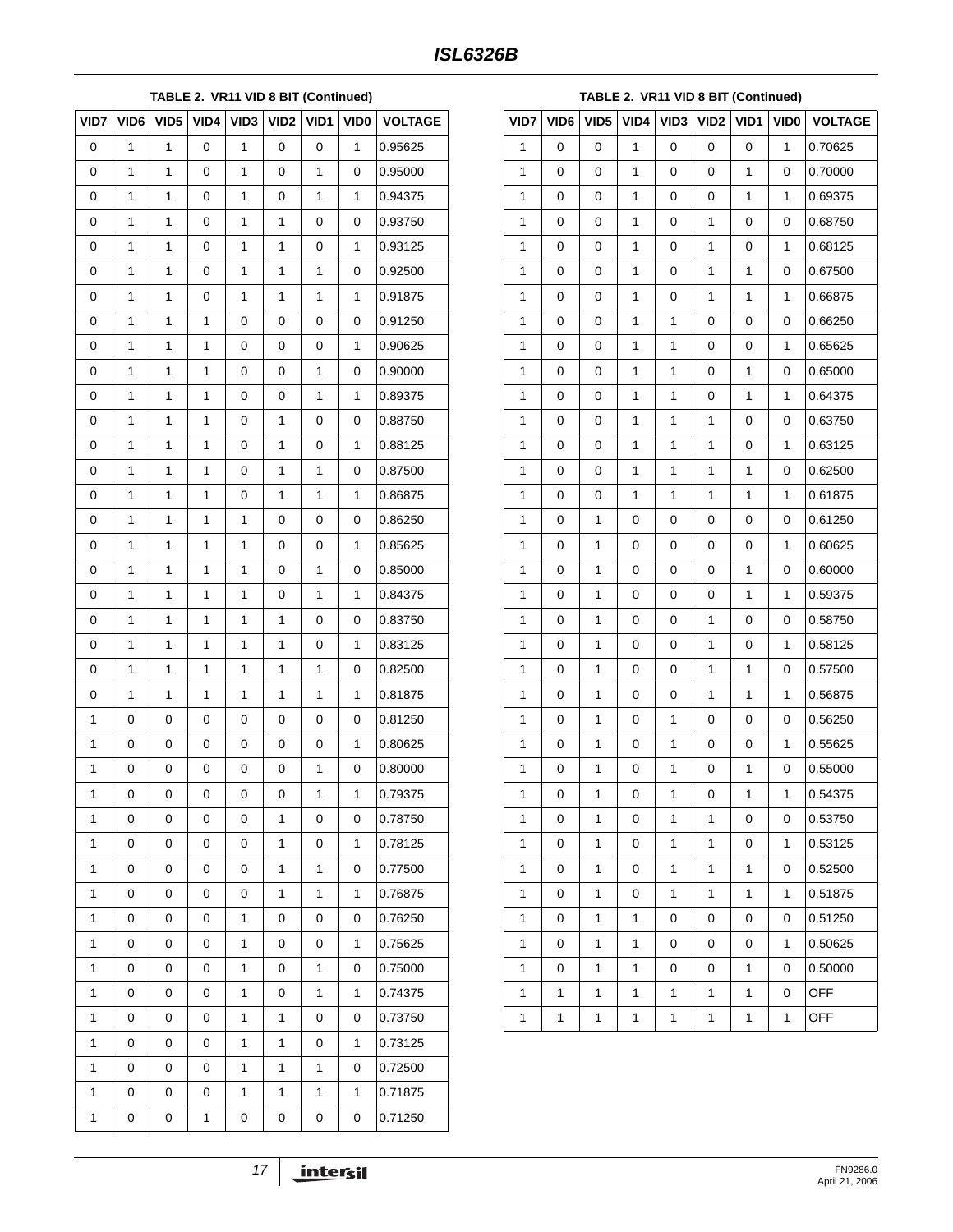# *Load-Line Regulation*

Some microprocessor manufacturers require a preciselycontrolled output resistance. This dependence of output voltage on load current is often termed "droop" or "load line" regulation. By adding a well controlled output impedance, the output voltage can effectively be level shifted in a direction which works to achieve the load-line regulation required by these manufacturers.

In other cases, the designer may determine that a more cost-effective solution can be achieved by adding droop. Droop can help to reduce the output-voltage spike that results from fast load-current demand changes.

The magnitude of the spike is dictated by the ESR and ESL of the output capacitors selected. By positioning the no-load voltage level near the upper specification limit, a larger negative spike can be sustained without crossing the lower limit. By adding a well controlled output impedance, the output voltage under load can effectively be level shifted down so that a larger positive spike can be sustained without crossing the upper specification limit.

As shown in Figure 5, a current proportional to the average current of all active channels, I<sub>AVG</sub>, flows from FB through a load-line regulation resistor  $R_{FB}$ . The resulting voltage drop across  $R_{FB}$  is proportional to the output current, effectively creating an output voltage droop with a steady-state value defined as

$$
V_{DROOP} = I_{AVG} R_{FB}
$$
 (EQ. 8)

The regulated output voltage is reduced by the droop voltage V<sub>DROOP</sub>. The output voltage as a function of load current is derived by combining Equation 8 with the appropriate sample current expression defined by the current sense method employed.

$$
V_{OUT} = V_{REF} - V_{OFS} - \left(\frac{I_{LOAD}}{N} \frac{R_X}{R_{ISEN}} R_{FB}\right)
$$
 (EQ. 9)

Where  $V_{REF}$  is the reference voltage,  $V_{OFF}$  is the programmed offset voltage, I<sub>LOAD</sub> is the total output current of the converter, R<sub>ISEN</sub> is the sense resistor connected to the ISEN+ pin, and  $R_{FB}$  is the feedback resistor, N is the active channel number, and  $R_X$  is the DCR, or  $R_{\text{SFNSF}}$ depending on the sensing method.

Therefore the equivalent loadline impedance, i.e. Droop impedance, is equal to:

$$
R_{LL} = \frac{R_{FB}}{N} \frac{R_X}{R_{ISEN}}
$$
 (EQ. 10)

# *Output-Voltage Offset Programming*

The ISL6326B allows the designer to accurately adjust the offset voltage. When a resistor, R<sub>OFS</sub>, is connected between OFS to VCC, the voltage across it is regulated to 1.6V. This causes a proportional current ( $I_{OFS}$ ) to flow into OFS. If R<sub>OFS</sub> is connected to ground, the voltage across it is regulated to 0.4V, and  $I_{OFS}$  flows out of OFS. A resistor between DAC and REF,  $R_{RFF}$ , is selected so that the product ( $I<sub>OFS</sub>$  x  $R<sub>OFS</sub>$ ) is equal to the desired offset voltage. These functions are shown in Figure 6.

Once the desired output offset voltage has been determined, use the following formulas to set  $R_{\text{OFS}}$ :

For Positive Offset (connect R<sub>OFS</sub> to VCC):

$$
R_{\text{OFS}} = \frac{1.6 \times R_{\text{REF}}}{V_{\text{OFFSET}}}
$$
 (EQ. 11)

For Negative Offset (connect  $R<sub>OFS</sub>$  to GND):

$$
R_{\text{OFS}} = \frac{0.4 \times R_{\text{REF}}}{V_{\text{OFFSET}}}
$$
 (EQ. 12)



**FIGURE 6. OUTPUT VOLTAGE OFFSET PROGRAMMING**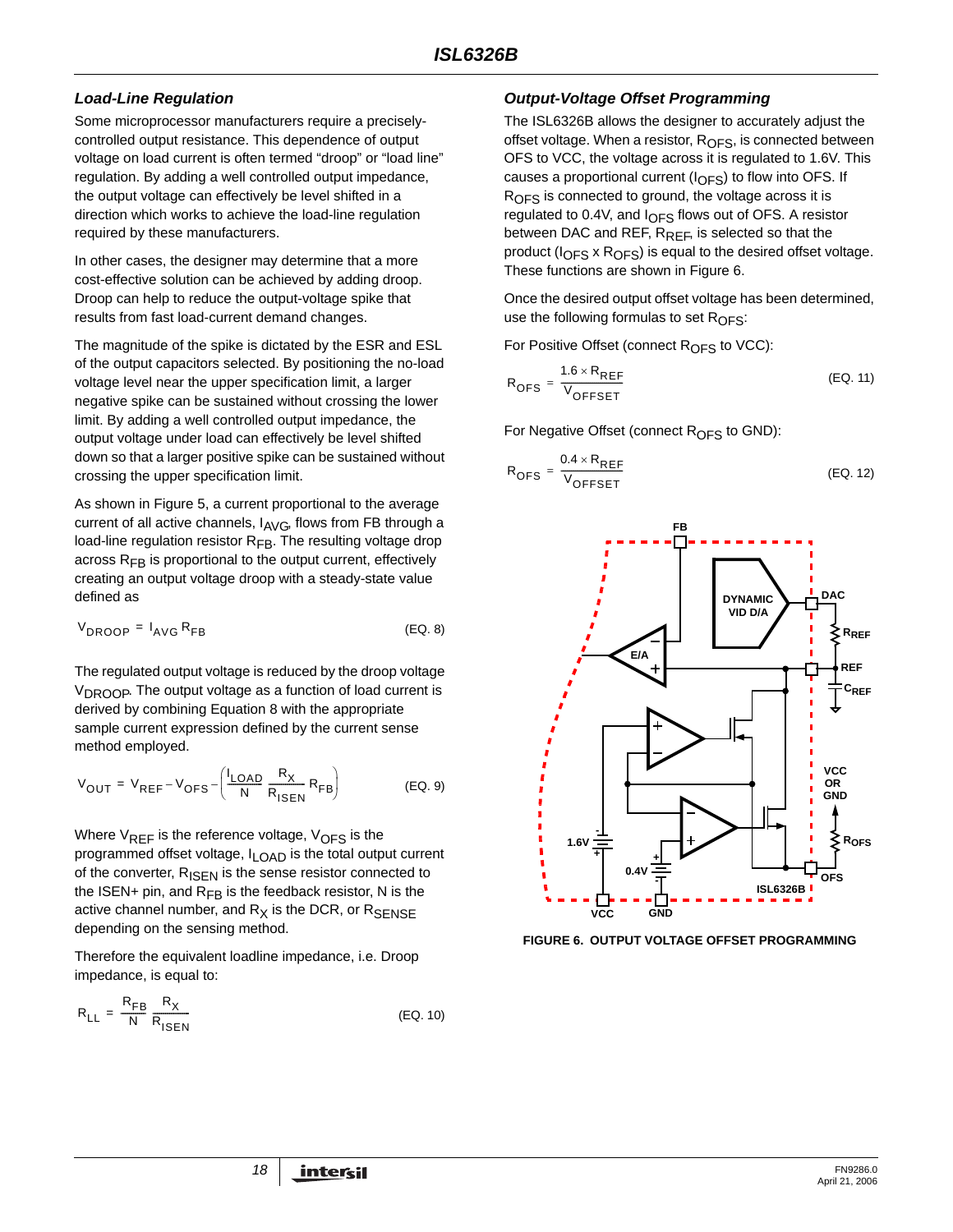# *Dynamic VID*

Modern microprocessors need to make changes to their core voltage as part of normal operation. They direct the core-voltage regulator to do this by making changes to the VID inputs during regulator operation. The power management solution is required to monitor the DAC inputs and respond to on-the-fly VID changes in a controlled manner. Supervising the safe output voltage transition within the DAC range of the processor without discontinuity or disruption is a necessary function of the core-voltage regulator.

In order to ensure the smooth transition of output voltage during VID change, a VID step change smoothing network, composed of R<sub>REF</sub> and C<sub>REF</sub> as shown in Figure 6, can be used. The selection of  $R_{RFF}$  is based on the desired offset voltage as detailed above in *Output-Voltage Offset Programming*. The selection of C<sub>RFF</sub> is based on the time duration for 1 bit VID change and the allowable delay time.

Assuming the microprocessor controls the VID change at 1 bit every  $T_{VID}$ , the relationship between the time constant of  $R_{REF}$  and  $C_{REF}$  network and  $T_{VID}$  is given by the following equation.

| $C_{REF}R_{REF} = T_{VID}$ | (EQ. 13) |
|----------------------------|----------|
|----------------------------|----------|

# *Operation Initialization*

Prior to converter initialization, proper conditions must exist on the enable inputs and VCC. When the conditions are met, the controller begins soft-start. Once the output voltage is within the proper window of operation, VR\_RDY asserts logic high.

# *Enable and Disable*

While in shutdown mode, the PWM outputs are held in a high-impedance state to assure the drivers remain off. The following input conditions must be met before the ISL6326B is released from shutdown mode.

- 1. The bias voltage applied at VCC must reach the internal power-on reset (POR) rising threshold. Once this threshold is reached, proper operation of all aspects of the ISL6326B is guaranteed. Hysteresis between the rising and falling thresholds assure that once enabled, the ISL6326B will not inadvertently turn off unless the bias voltage drops substantially (see *Electrical Specifications*).
- 2. The ISL6326B features an enable input (EN\_PWR) for power sequencing between the controller bias voltage and another voltage rail. The enable comparator holds the ISL6326B in shutdown until the voltage at EN\_PWR rises above 0.875V. The enable comparator has about 130mV of hysteresis to prevent bounce. It is important that the driver ICs reach their POR level before the ISL6326B becomes enabled. The schematic in Figure 7 demonstrates sequencing the ISL6326B with the

ISL66xx family of Intersil MOSFET drivers, which require 12V bias.

3. The voltage on EN\_VTT must be higher than 0.875V to enable the controller. This pin is typically connected to the output of VTT VR.



### **FIGURE 7. POWER SEQUENCING USING THRESHOLD-SENSITIVE ENABLE (EN) FUNCTION**

When all conditions above are satisfied, ISL6326B begins the soft-start and ramps the output voltage to 1.1V first. After remaining at 1.1V for some time, ISL6326B reads the VID code at VID input pins. If the VID code is valid, ISL6326B will regulate the output to the final VID setting. If the VID code is OFF code, ISL6326B will shut down, and cycling VCC, EN\_PWR or EN\_VTT is needed to restart.

### *Soft-Start*

ISL6326B based VR has 4 periods during soft-start as shown in Figure 8. After VCC, EN\_VTT and EN\_PWR reach their POR/enable thresholds, The controller will have fixed delay period TD1. After this delay period, the VR will begin first soft-start ramp until the output voltage reaches 1.1V Vboot voltage. Then, the controller will regulate the VR voltage at 1.1V for another fixed period TD3. At the end of TD3 period, ISL6326B reads the VID signals. If the VID code is valid, ISL6326B will initiate the second soft-start ramp until the voltage reaches the VID voltage minus offset voltage.

The soft-start time is the sum of the 4 periods as shown in the following equation.

 $T_{SS}$  = TD1 + TD2 + TD3 + TD4 (EQ. 14)

TD1 is a fixed delay with the typical value as 1.36ms. TD3 is determined by the fixed 85µs plus the time to obtain valid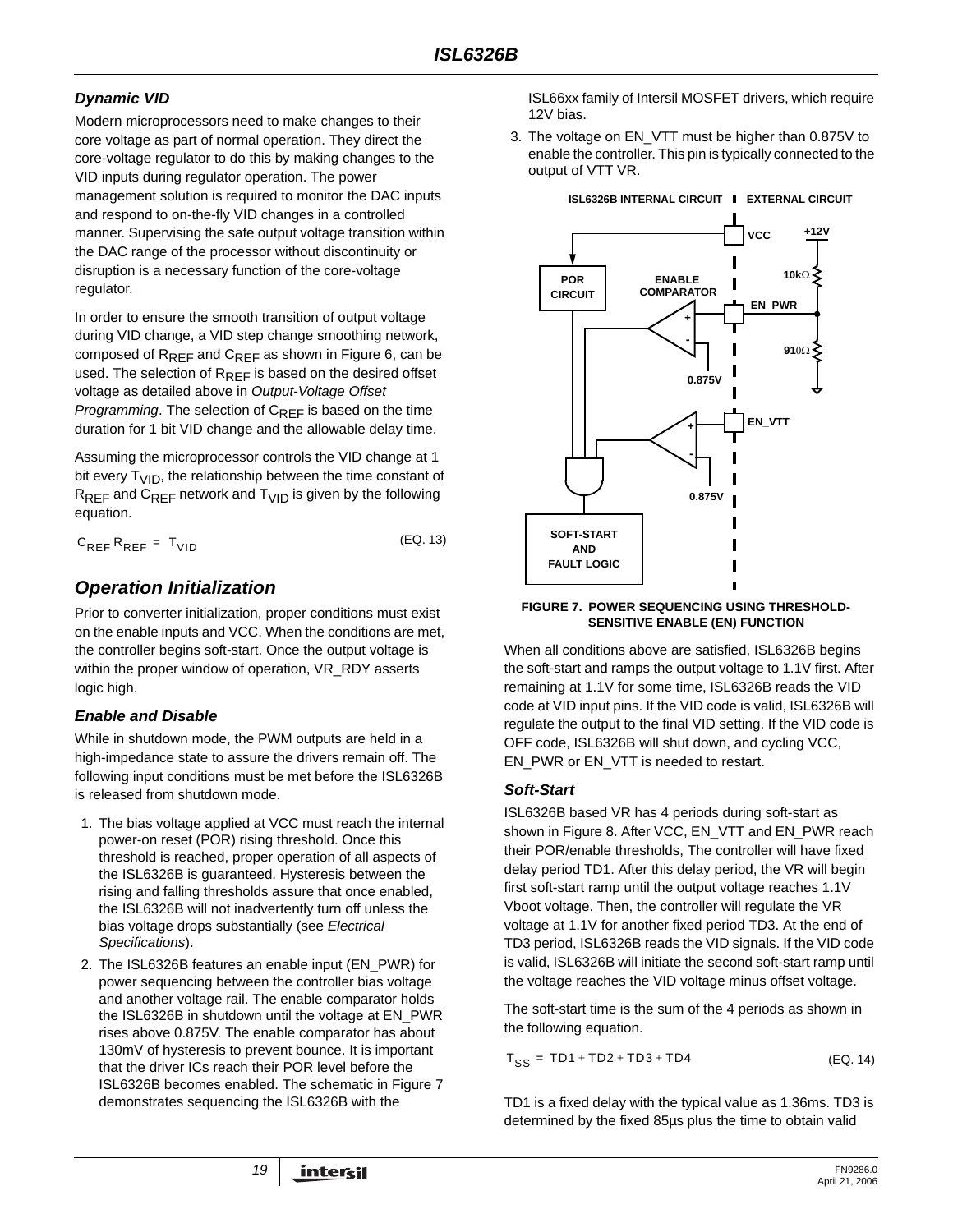VID voltage. If the VID is valid before the output reaches the 1.1V, the minimum time to validate the VID input is 500ns. Therefore the minimum TD3 is about 86µs.

During TD2 and TD4, ISL6326B digitally controls the DAC voltage change at 6.25mV per step. The time for each step is determined by the frequency of the soft-start oscillator which is defined by the resistor  $R_{SS}$  from SS pin to GND. The second soft-start ramp time TD2 and TD4 can be calculated based on the following equations:

$$
TD2 = \frac{1.1 \times R_{SS}}{6.25 \times 25} (\mu s)
$$
 (EQ. 15)

$$
TD4 = \frac{(V_{VID} - 1.1) \times R_{SS}}{6.25 \times 25} (\mu s)
$$
 (EQ. 16)

For example, when VID is set to 1.5V and the  $R_{SS}$  is set at 100kΩ, the first soft-start ramp time TD2 will be 704µs and the second soft-start ramp time TD4 will be 256µs.

After the DAC voltage reaches the final VID setting, VR\_RDY will be set to high with the fixed delay TD5. The typical value for TD5 is 85µs.



**FIGURE 8. SOFT-START WAVEFORMS**

# *Current Sense Output*

The current flowing out of the IOUT pin is equal to the sensed average current inside ISL6326B. In typical application, a resistor is placed from the IOUT pin to GND to generate a voltage, which is proportional to the load current and the resistor value:

$$
V_{\text{IOUT}} = \frac{R_{\text{IOUT}}}{N} \frac{R_X}{R_{\text{ISEN}}} I_{\text{LOAD}} \tag{Eq. 17}
$$

where  $V_{\text{IOUT}}$  is the voltage at the IOUT pin,  $R_{\text{IOUT}}$  is the resistor between the IOUT pin and GND, I<sub>LOAD</sub> is the total output current of the converter,  $R_{\text{ISEN}}$  is the sense resistor connected to the ISEN+ pin, N is the active channel number, and  $R_X$  is the DC resistance of the current sense element,

either the DCR of the inductor or  $R_{\text{SFNSF}}$  depending on the sensing method.

The resistor from the IOUT pin to GND should be chosen to ensure that the voltage at the IOUT pin is less than 2V under the maximum load current. If the IOUT pin voltage is higher than 2V, overcurrent shutdown will be triggered, as described in the *Overcurrent Protection* section.

A small capacitor can be placed between the IOUT pin and GND to reduce the noise impact. If this pin is not used, tie it to GND.

# *Fault Monitoring and Protection*

The ISL6326B actively monitors output voltage and current to detect fault conditions. Fault monitors trigger protective measures to prevent damage to a microprocessor load. One common power good indicator is provided for linking to external system monitors. The schematic in Figure 9 outlines the interaction between the fault monitors and the VR\_RDY signal.

# *VR\_RDY Signal*

The VR\_RDY pin is an open-drain logic output to indicate that the soft-start period has completed and the output voltage is within the regulated range. VR\_RDY is pulled low during shutdown and releases high after a successful softstart and a fixed delay TD5. VR\_RDY will be pulled low when an undervoltage or overvoltage condition is detected, or the controller is disabled by a reset from EN\_PWR, EN\_VTT, POR, or VID OFF-code.

# *Undervoltage Detection*

The undervoltage threshold is set at 50% of the VID code. When the output voltage at VSEN is below the undervoltage threshold, VR\_RDY is pulled low.

# *Overvoltage Protection*

Regardless of the VR being enabled or not, the ISL6326B overvoltage protection (OVP) circuit will be active after its POR. The OVP thresholds are different under different operation conditions. When VR is not enabled and during the soft-start intervals TD1, TD2 and TD3, the OVP threshold is 1.275V. Once the controller detects valid VID input, the OVP trip point will be changed to DAC plus 175mV.

Two actions are taken by the ISL6326B to protect the microprocessor load when an overvoltage condition occurs.

At the inception of an overvoltage event, all PWM outputs are commanded low instantly (less than 20ns). This causes the Intersil drivers to turn on the lower MOSFETs and pull the output voltage below a level to avoid damaging the load. When the VDIFF voltage falls below the DAC plus 75mV, PWM signals enter a high-impedance state. The Intersil drivers respond to the high-impedance input by turning off both upper and lower MOSFETs. If the overvoltage condition reoccurs, the ISL6326B will again command the lower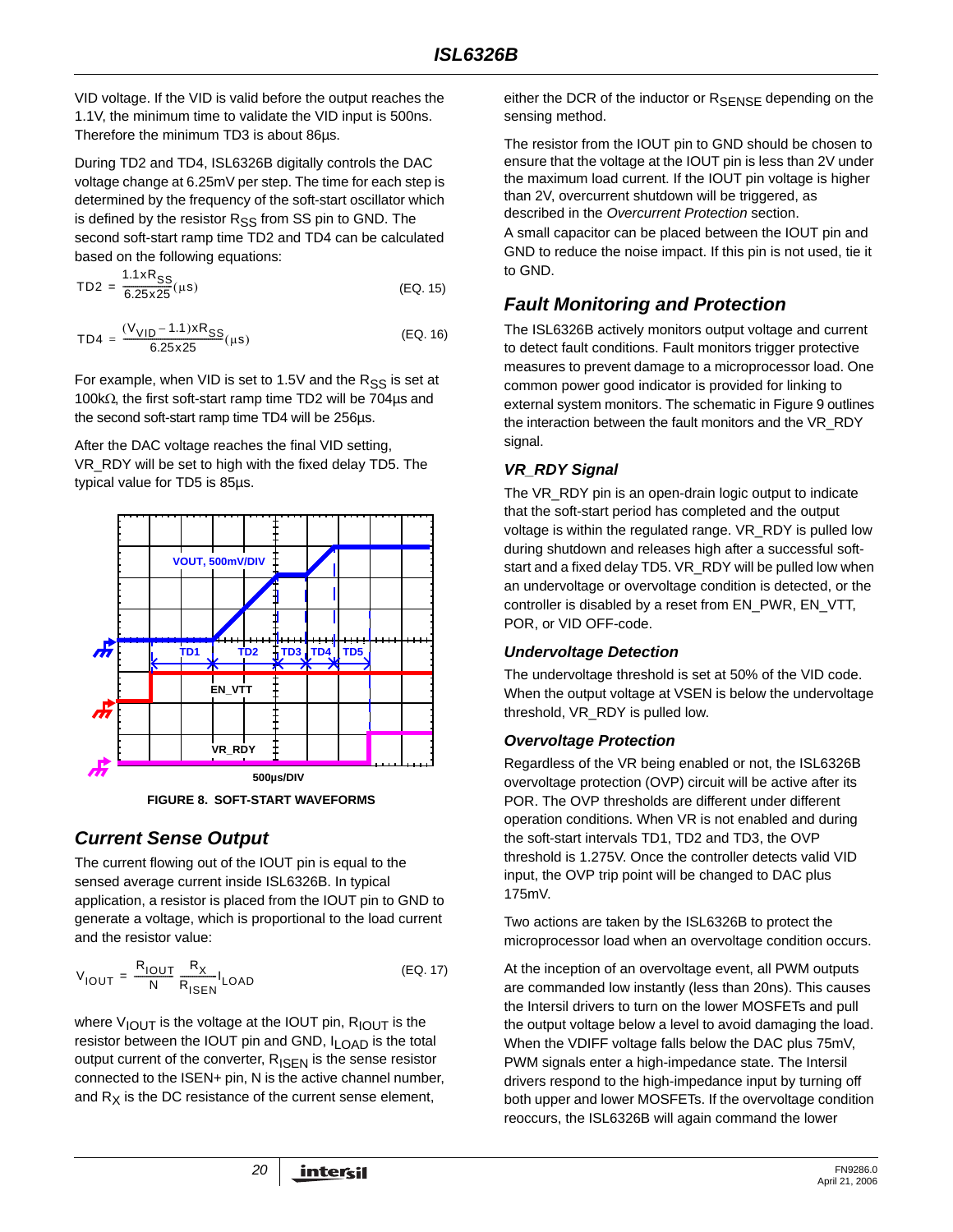MOSFETs to turn on. The ISL6326B will continue to protect the load in this fashion as long as the overvoltage condition occurs.

Once an overvoltage condition is detected, normal PWM operation ceases until the ISL6326B is reset. Cycling the voltage on EN\_PWR, EN\_VTT or VCC below the PORfalling threshold will reset the controller. Cycling the VID codes will not reset the controller.



**FIGURE 9. VR\_RDY AND PROTECTION CIRCUITRY**

# *Overcurrent Protection*

ISL6326B has two levels of overcurrent protection. Each phase is protected from a sustained overcurrent condition by limiting its peak current, while the combined phase currents are protected on an instantaneous basis.

In instantaneous protection mode, ISL6326B utilizes the sensed average current  $I_{AVG}$  to detect an overcurrent condition. See the *Channel-Current Balance* section for more detail on how the average current is measured. The average current is continually compared with a constant 85µA reference current, as shown in Figure 9. Once the average current exceeds the reference current, a comparator triggers the converter to shutdown.

The current out of IOUT pin is equal to the sensed average current  $I_{AVG}$ . With a resistor from IOUT to GND, the voltage at IOUT will be proportional to the sensed average current and the resistor value. ISL6326B continuously monitors the voltage at IOUT pin. If the voltage at IOUT pin is higher than 2V, a comparator triggers the overcurrent shutdown. By increasing the resistor between IOUT and GND, the overcurrent protection threshold can be adjusted to be less than 100µA. For example, the overcurrent threshold for the sensed average current  $I_{\text{AVG}}$  can be set to 80 $\mu$ A by using a 25kΩ resistor from IOUT to GND.

At the beginning of overcurrent shutdown, the controller places all PWM signals in a high-impedance state within 20ns, commanding the Intersil MOSFET driver ICs to turn off both upper and lower MOSFETs. The system remains in this state a period of 4096 switching cycles. If the controller is still enabled at the end of this wait period, it will attempt a softstart. If the fault remains, the trip-retry cycles will continue indefinitely (as shown in Figure 10) until either controller is disabled or the fault is cleared. Note that the energy delivered during trip-retry cycling is much less than during full-load operation, so there is no thermal hazard during this kind of operation.



**FIGURE 10. OVERCURRENT BEHAVIOR IN HICCUP MODE. FSW = 500kHz**

For the individual channel overcurrent protection, the ISL6326B continuously compares the sensed current signal of each channel with the 120µA reference current. If one channel current exceeds the reference current, ISL6326B will pull PWM signal of this channel to low for the rest of the switching cycle. This PWM signal can be turned on next cycle if the sensed channel current is less than the 120µA reference current. The peak current limit of individual channel will not trigger the converter to shutdown.

# *Thermal Monitoring (VR\_HOT/VR\_FAN)*

There are two thermal signals to indicate the temperature status of the voltage regulator: VR\_HOT and VR\_FAN. Both VR\_FAN and VR\_HOT pins are open-drain outputs, and external pull-up resistors are required. Those signals are valid only after the controller is enabled.

The VR\_FAN signal indicates that the temperature of the voltage regulator is high and more cooling airflow is needed. The VR\_HOT signal can be used to inform the system that the temperature of the voltage regulator is too high and the CPU should reduce its power consumption. The VR\_HOT signal may be tied to the CPU's PROC\_HOT signal.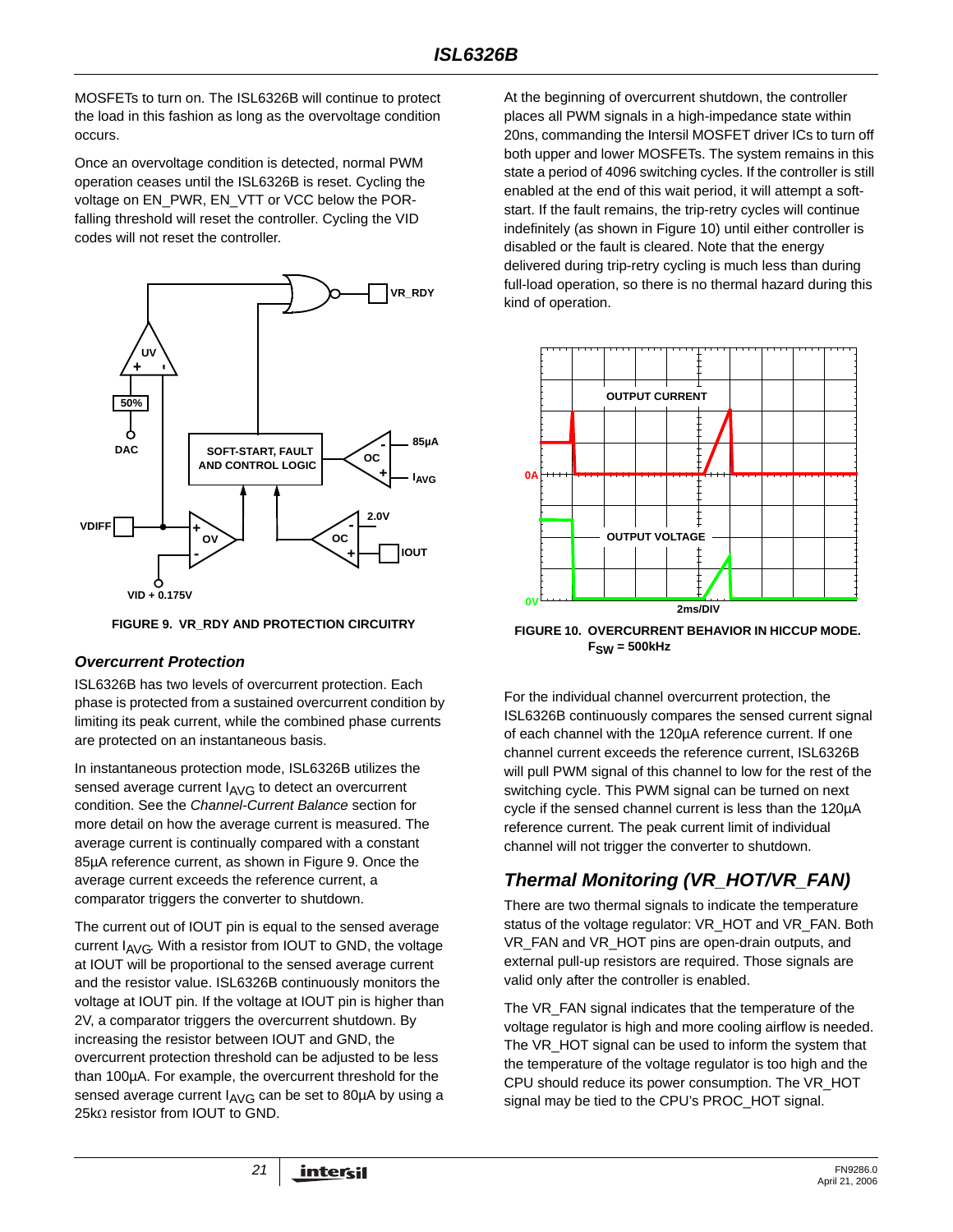The diagram of thermal monitoring function block is shown in Figure 11. One NTC resistor should be placed close to the power stage of the voltage regulator to sense the operational temperature, and one pull-up resistor is needed to form the voltage divider for the TM pin. As the temperature of the power stage increases, the resistance of the NTC will reduce, resulting in the reduced voltage at the TM pin. Figure 12 shows the TM voltage over the temperature for a typical design with a recommended 6.8kΩ NTC (P/N: NTHS0805N02N6801 from Vishay) and 1kΩ resistor RTM1. We recommend using those resistors for the accurate temperature compensation.

There are two comparators with hysteresis to compare the TM pin voltage to the fixed thresholds for VR\_FAN and VR\_HOT signals respectively. The VR\_FAN signal is set to high when the TM voltage is lower than 33% of VCC voltage, and is pulled to GND when the TM voltage increases to above 39% of VCC voltage. The VR\_FAN signal is set to high when the TM voltage goes below 28% of VCC voltage, and is pulled to GND when the TM voltage goes back to above 33% of VCC voltage. Figure 13 shows the operation of those signals.



**FIGURE 11. BLOCK DIAGRAM OF THERMAL MONITORING FUNCTION**



**FIGURE 12. THE RATIO OF TM VOLTAGE TO NTC TEMPERATURE WITH RECOMMENDED PARTS**





Based on the NTC temperature characteristics and the desired threshold of the VR\_HOT signal, the pull-up resistor RTM1 of TM pin is given by:

$$
R_{TM1} = 2.75 \times R_{NTC(T3)}
$$
 (EQ. 18)

R<sub>NTC(T3)</sub> is the NTC resistance at the VR\_HOT threshold temperature T3.

The NTC resistance at the set point T2 and release point T1 of VR\_FAN signal can be calculated as:

| $R_{NTC(T2)} = 1.267xR_{NTC(T3)}$ | (EQ. 19) |
|-----------------------------------|----------|
|                                   |          |

$$
R_{\text{NTC(T1)}} = 1.644 \times R_{\text{NTC(T3)}} \tag{Eq. 20}
$$

With the NTC resistance value obtained from Equations 19 and 20, the temperature value T2 and T1 can be found from the NTC datasheet.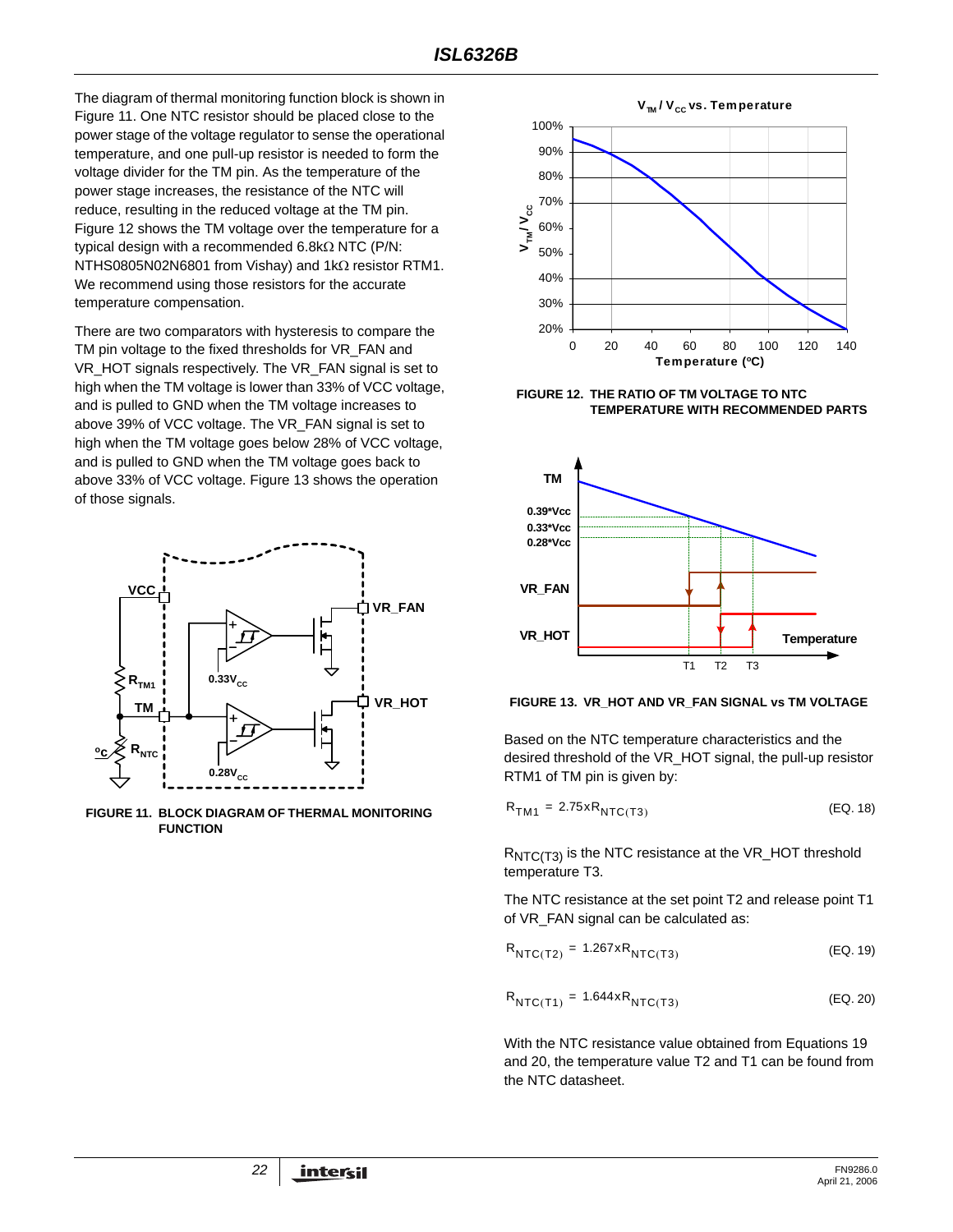# *Temperature Compensation*

ISL6326B supports inductor DCR sensing, or resistive sensing techniques. The inductor DCR has a positive temperature coefficient, which is about +0.38%/°C. Since the voltage across inductor is sensed for the output current information, the sensed current has the same positive temperature coefficient as the inductor DCR.

In order to obtain the correct current information, there should be a way to correct the temperature impact on the current sense component. ISL6326B provides two methods: integrated temperature compensation and external temperature compensation.

### *Integrated Temperature Compensation*

When the TCOMP voltage is equal or greater than VCC/15, ISL6326B will utilize the voltage at TM and TCOMP pins to compensate the temperature impact on the sensed current. The block diagram of this function is shown in Figure 14.



#### **FIGURE 14. BLOCK DIAGRAM OF INTEGRATED TEMPERATURE COMPENSATION**

When the TM NTC is placed close to the current sense component (inductor), the temperature of the NTC will track the temperature of the current sense component. Therefore the TM voltage can be utilized to obtain the temperature of the current sense component.

Based on VCC voltage, ISL6326B converts the TM pin voltage to a 6-bit TM digital signal for temperature compensation. With the non-linear A/D converter of ISL6326B, the TM digital signal is linearly proportional to the NTC temperature. For accurate temperature compensation, the ratio of the TM voltage to the NTC temperature of the practical design should be similar to that in Figure 12.

Depending on the location of the NTC and the airflow, the NTC may be cooler or hotter than the current sense

component. The TCOMP pin voltage can be utilized to correct the temperature difference between NTC and the current sense component. When a different NTC type or different voltage divider is used for the TM function, the TCOMP voltage can also be used to compensate for the difference between the recommended TM voltage curve in Figure 13 and that of the actual design. According to the VCC voltage, ISL6326B converts the TCOMP pin voltage to a 4-bit TCOMP digital signal as TCOMP factor N.

The TCOMP factor N is an integer between 0 and 15. The integrated temperature compensation function is disabled for  $N = 0$ . For  $N = 4$ , the NTC temperature is equal to the temperature of the current sense component. For  $N < 4$ , the NTC is hotter than the current sense component. The NTC is cooler than the current sense component for  $N > 4$ . When  $N > 4$ , the larger TCOMP factor N, the larger the difference between the NTC temperature and the temperature of the current sense component.

ISL6326B multiplexes the TCOMP factor N with the TM digital signal to obtain the adjustment gain to compensate the temperature impact on the sensed channel current. The compensated channel current signal is used for droop and overcurrent protection functions.

## *Design Procedure*

- 1. Properly choose the voltage divider for the TM pin to match the TM voltage vs temperature curve with the recommended curve in Figure 12.
- 2. Run the actual board under the full load and the desired cooling condition.
- 3. After the board reaches the thermal steady state, record the temperature  $(T<sub>CSC</sub>)$  of the current sense component (inductor or MOSFET) and the voltage at TM and VCC pins.
- 4. Use the following equation to calculate the resistance of the TM NTC, and find out the corresponding NTC temperature  $T<sub>NTC</sub>$  from the NTC datasheet.

$$
R_{\text{NTC}(T_{\text{NTC}})} = \frac{V_{\text{TM}} \times R_{\text{TM1}}}{V_{\text{CC}} - V_{\text{TM}}}
$$
 (EQ. 21)

5. Use the following equation to calculate the TCOMP factor N:

$$
N = \frac{209 \times (T_{CSC} - T_{NTC})}{3 \times T_{NTC} + 400} + 4
$$
 (EQ. 22)

- 6. Choose an integral number close to the above result for the TCOMP factor. If this factor is higher than 15, use  $N = 15$ . If it is less than 1, use  $N = 1$ .
- 7. Choose the pull-up resistor  $R_{TC1}$  (typical 10kΩ);
- 8. If N = 15, do not need the pull-down resistor  $R_{TC2}$ , otherwise obtain  $R_{TC2}$  by the following equation:

$$
R_{TC2} = \frac{NxR_{TC1}}{15 - N}
$$
 (EQ. 23)

9. Run the actual board under full load again with the proper resistors connected to the TCOMP pin.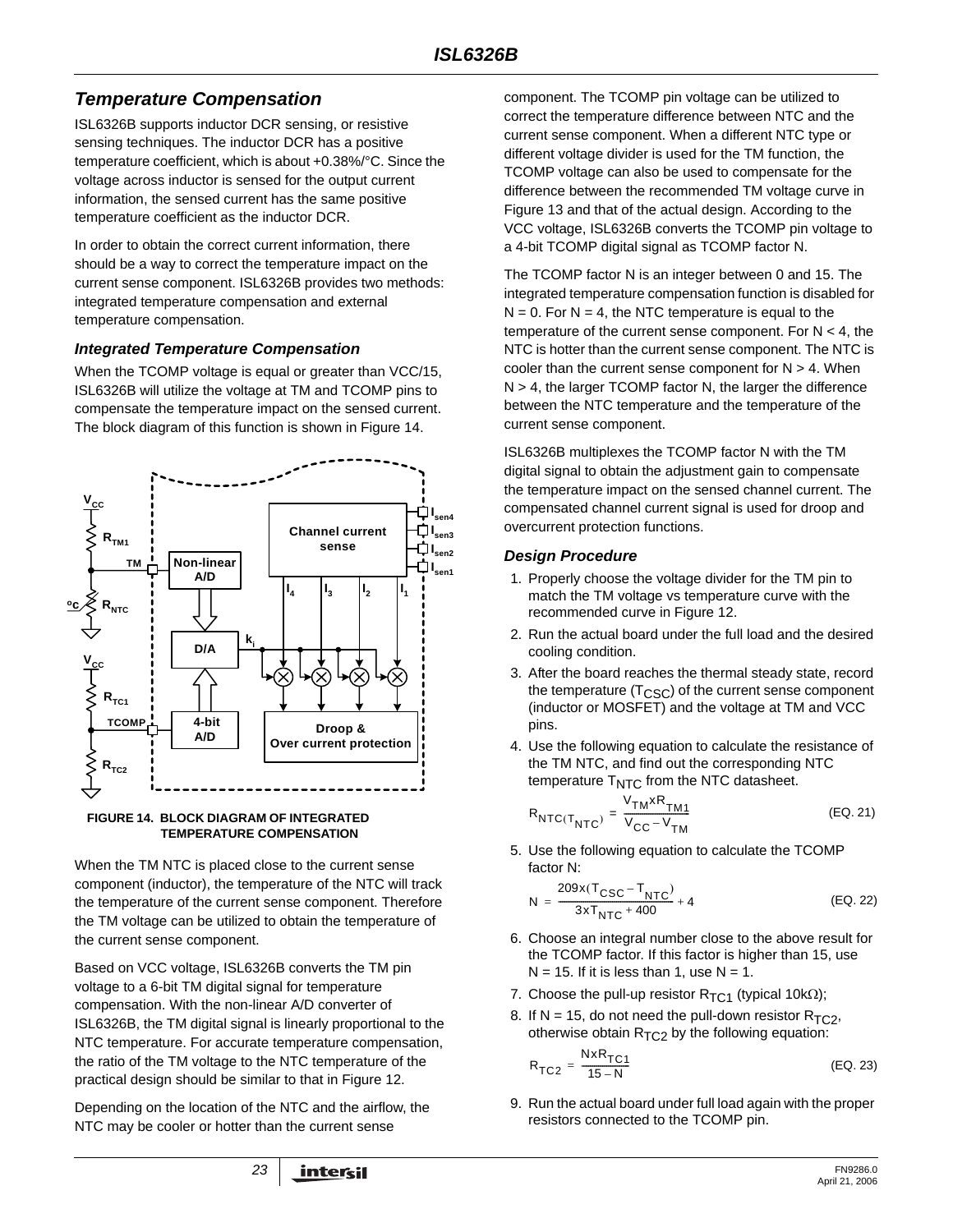- 10. Record the output voltage as V1 immediately after the output voltage is stable with the full load. Record the output voltage as V2 after the VR reaches the thermal steady state.
- 11. If the output voltage increases over 2mV as the temperature increases, i.e. V2-V1 > 2mV, reduce N and redesign  $R_{TC2}$ ; if the output voltage decreases over 2mV as the temperature increases, i.e. V1-V2 > 2mV, increase N and redesign  $R_{TC2}$ .

### *External Temperature Compensation*

By pulling the TCOMP pin to GND, the integrated temperature compensation function is disabled. And one external temperature compensation network, shown in Figure 15, can be used to cancel the temperature impact on the droop (i.e., load line).



### **FIGURE 15. EXTERNAL TEMPERATURE COMPENSATION**

The sensed current will flow out of the FB pin and develop a droop voltage across the resistor equivalent  $(R_{FR})$  between the FB and VDIFF pins. If  $R_{FB}$  resistance reduces as the temperature increases, the temperature impact on the droop can be compensated. An NTC resistor can be placed close to the power stage and used to form  $R_{FB}$ . Due to the non-linear temperature characteristics of the NTC, a resistor network is needed to make the equivalent resistance between the FB and VDIFF pins reverse proportional to the temperature.

The external temperature compensation network can only compensate the temperature impact on the droop, while it has no impact to the sensed current inside ISL6326B. Therefore, this network cannot compensate for the temperature impact on the overcurrent protection function.

# *General Design Guide*

This design guide is intended to provide a high-level explanation of the steps necessary to create a multiphase power converter. It is assumed that the reader is familiar with many of the basic skills and techniques referenced below. In addition to this guide, Intersil provides complete reference designs that include schematics, bills of materials, and example board layouts for all common microprocessor applications.

### *Power Stages*

The first step in designing a multiphase converter is to determine the number of phases. This determination depends heavily on the cost analysis which in turn depends on system constraints that differ from one design to the next. Principally, the designer will be concerned with whether components can be mounted on both sides of the circuit board; whether through-hole components are permitted; and the total board space available for power-supply circuitry. Generally speaking, the most economical solutions are those in which each phase handles between 15 and 20A. All surface-mount designs will tend toward the lower end of this current range. If through-hole MOSFETs and inductors can be used, higher per-phase currents are possible. In cases where board space is the limiting constraint, current can be pushed as high as 40A per phase, but these designs require heat sinks and forced air to cool the MOSFETs, inductors and heat-dissipating surfaces.

### **MOSFETs**

The choice of MOSFETs depends on the current each MOSFET will be required to conduct; the switching frequency; the capability of the MOSFETs to dissipate heat; and the availability and nature of heat sinking and air flow.

### **LOWER MOSFET POWER CALCULATION**

The calculation for heat dissipated in the lower MOSFET is simple, since virtually all of the heat loss in the lower MOSFET is due to current conducted through the channel resistance ( $R_{DS(ON)}$ ). In Equation 24,  $I_M$  is the maximum continuous output current; I<sub>PP</sub> is the peak-to-peak inductor current (see Equation 1); d is the duty cycle  $(V_{\text{OUT}}/V_{\text{IN}})$ ; and L is the per-channel inductance.

$$
P_{LOW, 1} = r_{DS(ON)} \left[ \left( \frac{I_M}{N} \right)^2 (1 - d) + \frac{I_L \frac{2}{r} p (1 - d)}{12} \right]
$$
 (EQ. 24)

An additional term can be added to the lower-MOSFET loss equation to account for additional loss accrued during the dead time when inductor current is flowing through the lower-MOSFET body diode. This term is dependent on the diode forward voltage at  $I_M$ ,  $V_{D(ON)}$ ; the switching frequency, fs; and the length of dead times,  $t_{d1}$  and  $t_{d2}$ , at the beginning and the end of the lower-MOSFET conduction interval respectively.

$$
P_{LOW, 2} = V_{D(ON)} f_S \left[ \left( \frac{l_M}{N} + \frac{l_{PP}}{2} \right) t_{d1} + \left( \frac{l_M}{N} - \frac{l_{PP}}{2} \right) t_{d2} \right] (EQ. 25)
$$

Thus the total maximum power dissipated in each lower MOSFET is approximated by the summation of  $P_{LOW,1}$  and P<sub>LOW.2</sub>.

### **Upper MOSFET Power Calculation**

In addition to  $R_{DS(ON)}$  losses, a large portion of the upper-MOSFET losses are due to currents conducted across the input voltage  $(V_{1N})$  during switching. Since a substantially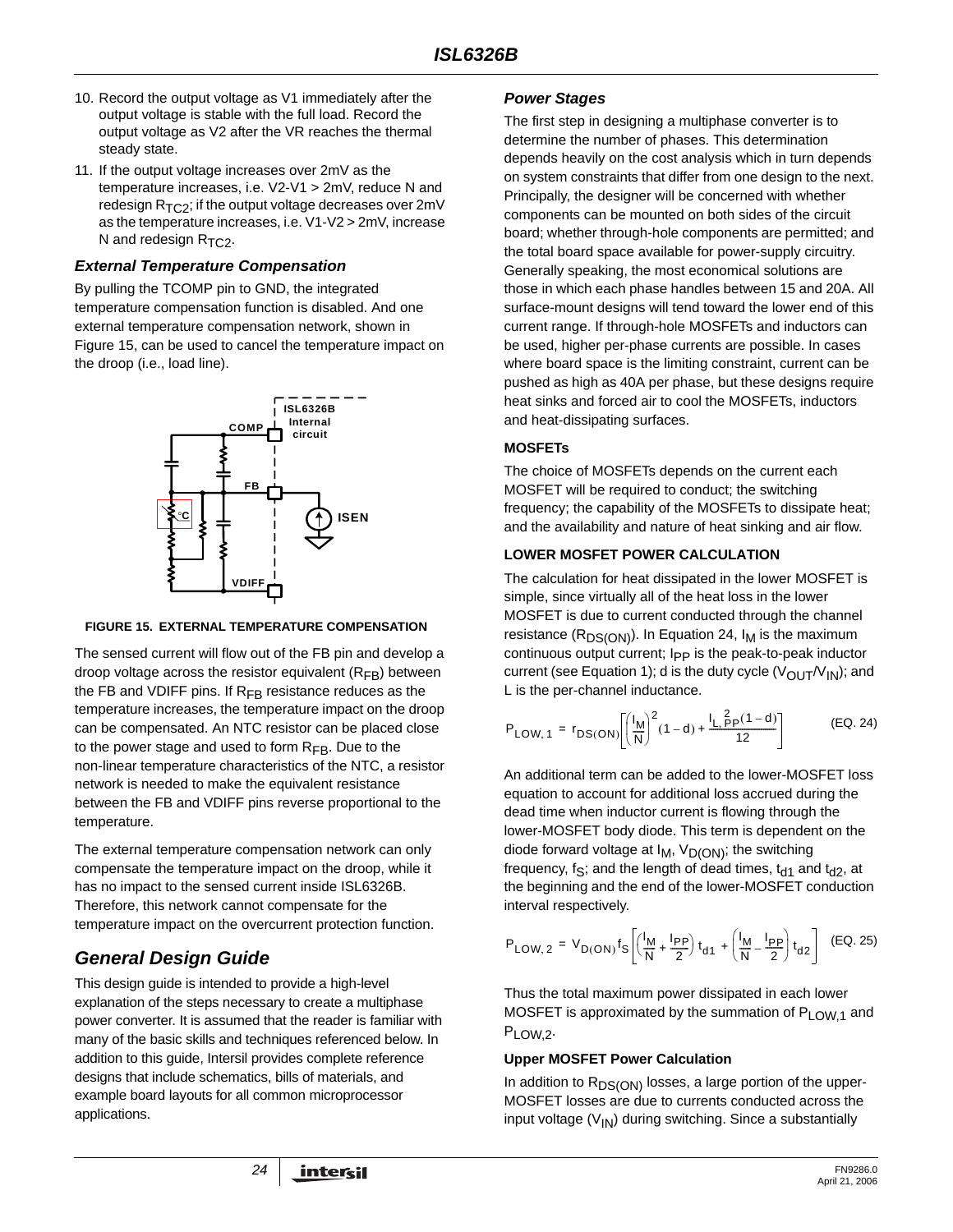higher portion of the upper-MOSFET losses are dependent on switching frequency, the power calculation is more complex. Upper MOSFET losses can be divided into separate components involving the upper-MOSFET switching times; the lower-MOSFET body-diode reverserecovery charge,  $Q_{rr}$ ; and the upper MOSFET  $R_{DS(ON)}$ conduction loss.

When the upper MOSFET turns off, the lower MOSFET does not conduct any portion of the inductor current until the voltage at the phase node falls below ground. Once the lower MOSFET begins conducting, the current in the upper MOSFET falls to zero as the current in the lower MOSFET ramps up to assume the full inductor current. In Equation 26, the required time for this commutation is  $t_1$  and the approximated associated power loss is  $P_{UP,1}$ .

$$
P_{\text{UP},1} \approx V_{\text{IN}} \left( \frac{I_{\text{M}}}{\text{N}} + \frac{I_{\text{PP}}}{2} \right) \left( \frac{t_1}{2} \right) f_{\text{S}}
$$
 (EQ. 26)

At turn on, the upper MOSFET begins to conduct and this transition occurs over a time  $t<sub>2</sub>$ . In Equation 27, the approximate power loss is  $P_{UP,2}$ .

$$
P_{\text{UP},2} \approx V_{\text{IN}} \left( \frac{I_{\text{M}}}{\text{N}} - \frac{I_{\text{PP}}}{2} \right) \left( \frac{t_2}{2} \right) f_{\text{S}}
$$
 (EQ. 27)

A third component involves the lower MOSFET's reverserecovery charge,  $Q_{rr}$ . Since the inductor current has fully commutated to the upper MOSFET before the lower-MOSFET's body diode can draw all of  $Q_{rr}$ , it is conducted through the upper MOSFET across VIN. The power dissipated as a result is  $P_{UP,3}$  and is approximately

$$
P_{UP,3} = V_{IN} Q_{rr} f_S
$$
 (EQ. 28)

Finally, the resistive part of the upper MOSFET's is given in Equation 29 as  $P_{UP4}$ .

The total power dissipated by the upper MOSFET at full load can now be approximated as the summation of the results from Equations 26, 27, and 28. Since the power equations depend on MOSFET parameters, choosing the correct MOSFETs can be an iterative process involving repetitive solutions to the loss equations for different MOSFETs and different switching frequencies.

$$
P_{\text{UP},4} \approx r_{\text{DS}(\text{ON})} \left[ \left( \frac{I_{\text{M}}}{N} \right)^2 d + \frac{I_{\text{PP}}^2}{12} d \right]
$$
 (EQ. 29)

# *Current Sensing Resistor*

The resistors connected to the Isen+ pins determine the gains in the load-line regulation loop and the channel-current balance loop as well as setting the overcurrent trip point. Select values for these resistors by the following equation:

$$
R_{\text{ISEN}} = \frac{R_X}{85 \times 10^{-6}} \frac{I_{\text{OCP}}}{N}
$$
 (EQ. 30)

where  $R_{\text{ISFN}}$  is the sense resistor connected to the ISEN+ pin, N is the active channel number,  $R_X$  is the resistance of the current sense element, either the DCR of the inductor or RSENSE depending on the sensing method, and I<sub>OCP</sub> is the desired overcurrent trip point. Typically, I<sub>OCP</sub> can be chosen to be 1.3 times the maximum load current of the specific application.

With integrated temperature compensation, the sensed current signal is independent on the operational temperature of the power stage, i.e. the temperature effect on the current sense element  $R_X$  is cancelled by the integrated temperature compensation function.  $R_X$  in Equation 30 should be the resistance of the current sense element at the room temperature.

When the integrated temperature compensation function is disabled by pulling the TCOMP pin to GND, the sensed current will be dependent on the operational temperature of the power stage, since the DC resistance of the current sense element may be changed according to the operational temperature.  $R_X$  in Equation 30 should be the maximum DC resistance of the current sense element at the all operational temperature.

In certain circumstances, it may be necessary to adjust the value of one or more ISEN resistors. When the components of one or more channels are inhibited from effectively dissipating their heat so that the affected channels run hotter than desired, choose new, smaller values of RISEN for the affected phases (see the section entitled *Channel-Current Balance*). Choose R<sub>ISEN,2</sub> in proportion to the desired decrease in temperature rise in order to cause proportionally less current to flow in the hotter phase:

$$
R_{\text{ISEN},2} = R_{\text{ISEN}} \frac{\Delta T_2}{\Delta T_1}
$$
 (EQ. 31)

In Equation 31, make sure that  $\Delta T_2$  is the desired temperature rise above the ambient temperature, and  $\Delta T_1$  is the measured temperature rise above the ambient temperature. While a single adjustment according to Equation 31 is usually sufficient, it may occasionally be necessary to adjust  $R_{\text{ISFN}}$ two or more times to achieve optimal thermal balance between all channels.

### *Load-Line Regulation Resistor*

The load-line regulation resistor is labelled  $R_{FB}$  in Figure 5. Its value depends on the desired loadline requirement of the application.

The desired loadline can be calculated by the following equation:

$$
R_{LL} = \frac{V_{DROOP}}{I_{FL}}
$$
 (EQ. 32)

where  $I_{FI}$  is the full load current of the specific application, and  $VR<sub>DROOP</sub>$  is the desired voltage droop under the full load condition.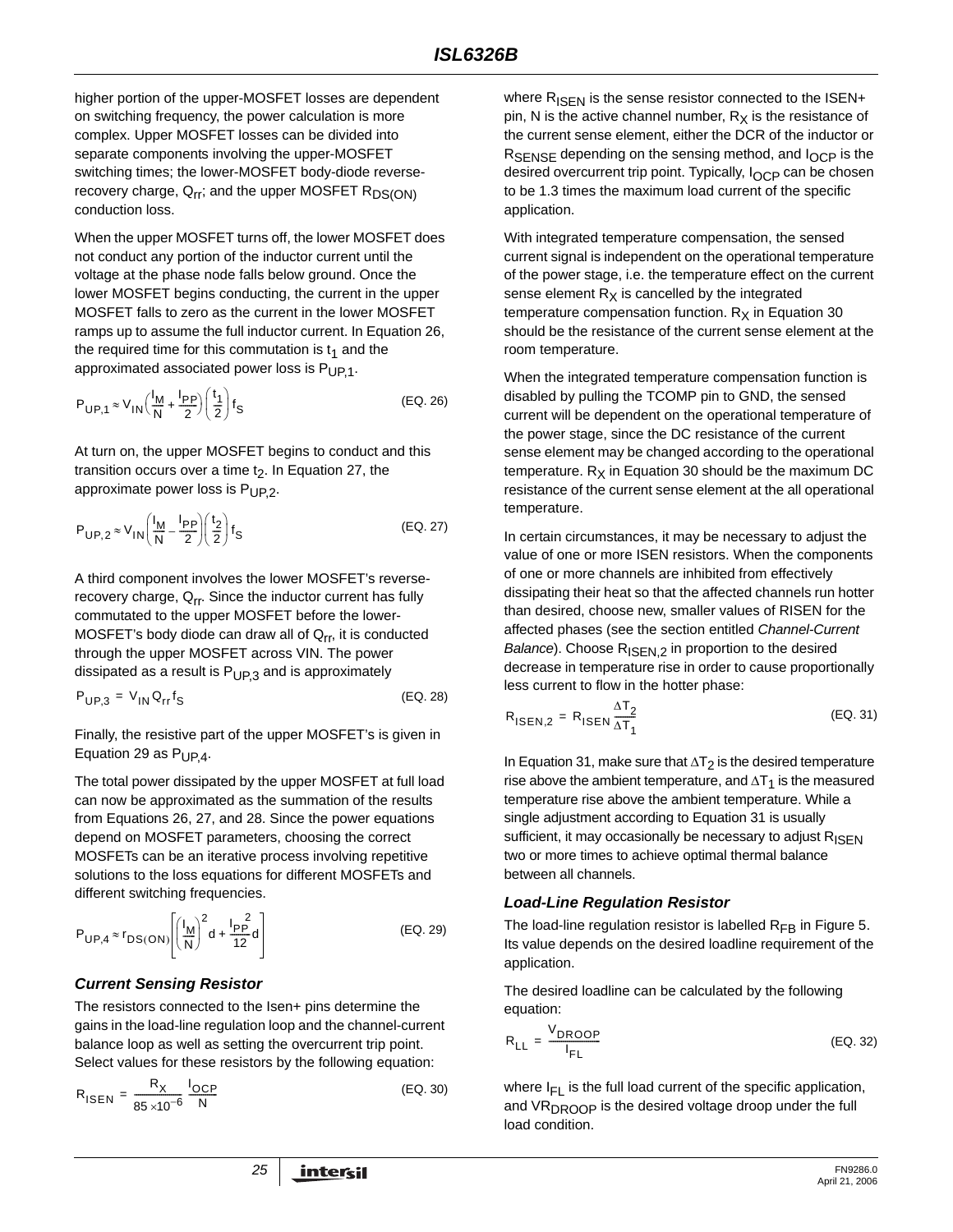Based on the desired loadline  $R_{LL}$ , the loadline regulation resistor can be calculated by the following equation:

$$
R_{FB} = \frac{N R_{ISEN} R_{LL}}{R_X}
$$
 (EQ. 33)

where N is the active channel number,  $R_{\text{ISEN}}$  is the sense resistor connected to the ISEN+ pin, and  $R_X$  is the resistance of the current sense element, either the DCR of the inductor or RSENSE depending on the sensing method.

If one or more of the current sense resistors are adjusted for thermal balance, as in Equation 31, the load-line regulation resistor should be selected based on the average value of the current sensing resistors, as given in the following equation:

$$
R_{FB} = \frac{R_{LL}}{R_X} \sum_{n} R_{ISBN(n)}
$$
 (EQ. 34)

where  $R_{\text{ISEN(n)}}$  is the current sensing resistor connected to the  $n^{th}$  ISEN+ pin.

### *Compensation*

The two opposing goals of compensating the voltage regulator are stability and speed. Depending on whether the regulator employs the optional load-line regulation as described in Load-Line Regulation, there are two distinct methods for achieving these goals.

### **COMPENSATING LOAD-LINE REGULATED CONVERTER**

The load-line regulated converter behaves in a similar manner to a peak-current mode controller because the two poles at the output-filter L-C resonant frequency split with the introduction of current information into the control loop. The final location of these poles is determined by the system function, the gain of the current signal, and the value of the compensation components,  $R_C$  and  $C_C$ .

Since the system poles and zero are affected by the values of the components that are meant to compensate them, the solution to the system equation becomes fairly complicated. Fortunately there is a simple approximation that comes very close to an optimal solution. Treating the system as though it were a voltage-mode regulator by compensating the L-C poles and the ESR zero of the voltage-mode approximation yields a solution that is always stable with very close to ideal transient performance.



# **FIGURE 16. COMPENSATION CONFIGURATION FOR**

The feedback resistor,  $R_{FB}$ , has already been chosen as outlined in *Load-Line Regulation Resistor*. Select a target bandwidth for the compensated system,  $f_0$ . The target bandwidth must be large enough to assure adequate transient performance, but smaller than 1/3 of the per-channel switching frequency. The values of the compensation components depend on the relationships of  $f_0$ to the L-C pole frequency and the ESR zero frequency. For each of the three cases which follow, there is a separate set of equations for the compensation components.

Case 1:

$$
R_C = R_{FB} \frac{2\pi f_0 V_{pp} \sqrt{LC}}{0.75 V_{IN}}
$$

$$
C_C = \frac{0.75 V_{IN}}{2\pi V_{pp} R_{FB} f_0}
$$

1  $\frac{1}{2\pi\sqrt{LC}}$  > f<sub>0</sub>

Case 2:

$$
\frac{1}{2\pi\sqrt{LC}} \le f_0 < \frac{1}{2\pi C(ESR)}
$$
  
\n
$$
R_C = R_{FB} \frac{V_{PP}(2\pi)^2 f_0^2 LC}{0.75 V_{IN}}
$$
 (EQ. 35)  
\n
$$
C_C = \frac{0.75 V_{IN}}{(2\pi)^2 f_0^2 V_{PP} R_{FB} \sqrt{LC}}
$$

Case 3:

$$
t_0 > \frac{1}{2\pi C(ESR)}
$$
  
\n
$$
R_C = R_{FB} \frac{2\pi f_0 V_{pp}L}{0.75 V_{IN}(ESR)}
$$
  
\n
$$
C_C = \frac{0.75 V_{IN}(ESR)\sqrt{C}}{2\pi V_{pp}R_{FB}f_0\sqrt{L}}
$$

In Equation 35, L is the per-channel filter inductance divided by the number of active channels; C is the sum total of all output capacitors; ESR is the equivalent-series resistance of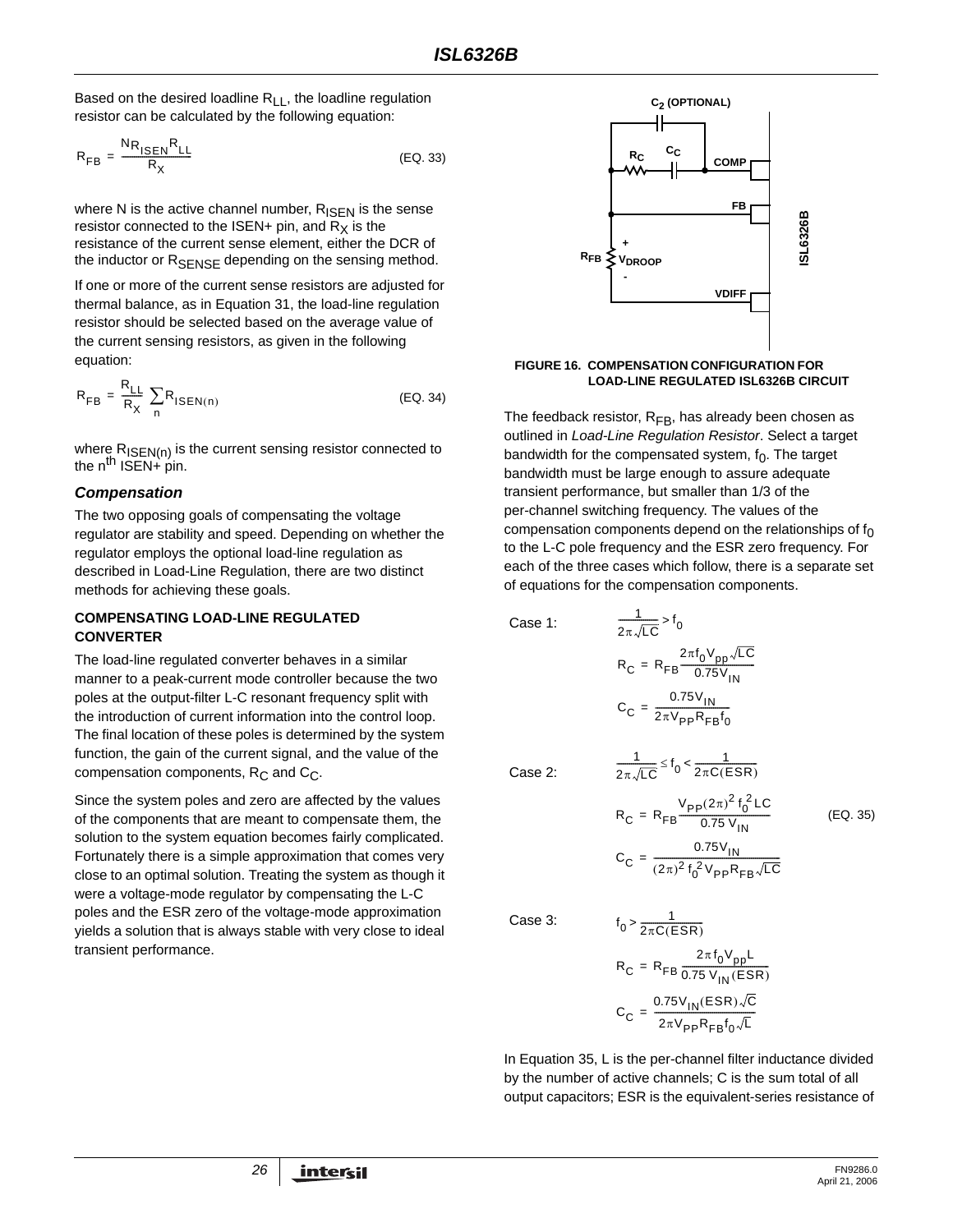the bulk output-filter capacitance; and  $V_{PP}$  is the sawtooth amplitude described in *Electrical Specifications*.

The optional capacitor  $C_2$ , is sometimes needed to bypass noise away from the PWM comparator. Keep a position available for  $C_2$ , and be prepared to install a high-frequency capacitor of between 22pF and 150pF in case any leadingedge jitter problem is noted.

Once selected, the compensation values in Equation 35 assure a stable converter with reasonable transient performance. In most cases, transient performance can be improved by making adjustments to  $R<sub>C</sub>$ . Slowly increase the value of  $R_C$  while observing the transient performance on an oscilloscope until no further improvement is noted. Normally,  $C_{\text{C}}$  will not need adjustment. Keep the value of  $C_{\text{C}}$  from Equation 35 unless some performance issue is noted.

## *Output Filter Design*

The output inductors and the output capacitor bank together to form a low-pass filter responsible for smoothing the pulsating voltage at the phase nodes. The output filter also must provide the transient energy until the regulator can respond. Because it has a low bandwidth compared to the switching frequency, the output filter necessarily limits the system transient response. The output capacitor must supply or sink load current while the current in the output inductors increases or decreases to meet the demand.

In high-speed converters, the output capacitor bank is usually the most costly (and often the largest) part of the circuit. Output filter design begins with minimizing the cost of this part of the circuit. The critical load parameters in choosing the output capacitors are the maximum size of the load step, ΔI; the load-current slew rate, di/dt; and the maximum allowable output-voltage deviation under transient loading, ΔV<sub>MAX</sub>. Capacitors are characterized according to their capacitance, ESR, and ESL (equivalent series inductance).

At the beginning of the load transient, the output capacitors supply all of the transient current. The output voltage will initially deviate by an amount approximated by the voltage drop across the ESL. As the load current increases, the voltage drop across the ESR increases linearly until the load current reaches its final value. The capacitors selected must have sufficiently low ESL and ESR so that the total outputvoltage deviation is less than the allowable maximum. Neglecting the contribution of inductor current and regulator response, the output voltage initially deviates by an amount:

$$
\Delta V \approx (ESL) \frac{di}{dt} + (ESR) \Delta I
$$
 (EQ. 36)

The filter capacitor must have sufficiently low ESL and ESR so that  $\Delta V < \Delta V_{MAX}$ .

Most capacitor solutions rely on a mixture of high-frequency capacitors with relatively low capacitance in combination

with bulk capacitors having high capacitance but limited high-frequency performance. Minimizing the ESL of the high-frequency capacitors allows them to support the output voltage as the current increases. Minimizing the ESR of the bulk capacitors allows them to supply the increased current with less output voltage deviation.

The ESR of the bulk capacitors also creates the majority of the output-voltage ripple. As the bulk capacitors sink and source the inductor AC ripple current (see *Interleaving* and Equation 2), a voltage develops across the bulk-capacitor ESR equal to  $I_{C,PP}$  (ESR). Thus, once the output capacitors are selected, the maximum allowable ripple voltage,  $V_{PP(MAX)}$ , determines the lower limit on the inductance.

$$
L \ge (ESR) \frac{\left(V_{IN} - NV_{OUT}\right)V_{OUT}}{f_S V_{IN} V_{PP(MAX)}}
$$
 (EQ. 37)

Since the capacitors are supplying a decreasing portion of the load current while the regulator recovers from the transient, the capacitor voltage becomes slightly depleted. The output inductors must be capable of assuming the entire load current before the output voltage decreases more than  $\Delta V_{MAX}$ . This places an upper limit on inductance.

Equation 38 gives the upper limit on L for the cases when the trailing edge of the current transient causes a greater output-voltage deviation than the leading edge. Equation 39 addresses the leading edge. Normally, the trailing edge dictates the selection of L because duty cycles are usually less than 50%. Nevertheless, both inequalities should be evaluated, and L should be selected based on the lower of the two results. In each equation, L is the per-channel inductance, C is the total output capacitance, and N is the number of active channels.

$$
L \leq \frac{2NCV_O}{(\Delta I)^2} \left[ \Delta V_{MAX} - \Delta I(ESR) \right]
$$
 (EQ. 38)

$$
L \leq \frac{(1.25)NC}{(\Delta I)^2} \Big[ \Delta V_{MAX} - \Delta I(ESR) \Big] \Big( V_{IN} - V_O \Big)
$$
 (EQ. 39)

# *Input Supply Voltage Selection*

The VCC input of the ISL6326B can be connected either directly to a +5V supply or through a current limiting resistor to a +12V supply. An integrated 5.8V shunt regulator maintains the voltage on the VCC pin when a +12V supply is used. A 300Ω resistor is suggested for limiting the current into the VCC pin to a worst-case maximum of approximately 25mA.

### *Switching Frequency Selection*

There are a number of variables to consider when choosing the switching frequency, as there are considerable effects on the upper-MOSFET loss calculation. These effects are outlined in *MOSFETs*, and they establish the upper limit for the switching frequency. The lower limit is established by the requirement for fast transient response and small output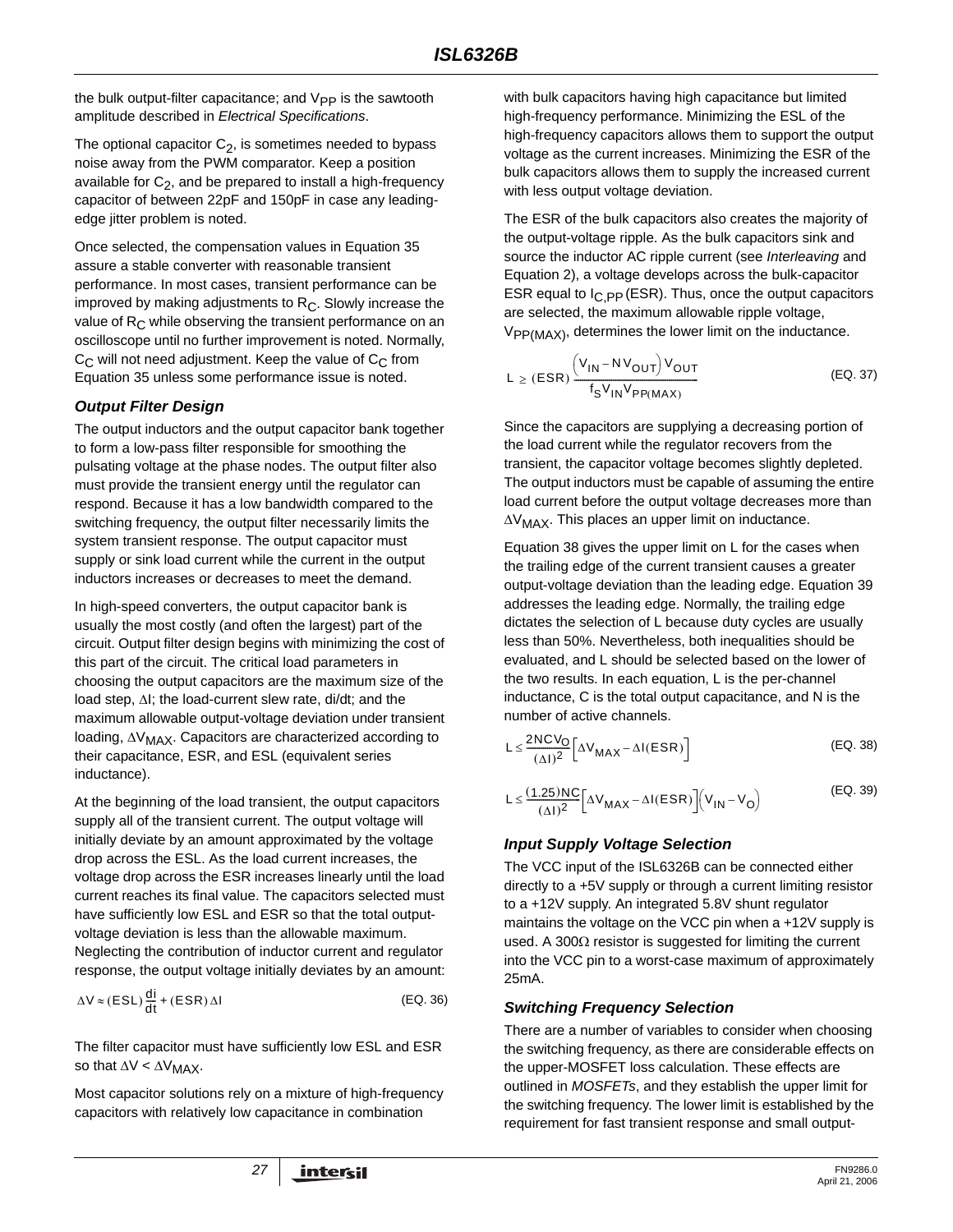voltage ripple as outlined in *Output Filter Design*. Choose the lowest switching frequency that allows the regulator to meet the transient-response requirements.

### *Input Capacitor Selection*

The input capacitors are responsible for sourcing the AC component of the input current flowing into the upper MOSFETs. Their RMS current capacity must be sufficient to handle the AC component of the current drawn by the upper MOSFETs which is related to duty cycle and the number of active phases.



**FIGURE 17. NORMALIZED INPUT-CAPACITOR RMS CURRENT vs DUTY CYCLE FOR 2-PHASE CONVERTER**



**vs DUTY CYCLE FOR 3-PHASE CONVERTER**

For a two phase design, use Figure 17 to determine the input-capacitor RMS current requirement given the duty cycle, maximum sustained output current  $(I<sub>O</sub>)$ , and the ratio of the per-phase peak-to-peak inductor current ( $I_{\text{L}}$ , pp) to  $I_{\text{O}}$ . Select a bulk capacitor with a ripple current rating which will minimize the total number of input capacitors required to

support the RMS current calculated. The voltage rating of the capacitors should also be at least 1.25 times greater than the maximum input voltage.

Figures 18 and 19 provide the same input RMS current information for three and four phase designs respectively. Use the same approach to selecting the bulk capacitor type and number as described above.

Low capacitance, high-frequency ceramic capacitors are needed in addition to the bulk capacitors to suppress leading and falling edge voltage spikes. The result from the high current slew rates produced by the upper MOSFETs turn on and off. Select low ESL ceramic capacitors and place one as close as possible to each upper MOSFET drain to minimize board parasitic impedances and maximize suppression.



**FIGURE 19. NORMALIZED INPUT-CAPACITOR RMS CURRENT vs DUTY CYCLE FOR 4-PHASE CONVERTER**

### **MULTIPHASE RMS IMPROVEMENT**

Figure 20 is provided as a reference to demonstrate the dramatic reductions in input-capacitor RMS current upon the implementation of the multiphase topology. For example, compare the input RMS current requirements of a two-phase converter versus that of a single phase. Assume both converters have a duty cycle of 0.25, maximum sustained output current of 40A, and a ratio of  $I<sub>L</sub>$  pp to  $I<sub>O</sub>$  of 0.5. The single phase converter would require 17.3Arms current capacity while the two-phase converter would only require 10.9Arms. The advantages become even more pronounced when output current is increased and additional phases are added to keep the component cost down relative to the single phase approach.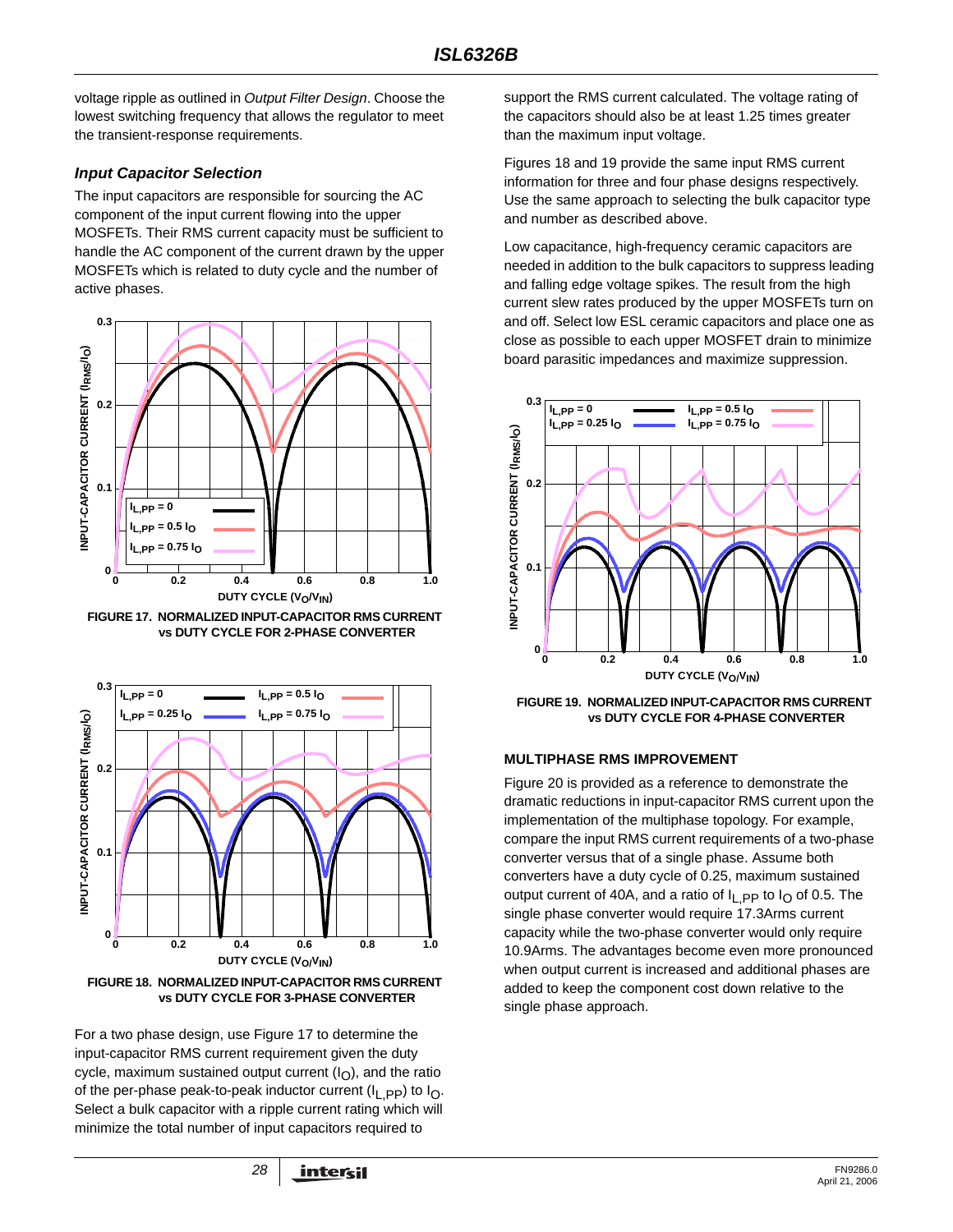

# *Layout Considerations*

The following layout strategies are intended to minimize the impact of board parasitic impedances on converter performance and to optimize the heat-dissipating capabilities of the printed-circuit board. These sections highlight some important practices which should not be overlooked during the layout process.

### *Component Placement*

Within the allotted implementation area, orient the switching components first. The switching components are the most critical because they carry large amounts of energy and tend to generate high levels of noise. Switching component placement should take into account power dissipation. Align the output inductors and MOSFETs such that space between the components is minimized while creating the PHASE plane. Place the Intersil MOSFET driver IC as close as possible to the MOSFETs they control to reduce the parasitic impedances due to trace length between critical driver input and output signals. If possible, duplicate the same placement of these components for each phase.

Next, place the input and output capacitors. Position one high-frequency ceramic input capacitor next to each upper MOSFET drain. Place the bulk input capacitors as close to the upper MOSFET drains as dictated by the component size and dimensions. Long distances between input capacitors and MOSFET drains result in too much trace inductance and a reduction in capacitor performance. Locate the output capacitors between the inductors and the load, while keeping them in close proximity to the microprocessor socket.